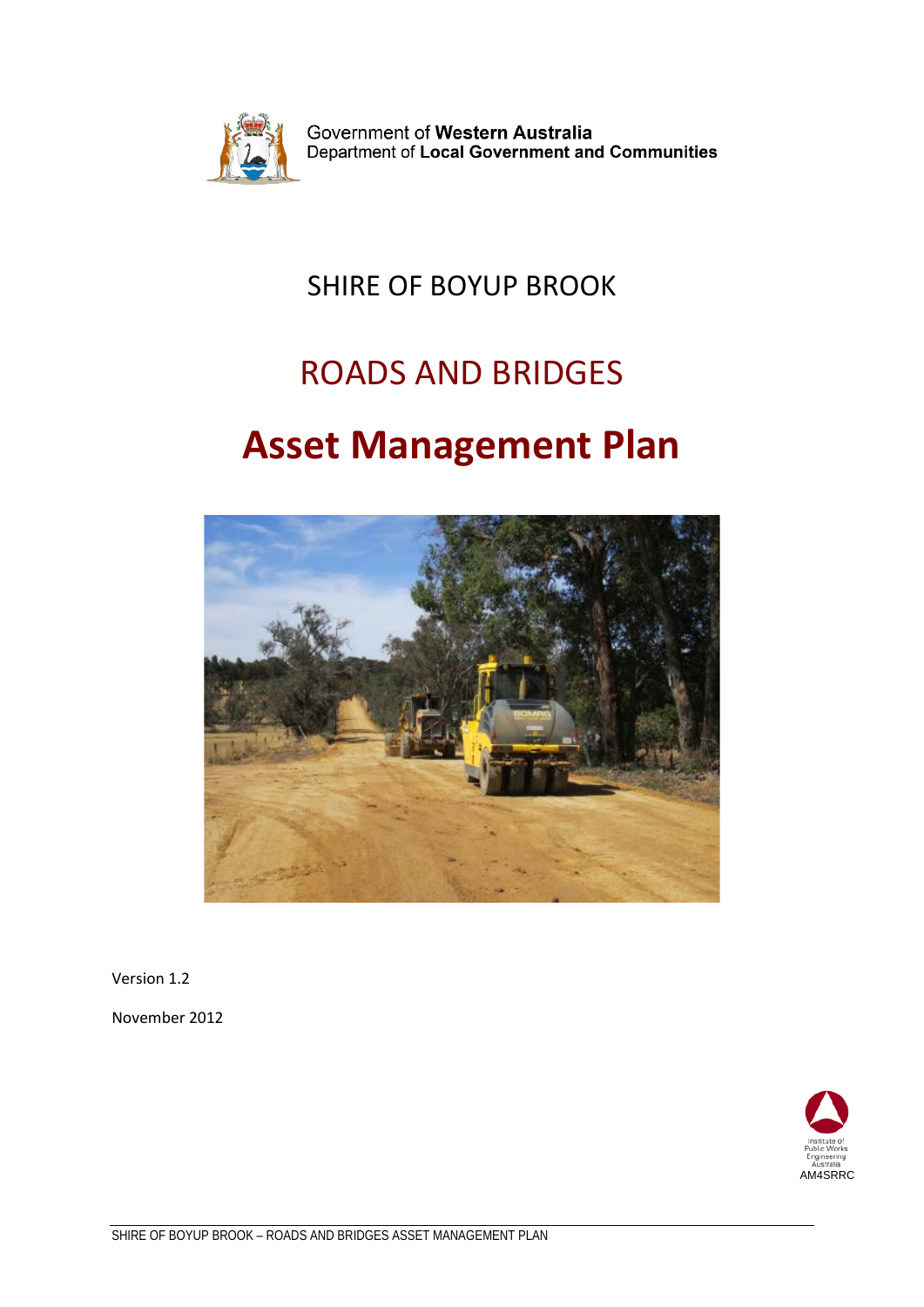| <b>Document Control</b> |            | <b>Asset Management for Small, Rural or Remote Communities</b>                            |        |                 |                 |  |  |
|-------------------------|------------|-------------------------------------------------------------------------------------------|--------|-----------------|-----------------|--|--|
|                         |            | BOYUP BROOK ROADS AND BRIDGES ASSET MANAGEMENT PLAN                                       |        |                 |                 |  |  |
| <b>Rev No</b>           | Date       | <b>Revision Details</b>                                                                   | Author | <b>Reviewer</b> | <b>Approver</b> |  |  |
| 1.0                     | 11/10/2011 | First Draft of Transport AMP based on data<br>from RoMan provided by Howson<br>Management | DL.    |                 |                 |  |  |
| 1.1                     | 13/3/2012  | Update of Road Hierarchy data                                                             | DL     |                 |                 |  |  |
| 14/8/2012<br>1.2        |            | Review Road Data and remodel based on<br>revised works program                            | DL.    |                 |                 |  |  |
|                         |            |                                                                                           |        |                 |                 |  |  |

This Asset Management Plan was prepared by Dominic Carbone & Associates, and DL Consulting.

**DOMINIC CARBONE AND ASSOCIATES SUITE 7, 64 CANNING HIGHWAY VICTORIA PARK, WA 6100** *PHONE:* **(08) 9472 0184** *MOBILE:* **0448 120 652** *EMAIL:* **d.carbone@bigpond.com**

**DCA**



**16 Granada Loop Seville Grove WA 6112** *Phone* **– (08) 9399 8840** *Mobile* **– 0430 553 675** *Email* **– darren@dlconsulting.biz**

**Development of this plan has been supported by funding from the Department of Local Government and Communities**.



Government of Western Australia Department of Local Government and Communities

**Asset Management for Small, Rural or Remote Communities Practice Note**

The Institute of Public Works Engineering Australia.

[www.ipwea.org.au/AM4SRRC](http://www.ipwea.org.au/AM4SRRC)

© Copyright 2011 – All rights reserved.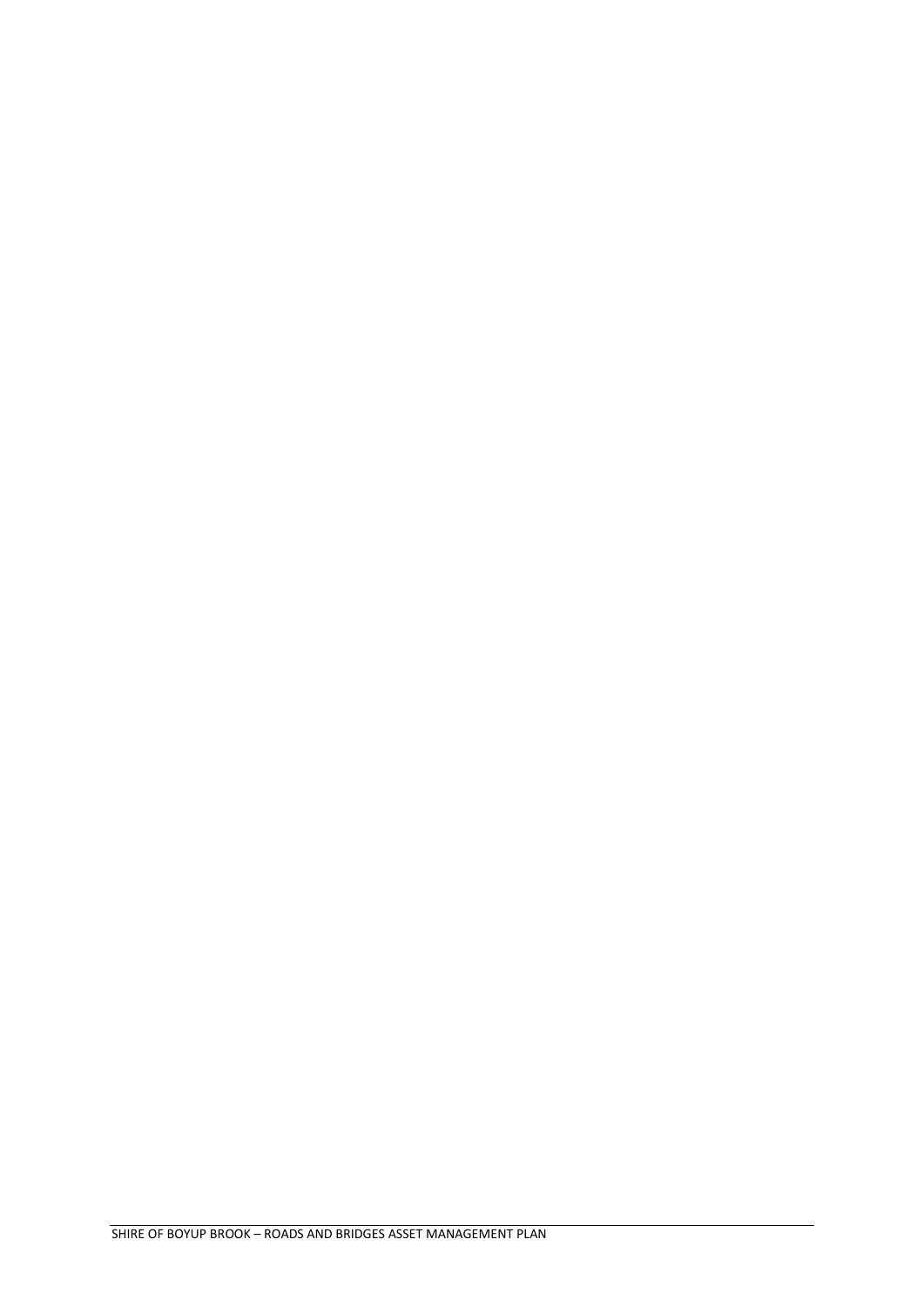# **TABLE OF CONTENTS**

| 1.  |  |
|-----|--|
| 2.  |  |
| 2.1 |  |
| 2.2 |  |
| 2.3 |  |
| 2.4 |  |
| 2.5 |  |
|     |  |
| 3.1 |  |
| 3.2 |  |
| 3.3 |  |
| 3.4 |  |
| 4.  |  |
| 4.1 |  |
| 4.2 |  |
| 4.3 |  |
| 4.4 |  |
| 5.  |  |
| 5.1 |  |
| 5.2 |  |
| 5.3 |  |
| 5.4 |  |
| 5.5 |  |
| 5.6 |  |
| 6.  |  |
| 6.1 |  |
| 6.2 |  |
| 6.3 |  |
| 6.4 |  |
| 7.  |  |
| 7.1 |  |
| 7.2 |  |
| 7.3 |  |
| 7.4 |  |
| 8.  |  |
| 8.1 |  |
| 8.2 |  |
| 8.3 |  |
|     |  |
|     |  |
|     |  |
|     |  |
|     |  |
|     |  |
|     |  |
|     |  |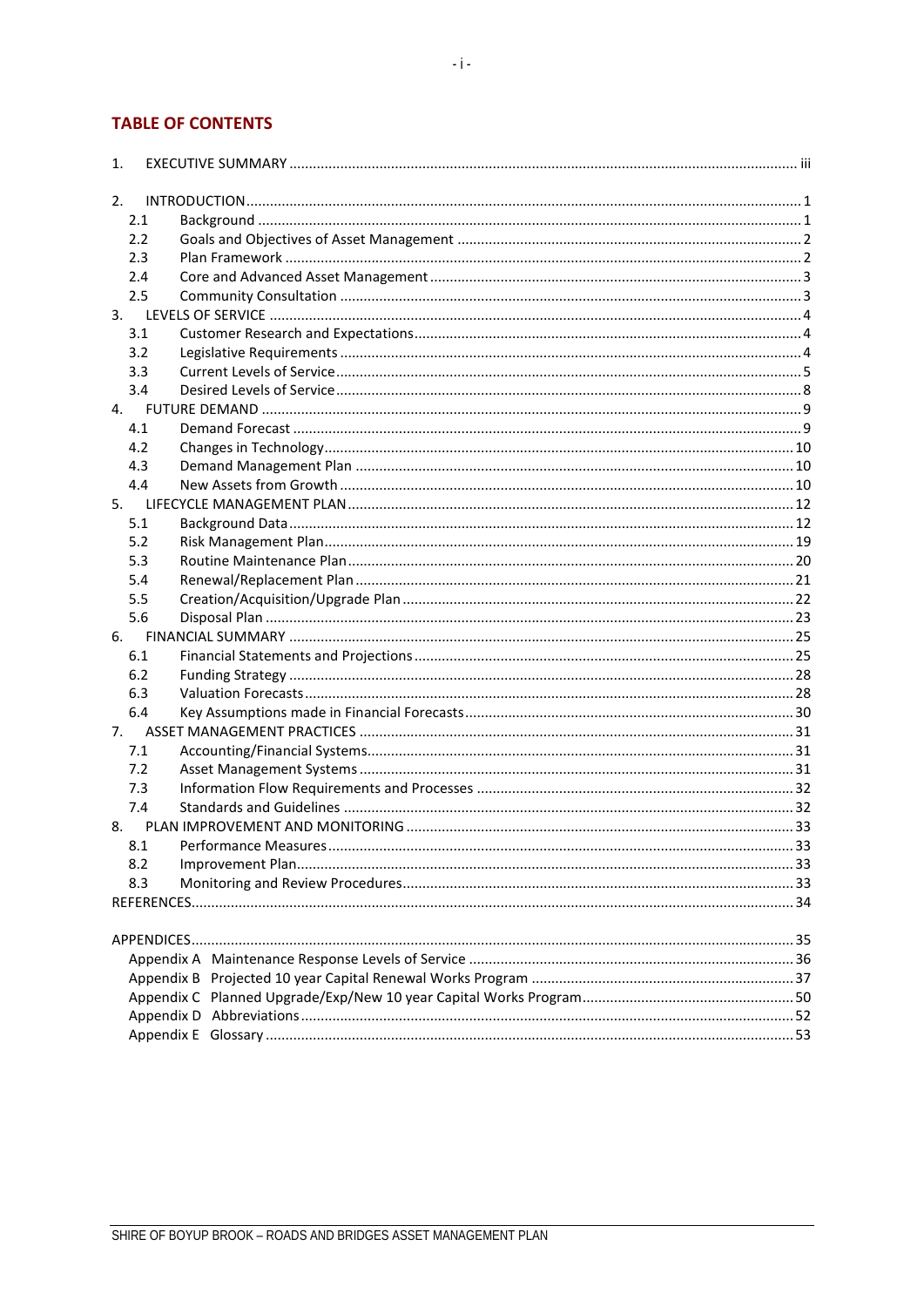This page is left intentionally blank.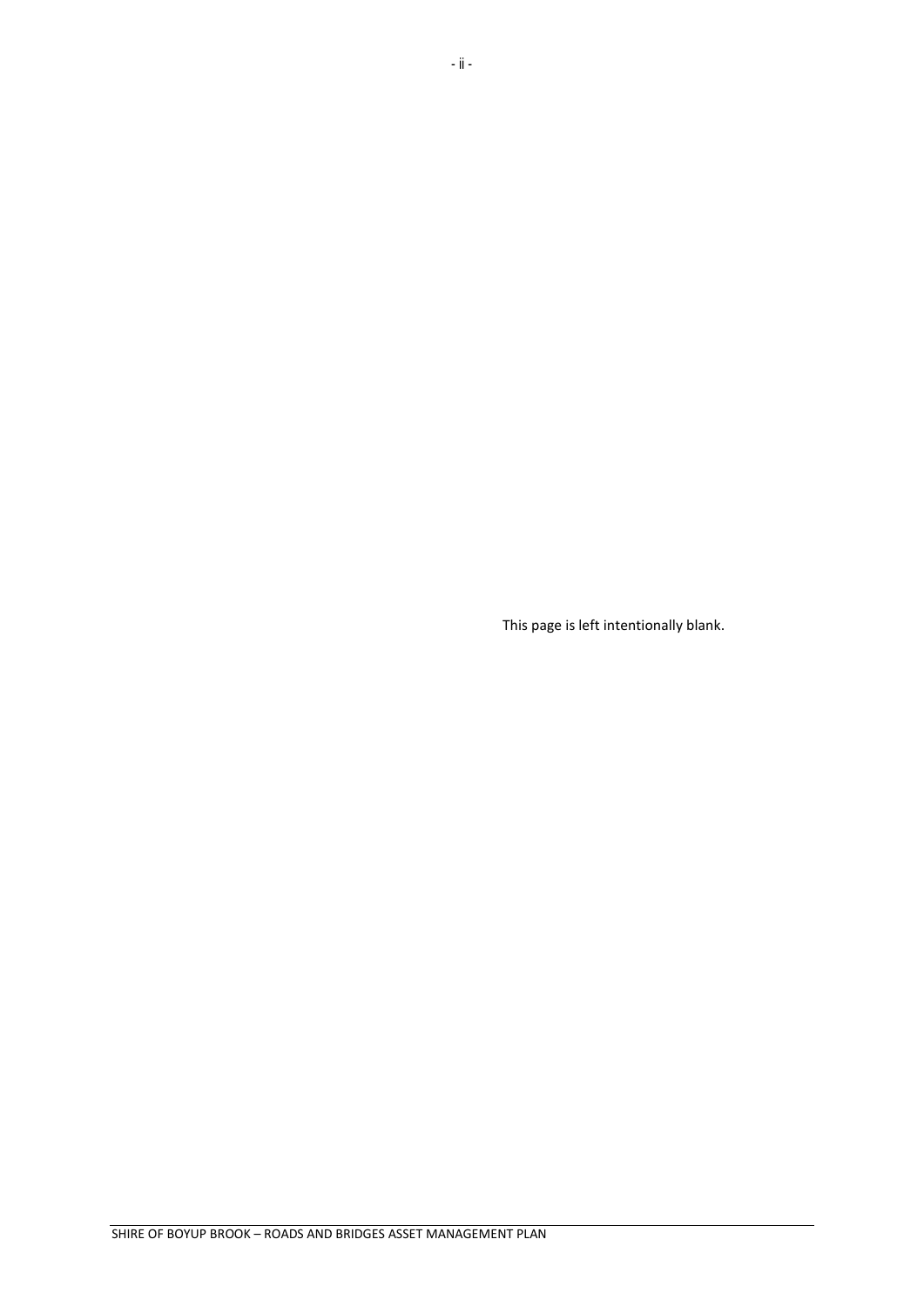# <span id="page-5-0"></span>**1. EXECUTIVE SUMMARY**

# **Context**

The Shire of Boyup Brook is located on the raised inland Darling Plateau. The main population and administrative centre is the town of Boyup Brook, which has a population of around 500, and is situated on the upper reaches of the Blackwood River, approximately 270 kilometres (by road) south/southeast of Perth.

The Shire is predominantly rural in nature and consists of a transition area ranging from smaller holdings near the western boundary to large broad acre farms to the east. However, there is a current trend toward more intensive agricultural pursuits, including viticulture, aquaculture, vegetable production, olive production and tree farming.

The Shire of Boyup Brook occupies an area of 283,800 hectares and has within its boundaries several smaller localities, such as Wilga, Mayanup, Dinninup, Chowerup, Tonebridge, McAlinden and Kulikup.

During the late 1980's through to today, there has been an increasing number of more intensive agricultural pursuits being established in the shire. Vineyards at Dinninup and Kulikup were introduced in the late 1980's and substantial deer and goat farms have been established. There were significant plantings of wine and table grape vines during 1994 to 1997. During this same period, as returns from wool and cattle have diminished, a significant proportion of the shire's arable land has been planted to eucalyptus globulus (Tasmanian bluegums).

The objective of this Roads and Bridges Asset Management Plan is to outline all the tasks and resources required to manage and maintain Council's roads and bridges portfolio to an agreed standard. This Asset Management Plan provides a detailed overview of the ongoing management of the Roads and Bridges assets.

This plan acts as a tool to support the ability of Council to deliver well targeted, responsive and value for money maintenance and operational services for customers and the community as a whole.

# **The Transport Service**

The Transport network comprises:

• Urban Roads consisting of-

| $\Omega$                | Sealed roads - | 10.43kms                   |  |  |  |
|-------------------------|----------------|----------------------------|--|--|--|
| Paved roads -<br>$\cap$ |                | 1.68kms                    |  |  |  |
| $\cap$                  | Formed roads - | $0.52$ kms                 |  |  |  |
|                         |                |                            |  |  |  |
| $\cap$                  | Sealed roads - | 202.09kms                  |  |  |  |
|                         | Paved roads -  | 442.67kms                  |  |  |  |
|                         |                | Rural Roads consisting of- |  |  |  |

Formed roads  $-$  382.69 kms

| $\cap$            | Unformed roads -<br>17.51kms  |
|-------------------|-------------------------------|
| $\cap$            | Unconstructed roads - 1.40kms |
| $\bullet$ Kerbing | 10.51 km s                    |
| $\bullet$ Bridges | 4.442m <sup>2</sup>           |

These infrastructure assets have a replacement value of \$85,514,048.

# **What does it Cost?**

The projected cost to provide the services covered by this Asset Management Plan includes operations, maintenance, renewal and upgrade of existing assets over the 10 year planning period is \$76,005,000 or \$7,600,500 per year.

Council's estimated available funding for this period is \$15,229,000 or \$1,523,000 per year. This is a funding shortfall of \$6,077,500 per year, or 80% of the cost to provide the service. Projected and budgeted expenditure are shown in the graph below.



Councils' present funding levels are insufficient to continue to provide existing services at current levels in the medium term.

# **What we will do**

Council plans to provide Transport services for the following:

- Operation, maintenance, renewal and upgrade of Roads and Bridges assets to meet service levels set by council in annual budgets.
- Major renewals to roads classified as Regionally Significant Local Roads within the 10 year planning period.

# **What we cannot do**

Council does not have enough funding to provide all services at the desired service levels or provide new services. Works and services that cannot be provided under present funding levels are:

• A significant proportion of the projected renewal works that have been identified in the RoMan 10 Year Works Program.

- iii -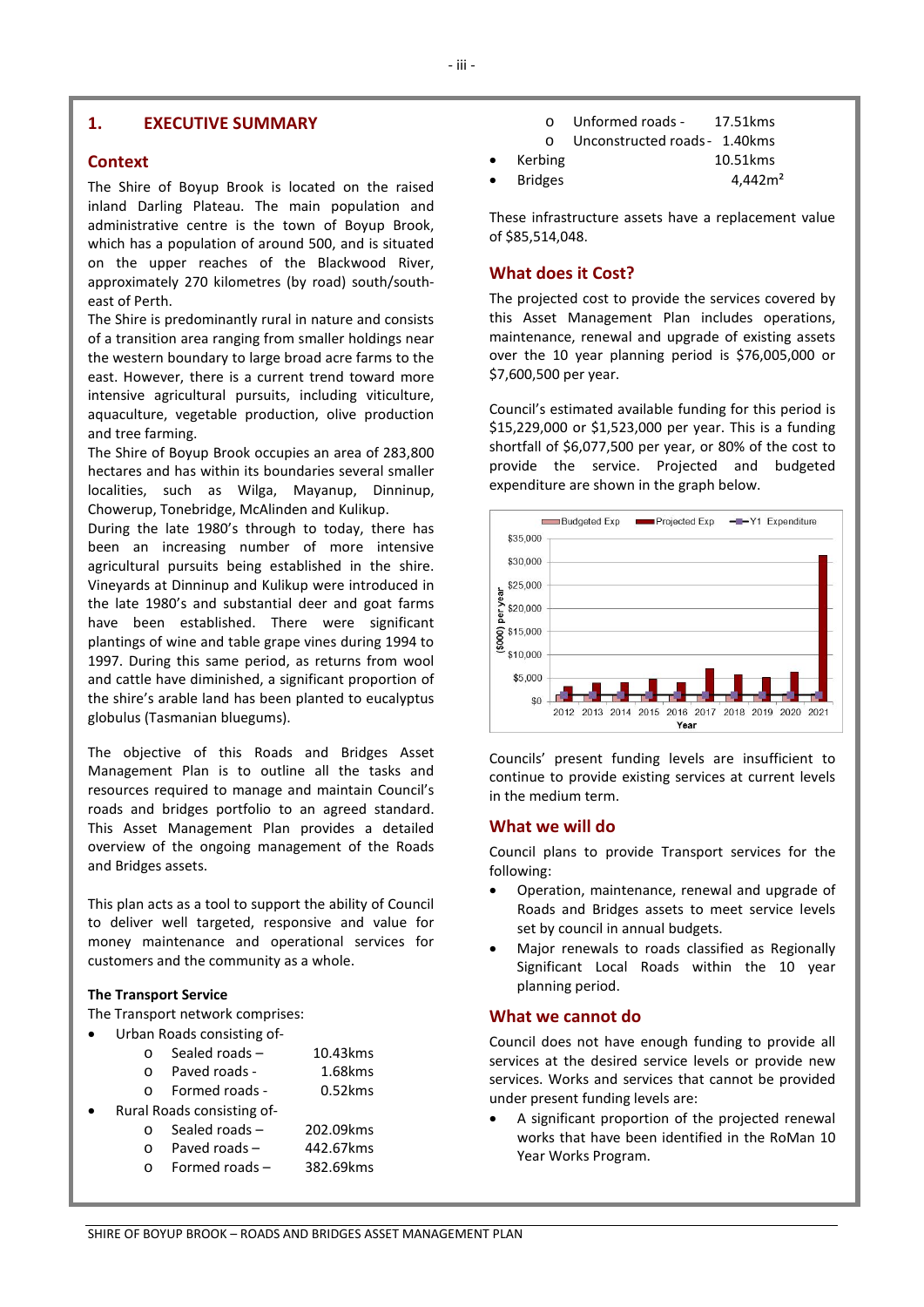• A signification proportion of the projected reconstruction works that have been identified in the RoMan 10 Year Works Program.

# **Managing the Risks**

There are risks associated with providing the service and not being able to complete all identified activities and projects. We have identified major risks as:

- Poor condition of asset causes vehicle damage;
- Poor condition of asset causes injury;
- Flooding causing damage to asset;
- Damage to asset caused by natural disaster.

We will endeavour to manage these risks within available funding by:

- Establish routine inspection regimes;
- Evaluate appropriate designs for flood prone areas;
- Monitor weather forecasting and general preparedness.

# **The Next Steps**

The actions resulting from this asset management plan are:

- Assess first years costs against actual.
- Prepare ranking system for renewals.
- Review maintenance practices and align with service level requirements.
- Review latest road building technologies and practices and train staff in contemporary techniques.
- Ongoing rolling program of data collection.
- Community consultation on service level provision.

# **Questions you may have**

# **What is this plan about?**

This asset management plan covers the infrastructure assets that serve the Shire of Boyup Brook Community's Roads and Bridges, and Footpaths needs. These assets include sealed roads, unsealed roads, bridges and footpaths throughout the Council area that enable people to have access to a safe and suitable road transport network.

#### **What is an Asset Management Plan?**

Asset management planning is a comprehensive process to ensure delivery of services from infrastructure is provided in a financially sustainable manner.

An asset management plan details information about infrastructure assets including actions required to provide an agreed level of service in the most cost effective manner. The Plan defines the services to be

provided, how the services are provided and what funds are required to provide the services.

#### **Why is there a funding shortfall?**

Most of the Council's roads and bridges network was constructed from government grants often provided and accepted without consideration of ongoing operations, maintenance and replacement needs.

Many of these assets are approaching the later years of their life and require replacement, services from the assets are decreasing and maintenance costs are increasing.

Councils' present funding levels are insufficient to continue to provide existing services at current levels in the medium term.

#### **What options do we have?**

Resolving the funding shortfall involves several steps:

- 1. Improving asset knowledge so that data accurately records the asset inventory, how assets are performing and when assets are not able to provide the required service levels,
- 2. Improving our efficiency in operating, maintaining, replacing existing and constructing new assets to optimise life cycle costs,
- 3. Identifying and managing risks associated with providing services from infrastructure,
- 4. Making tradeoffs between service levels and costs to ensure that the community receives the best return from infrastructure,
- 5. Consulting with the community to ensure that transport services and costs meet community needs and are affordable,
- 6. Developing partnership with other bodies, where available to provide services;
- 7. Seeking additional funding from governments and other bodies to better reflect a 'whole of government' funding approach to infrastructure services.

#### **What happens if we don't manage the shortfall?**

It is likely that council will have to reduce service levels in some areas, unless new sources of revenue are found. For Transport, the service level reduction may include reverting a sealed road back to gravel, or reducing the number of times a road is graded per year.

#### **What can we do?**

Council can develop options and priorities for future Transport services with costs of providing the services, consult with the community to plan future services to match the community services needs with ability to pay for services and maximise benefit to the community for costs to the community.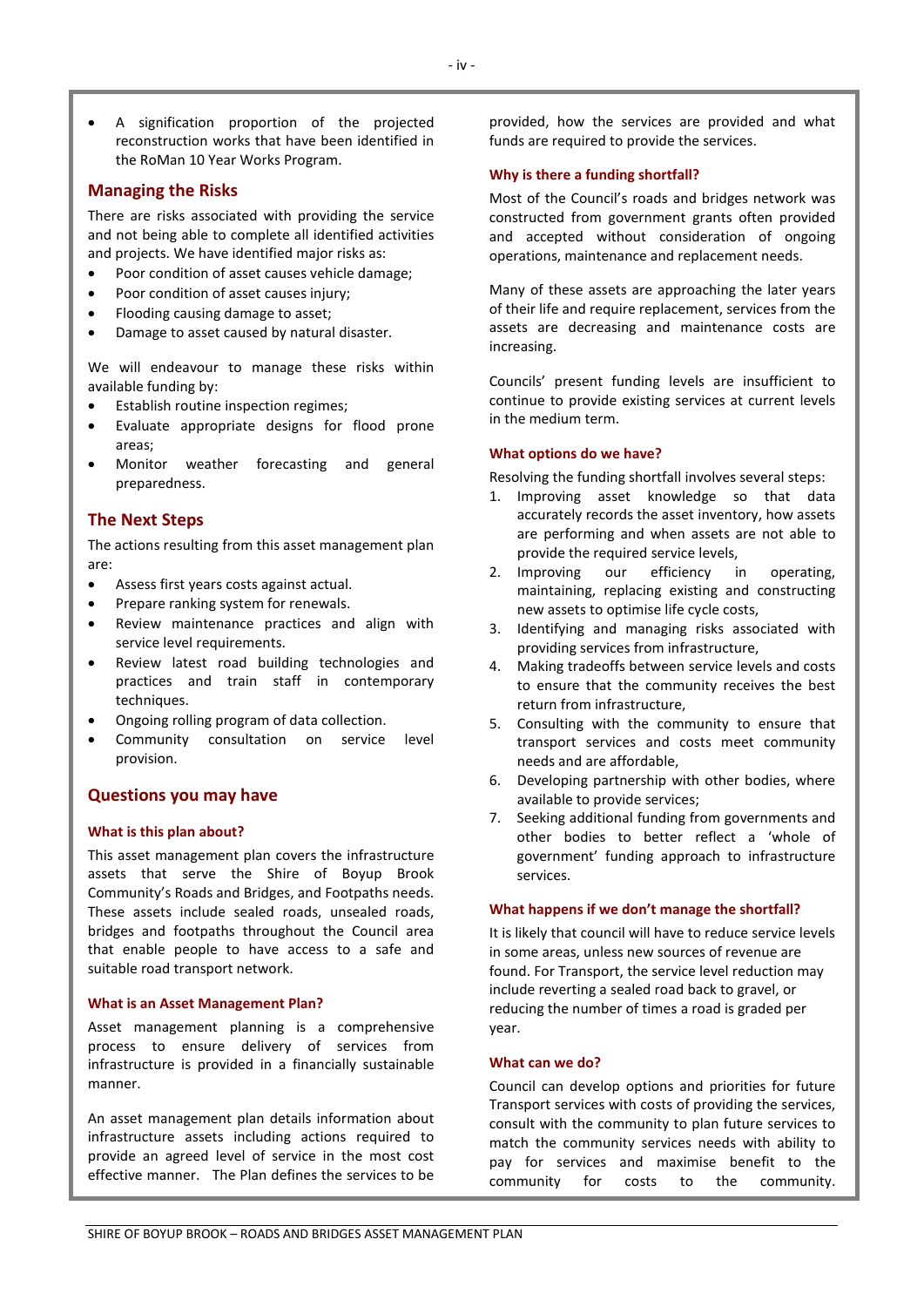# <span id="page-7-0"></span>**2. INTRODUCTION**

# <span id="page-7-1"></span>**2.1 Background**

This asset management plan is to demonstrate responsive management of assets (and services provided from assets), compliance with regulatory requirements, and to communicate funding needed to provide the required levels of service.

The asset management plan is to be read with Council's Asset Management Policy, Asset Management Strategy and the following associated planning documents:

- **Plan for the Future**
- **Forward Capital Works Plan**
- **Annual Budget**
- **Risk Management Policy**
- Department of Local Government Asset Management Framework and Guidelines

The infrastructure assets covered by this asset management plan are shown in Table 2.1.

| <b>Asset Category</b>    | <b>Dimension</b> |                        | <b>Replacement Value</b> | <b>Written Down Value</b> |
|--------------------------|------------------|------------------------|--------------------------|---------------------------|
| Roads – Urban (Built-Up) | Sealed:          | 10.43kms               | \$1,808,512              | \$770,155                 |
|                          | Paved:           | 1.68kms                | \$96,305                 | \$67,361                  |
|                          | Formed:          | $0.52$ kms             | \$18,195                 | \$18,195                  |
|                          | Unformed:        | $0.17$ kms             | \$408                    | \$408                     |
| Roads - Rural            | Sealed:          | 202.09kms              | \$21,478,705             | \$12,454,988              |
|                          | Paved:           | 442.67ms               | \$25,513,698             | \$18,687,474              |
|                          | Formed:          | 382.69kms              | \$12,153,903             | \$12,153,903              |
|                          | Unformed:        | 17.51kms               | \$74,367                 | \$74,367                  |
|                          | Unconstructed    | 1.40kms                | \$0                      | \$0                       |
| <b>Sub-Total Roads</b>   |                  | 1,059.16kms            | \$61,144,093             | \$44,226,851              |
| Kerbing                  | Concrete:        | 10.51kms               | \$378,360                | \$17,957                  |
| <b>Bridges</b>           |                  | 4,442.89m <sup>2</sup> | \$23,991,595             | \$23,991,595              |
| <b>TOTAL</b>             |                  |                        | \$85,514,048             | \$68,236,403              |

#### *Table 2.1: Assets covered by this Plan*

**Note:** The figures in the above table are the full cost of the asset (formation plus pavement plus seal, where applicable) and do not represent the individual components of each asset.

Key stakeholders in the preparation and implementation of this Transport Asset Management Plan can be divided into internal and external stakeholders.

#### **Internal stakeholders include:**

# **External stakeholders include:**

Visitors to the Shire of Boyup Brook Manuson Asset users Local Government Insurance Services Minimisation of risk Fire and Emergency Services Authority **Road Rescue and Emergency Services** 

The Shire of Boyup Brook Council Custodian of the assets, community representation and administration Chief Executive Council representation and administration, Identification and definition of level of service requirements Operations Team Design parameters, standards, operation and administration

Shire of Boyup Brook Community **Asset users, service level expectations**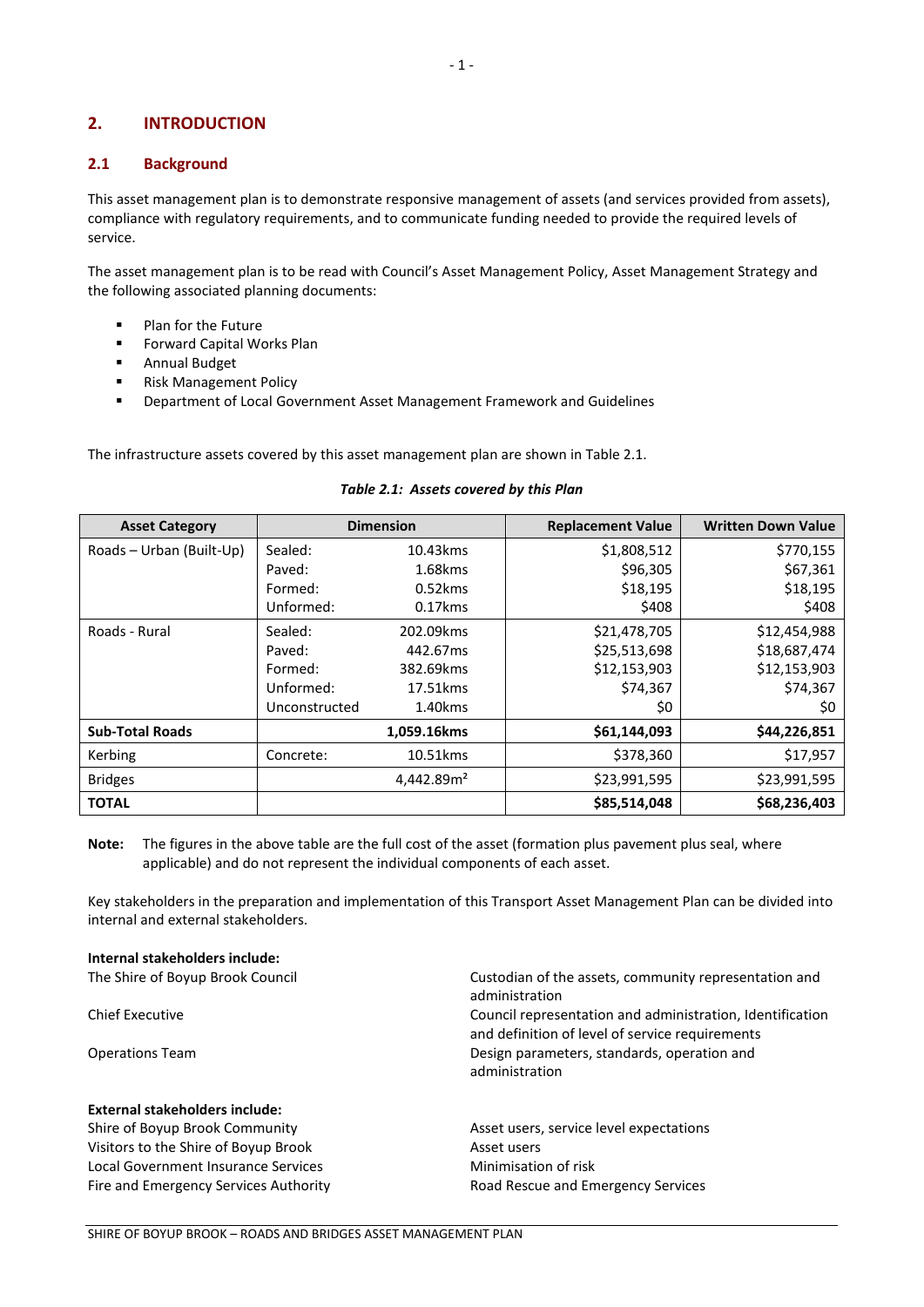# <span id="page-8-0"></span>**2.2 Goals and Objectives of Asset Management**

The Council exists to provide services to its community. Some of these services are provided by infrastructure assets. Council has acquired infrastructure assets by contract, construction by council staff and by donation of assets constructed by developers and others to meet increased levels of service.

Council's goal in managing infrastructure assets is to meet the required level of service in the most cost effective manner for present and future consumers. The key elements of infrastructure asset management are:

- Taking a life cycle approach,
- Developing cost-effective management strategies for the long term,
- Providing a defined level of service and monitoring performance,
- Understanding and meeting the demands of growth through demand management and infrastructure investment,
- Managing risks associated with asset failures,
- Sustainable use of physical resources,
- Continuous improvement in asset management practices.<sup>[1](#page-8-2)</sup>

The goal of this asset management plan is to:

- Document the services/service levels to be provided and the costs of providing the service,
- Communicate the consequences for service levels and risk, where desired funding is not available, and
- Provide information to assist decision makers in trading off service levels, costs and risks to provide services in a financially sustainable manner.

This asset management plan is prepared under the direction of Council's vision, mission, goals and objectives.

Council's vision is:

# *"A local government that acknowledges our heritage, whilst embracing the changing needs and expression of the past and future expectations of our community"*

Council's mission is:

# *"To serve the residents of the Boyup Brook district through the provision of effective and efficient services and good governance that will enhance the community's quality of life"*

Relevant goals and objectives and how these are addressed in this asset management plan are shown in Table 2.2.

#### *Table 2.2: Organisation Goals and how these are addressed in this Plan*

| Goal                                                                                                                      |  | <b>Objective</b>             |      | How Goal and Objectives are addressed in AMP |  |  |  |                                                                                                  |                                                             |                            |
|---------------------------------------------------------------------------------------------------------------------------|--|------------------------------|------|----------------------------------------------|--|--|--|--------------------------------------------------------------------------------------------------|-------------------------------------------------------------|----------------------------|
| Provision of a high standard of $\blacksquare$<br>To provide, maintain and<br>transport infrastructure for the<br>replace |  | transport                    | ٠    |                                              |  |  |  | Maintenance, capital renewal and capital upgrade<br>requirements are identified and implemented. |                                                             |                            |
| community at an acceptable<br>of<br>standard<br>presentation,                                                             |  | infrastructure<br>necessary. | as I | . .                                          |  |  |  |                                                                                                  | To ensure that all unsealed<br>throughout the shire receive | rural roads<br>maintenance |
| useability and safety.                                                                                                    |  |                              |      |                                              |  |  |  |                                                                                                  | attention on a regular cyclical basis.                      |                            |

# <span id="page-8-1"></span>**2.3 Plan Framework**

Key elements of the plan are

 $\overline{a}$ 

- Levels of service specifies the services and levels of service to be provided by council.
- Future demand how this will impact on future service delivery and how this is to be met.

<span id="page-8-2"></span><sup>1</sup> IPWEA, 2006, *IIMM* Sec 1.1.3, p 1.3.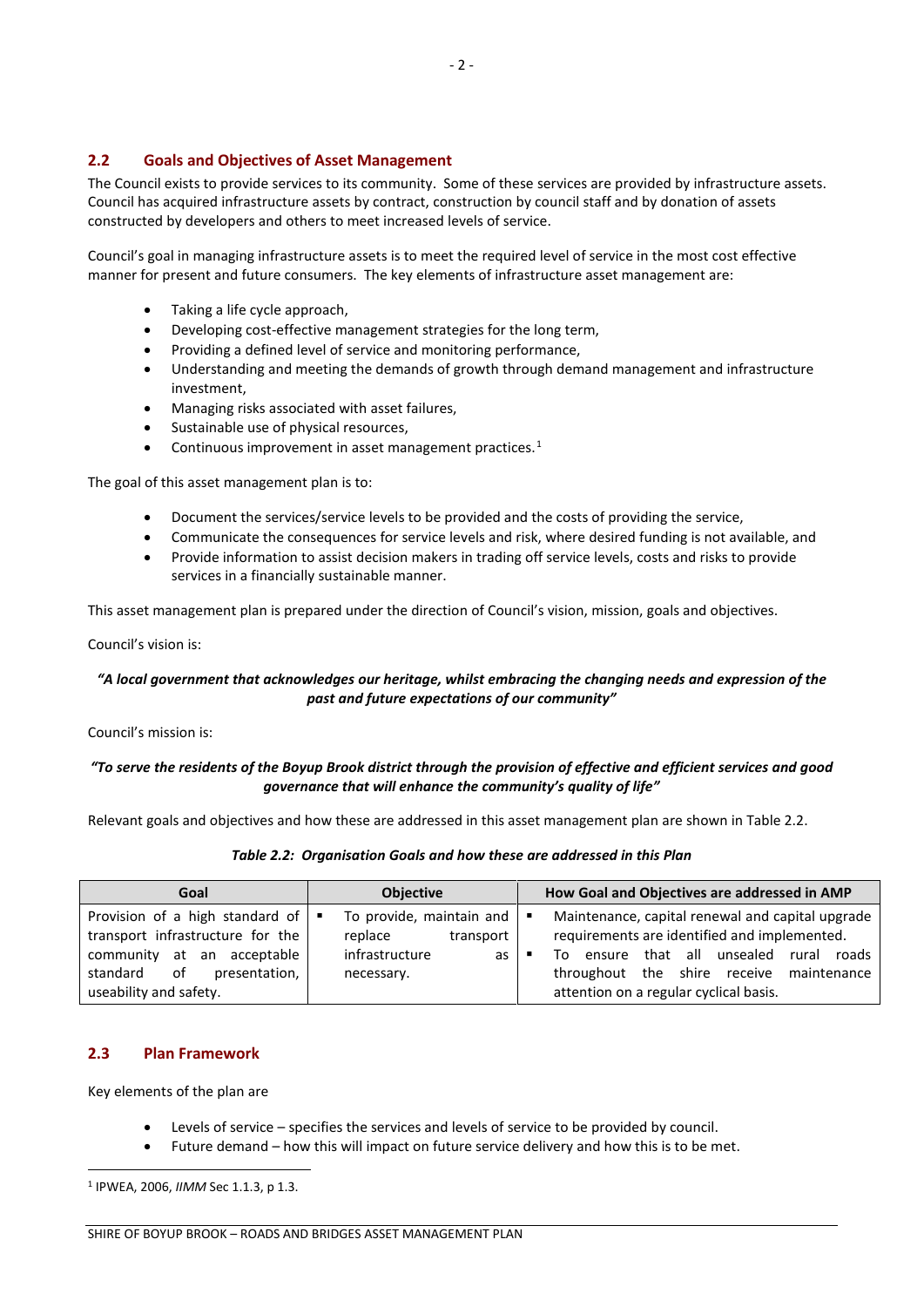- Life cycle management how the organisation will manage its existing and future assets to provide the required services
- Financial summary what funds are required to provide the required services.
- Asset management practices
- Monitoring how the plan will be monitored to ensure it is meeting the organisation's objectives.
- Asset management improvement plan

# <span id="page-9-0"></span>**2.4 Core and Advanced Asset Management**

This asset management plan is prepared as a first cut 'core' asset management plan in accordance with the International Infrastructure Management Manual<sup>[2](#page-9-3)</sup> and the Asset Management Framework and Guidelines<sup>[3](#page-9-4)</sup>. It is prepared to meet minimum legislative and organisational requirements for sustainable service delivery and long term financial planning and reporting. Core asset management is a 'top down' approach where analysis is applied at the 'system' or 'network' level.

# <span id="page-9-1"></span>**2.5 Community Consultation**

The Asset Management Framework and Guidelines require local governments to consult with the community on their service requirements, expectations and satisfaction levels as part of the community's ongoing engagement in relation to asset management.

The local government is required to report annually on its asset management; with the community providing feedback on the local government's asset management performance.

This 'core' asset management plan is prepared to facilitate community consultation initially through feedback on public display of draft asset management plans prior to adoption by Council. Future revisions of the asset management plan will incorporate community consultation on existing and future service needs, service levels and costs of providing the service.

<span id="page-9-2"></span>This will assist Council and the community in matching the level of service needed by the community, service risks and consequences with the community's ability to pay for the service.

 $\overline{a}$ 

<span id="page-9-3"></span><sup>2</sup> IPWEA, 2006.

<span id="page-9-4"></span><sup>&</sup>lt;sup>3</sup> Department of Local Government (WA), 2011.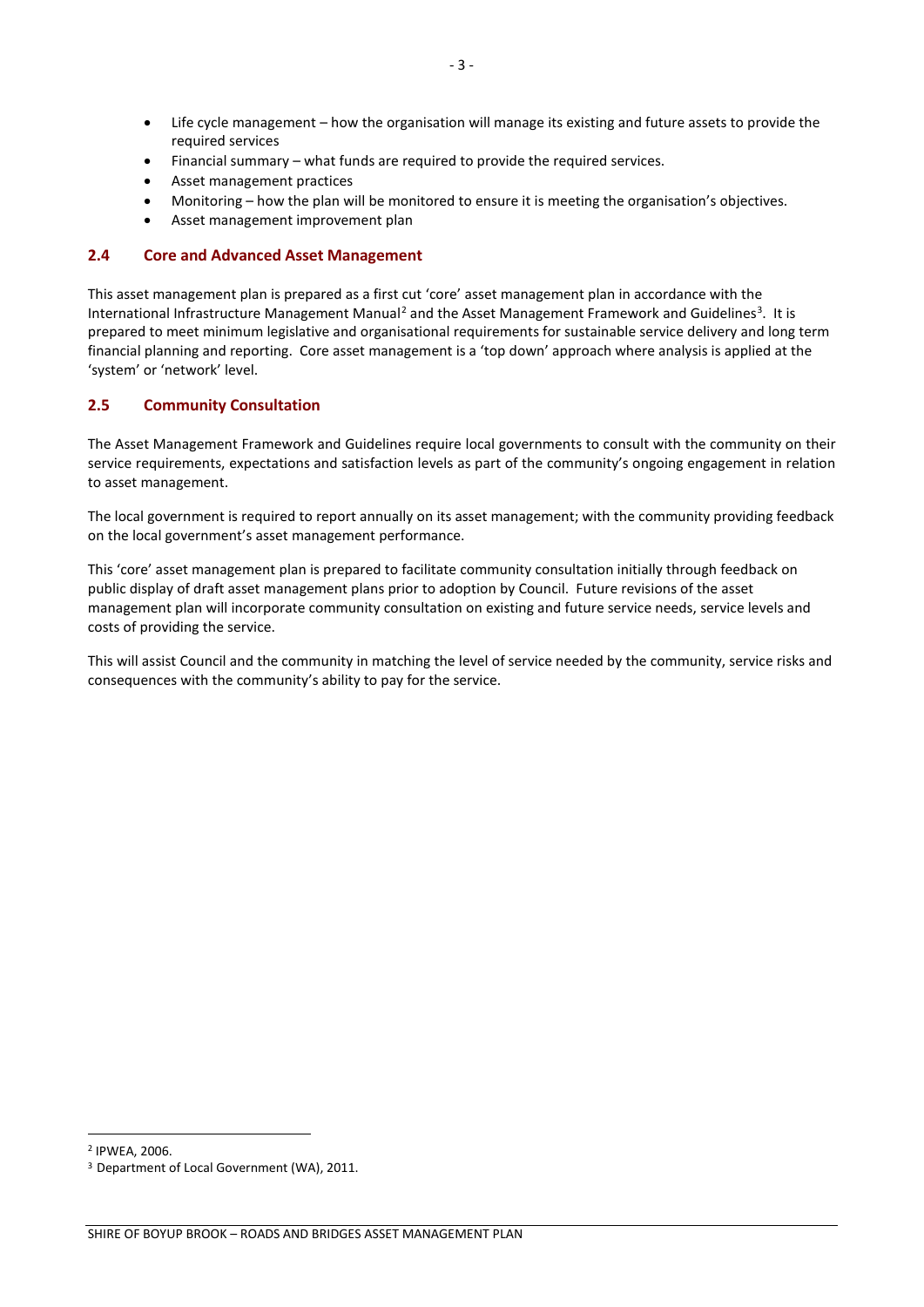# **3. LEVELS OF SERVICE**

# <span id="page-10-0"></span>**3.1 Customer Research and Expectations**

Council has not carried out any research on customer expectations. This will be investigated for future updates of the asset management plan.

# <span id="page-10-1"></span>**3.2 Legislative Requirements**

Council has to meet many legislative requirements including Australian and State legislation and State regulations. Relevant legislation is shown in Table 3.2.

| Legislation                                                                       | Requirement                                                                                                                                                                                                                                                                                                                                                                |
|-----------------------------------------------------------------------------------|----------------------------------------------------------------------------------------------------------------------------------------------------------------------------------------------------------------------------------------------------------------------------------------------------------------------------------------------------------------------------|
| Aboriginal Heritage Act 1972                                                      | Preservation of the community places and objects used by traditional owners.                                                                                                                                                                                                                                                                                               |
| Aboriginal Heritage Regulations<br>1974                                           | Preservation of the community places and objects used by traditional owners.                                                                                                                                                                                                                                                                                               |
| Disability Services Act 1993                                                      | An Act for the establishment of the Disability Services Commission and the<br>Ministerial Advisory Council on Disability, for the progress of principles<br>applicable to people with disabilities, for the funding and provision of services to<br>such people that meet certain objectives, for the resolution of complaints by<br>such people and for related purposes. |
| Disability<br>Services<br>Regulations<br>2004                                     | Current amendments to Disability Services Act (1993)                                                                                                                                                                                                                                                                                                                       |
| <b>Environmental Protection Act 1986</b><br>and associated regulations            | To provide for an Environmental Protection Authority, for the prevention,<br>control and abatement of environmental pollution, conservation, preservation,<br>protection, enhancement and management of the environment.                                                                                                                                                   |
| Environmental<br>Protection<br>and<br>Biodiversity Act 1999 (Cwth)                | To provide for the prevention, control and abatement of environmental<br>pollution,<br>conservation,<br>preservation,<br>protection,<br>enhancement<br>and<br>management of the environment.                                                                                                                                                                               |
| Land Administration Act 1997                                                      | To make provision for the management and reservation of Crown Land.                                                                                                                                                                                                                                                                                                        |
| Local Government Act 1995                                                         | Sets out role, purpose, responsibilities and powers of local governments<br>including the preparation of a long term financial plan supported by asset<br>management plans for sustainable service delivery.                                                                                                                                                               |
| (Financial<br>Local<br>Government<br>Assistance) Act 1995                         | Sets out the allocation of how financial assistance for local government by<br>means of grants will be provided to the States, Capital Territory and the<br>Northern Territory.                                                                                                                                                                                            |
| Local Government (Miscellaneous<br>Provisions) Act 1960                           | To provide for the good rule, government, convenience, comfort and safety of<br>persons in local government districts.                                                                                                                                                                                                                                                     |
| Main Roads Act 1930                                                               | To provide for the construction, maintenance and supervision of highways, main<br>and secondary roads, and other roads, the control of access to roads and for<br>other relative purposes.                                                                                                                                                                                 |
| Native Title Act 1999                                                             | Sets out the requirement for the protection and recognition of native title, which<br>local governments must take into consideration where there is the involvement<br>of Crown Land that is subject to a native title claim.                                                                                                                                              |
| Occupational Health and Safety<br>1984<br>associated<br>Act<br>and<br>regulations | Administered in part by local governments to promote and improve standards<br>for occupational health, safety and welfare and to coordinate administration of<br>the laws relating to occupational safety and health for incidental and other<br>purposes.                                                                                                                 |
| Planning and<br>Development Act<br>2005                                           | To provide a system for land use planning and development in the State of WA.                                                                                                                                                                                                                                                                                              |

*Table 3.2: Legislative Requirements*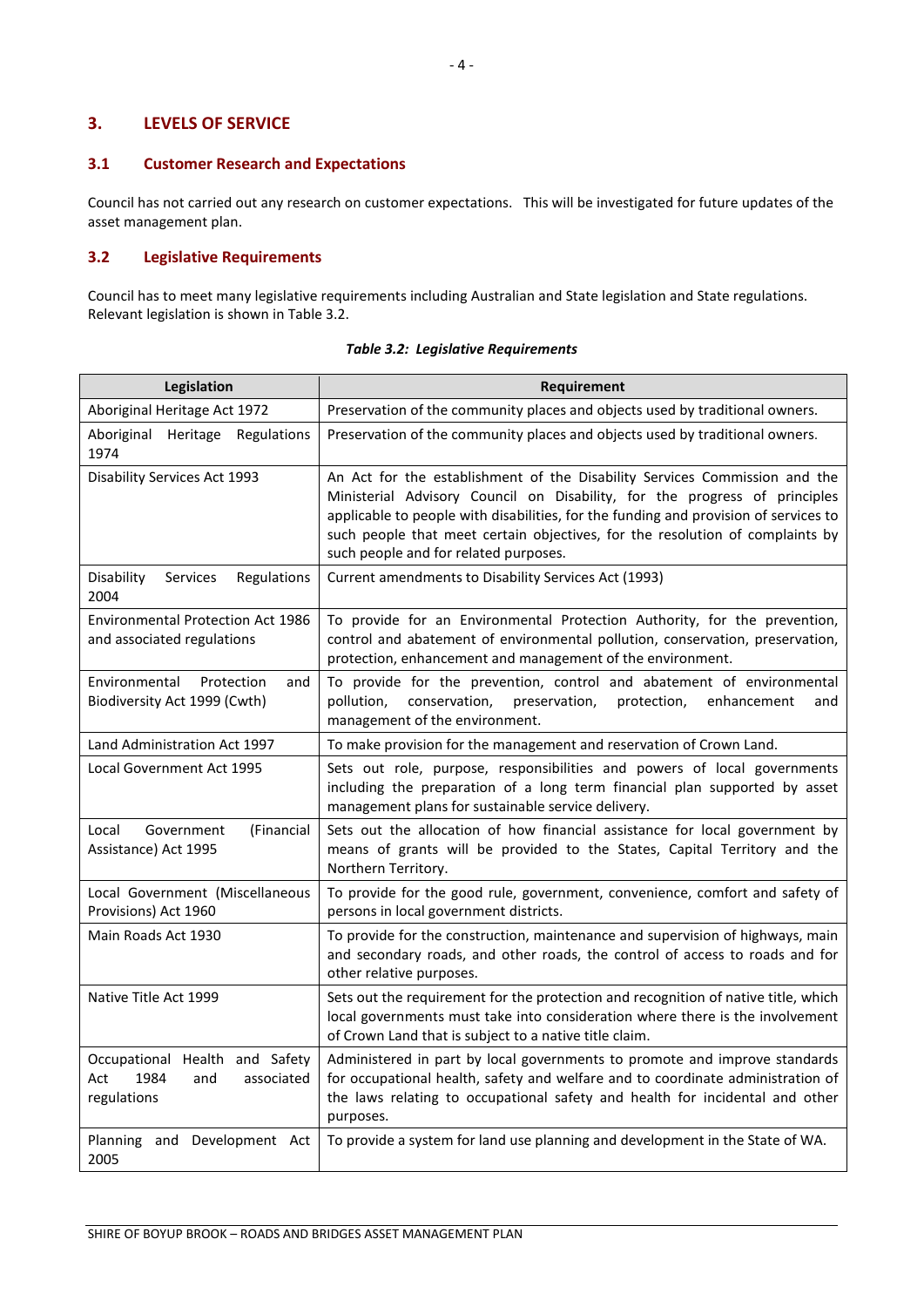| Legislation                | Requirement                                                                                                                                          |  |  |  |
|----------------------------|------------------------------------------------------------------------------------------------------------------------------------------------------|--|--|--|
| Road Traffic Act 1974      | To provide for the regulation of road traffic                                                                                                        |  |  |  |
| Roads to Recovery Act 2000 | Sets out the provisions on how the Australian Government will provide funding<br>to supplement expenditure on roads, including to local governments. |  |  |  |

# <span id="page-11-0"></span>**3.3 Current Levels of Service**

Council has defined service levels in two terms.

**Community Levels of Service** relate to the service outcomes that the community wants in terms of safety, quality, quantity, reliability, responsiveness, cost effectiveness and legislative compliance.

Community levels of service measures used in the asset management plan are:

| Quality  | How good is the service?   |
|----------|----------------------------|
| Function | Does it meet users' needs? |
| Safety   | Is the service safe?       |

**Technical Levels of Service** - Supporting the community service levels are operational or technical measures of performance. These technical measures relate to the allocation of resources to service activities that the council undertakes to best achieve the desired community outcomes.

Technical service measures are linked to annual budgets covering:

- Operations the regular activities to provide services such as cleansing frequency, mowing frequency, etc.
- Maintenance the activities necessary to retain an assets as near as practicable to its original condition (e.g. road patching, unsealed road grading, building and structure repairs),
- Renewal the activities that return the service capability of an asset up to that which it had originally (e.g. frequency and cost of road resurfacing and pavement reconstruction, pipeline replacement and building component replacement),
- Upgrade the activities to provide a higher level of service (e.g. widening a road, sealing an unsealed road, replacing a pipeline with a larger size) or a new service that did not exist previously (e.g. a new library).

Council's current service levels are detailed in the Tables below.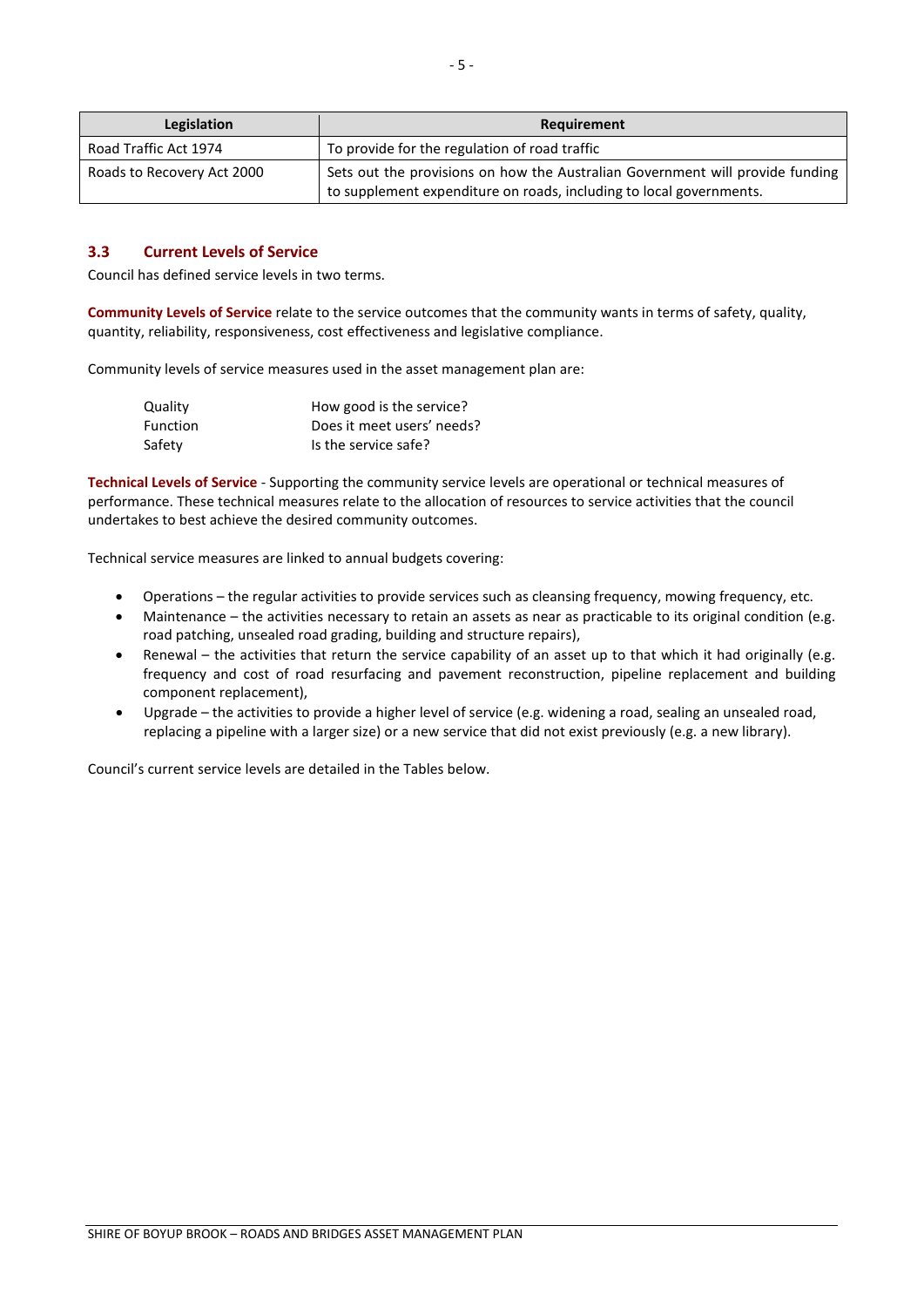| <b>Key</b><br>Performance<br><b>Measure</b> | <b>Level of Service</b><br><b>Objective</b>                                                   | <b>Performance Measure</b><br><b>Process</b>                                                                                                                        | <b>Desired Level of Service</b>                                                                                                                             | <b>Current Level of</b><br><b>Service (2012)</b>                   |  |  |  |  |
|---------------------------------------------|-----------------------------------------------------------------------------------------------|---------------------------------------------------------------------------------------------------------------------------------------------------------------------|-------------------------------------------------------------------------------------------------------------------------------------------------------------|--------------------------------------------------------------------|--|--|--|--|
| <b>COMMUNITY LEVELS OF SERVICE</b>          |                                                                                               |                                                                                                                                                                     |                                                                                                                                                             |                                                                    |  |  |  |  |
| Quality                                     | Provide a smooth<br>ride                                                                      | Customer service<br>requests                                                                                                                                        | To be determined                                                                                                                                            | Not currently<br>measured.                                         |  |  |  |  |
| Function                                    | Ensure that the road<br>meets the user<br>requirements for<br>travel time and<br>availability | Customer service<br>requests                                                                                                                                        | To be determined                                                                                                                                            | Not currently<br>measured.                                         |  |  |  |  |
| Safety                                      | Provide safe suitable<br>roads, free from<br>hazards                                          | ٠<br>Customer reported<br>accidents.<br>Customer requests<br>٠<br>for curve<br>realignments and<br>safety signage.                                                  | To be determined                                                                                                                                            | Not currently<br>measured.                                         |  |  |  |  |
|                                             | <b>TECHNICAL LEVELS OF SERVICE</b>                                                            |                                                                                                                                                                     |                                                                                                                                                             |                                                                    |  |  |  |  |
| Operations                                  | Urban sealed roads<br>are clean                                                               | Street sweeping<br>frequency                                                                                                                                        | 3 times per annum                                                                                                                                           | Not currently<br>measured.                                         |  |  |  |  |
| Maintenance                                 | Transport network is<br>suitable for purpose.                                                 | ٠<br>Average<br>maintenance cost<br>per km of road.<br>Pothole patching<br>٠<br>frequency                                                                           | $\blacksquare$<br>Less than 10%<br>variation between<br>actual and 4 Year<br>average maintenance<br>cost.<br>Potholes do not<br>exceed 150mm in<br>diameter | Not currently<br>measured.                                         |  |  |  |  |
|                                             |                                                                                               | Cost effectiveness<br>$\blacksquare$                                                                                                                                | $\blacksquare$<br>\$3,000/km                                                                                                                                | Not currently<br>measured                                          |  |  |  |  |
|                                             |                                                                                               | <b>Budget</b><br>٠                                                                                                                                                  | $\blacksquare$<br>\$365,600                                                                                                                                 | ٠<br>\$321,480                                                     |  |  |  |  |
| Renewal                                     | Ensure roads are<br>replaced/renewed so<br>that roads continue<br>to be fit for purpose       | No of renewals<br>$\blacksquare$<br>identified in<br><b>Renewal Plan</b><br>(reseals) completed<br>per year.<br>Useful life of<br>٠<br><b>Infrastructure Assets</b> | 70% of renewals<br>$\blacksquare$<br>identified in first<br>generation Renewal<br>Plan completed per<br>annum.<br>Sealed surfaces 20<br>٠<br>years.         | ٠<br>Not currently<br>measured.<br>Sealed surfaces<br>30-35 years. |  |  |  |  |
|                                             |                                                                                               | $\blacksquare$<br>Condition of sealed<br>pavements                                                                                                                  | Less than 5% of roads<br>$\blacksquare$<br>with a condition<br>rating of 4 or 5.                                                                            | 2.3% of Roads with a<br>condition rating of 4<br>or 5.             |  |  |  |  |
| Upgrade/New                                 | Ensure roads are<br>upgraded to meet<br>current standards<br>and modern needs                 | No of upgrades identified<br>in Upgrade Plan<br>completed per annum.                                                                                                | 80% of upgrades identified<br>in first generation<br>Upgrade Plan completed<br>per annum.                                                                   | Not currently<br>measured.                                         |  |  |  |  |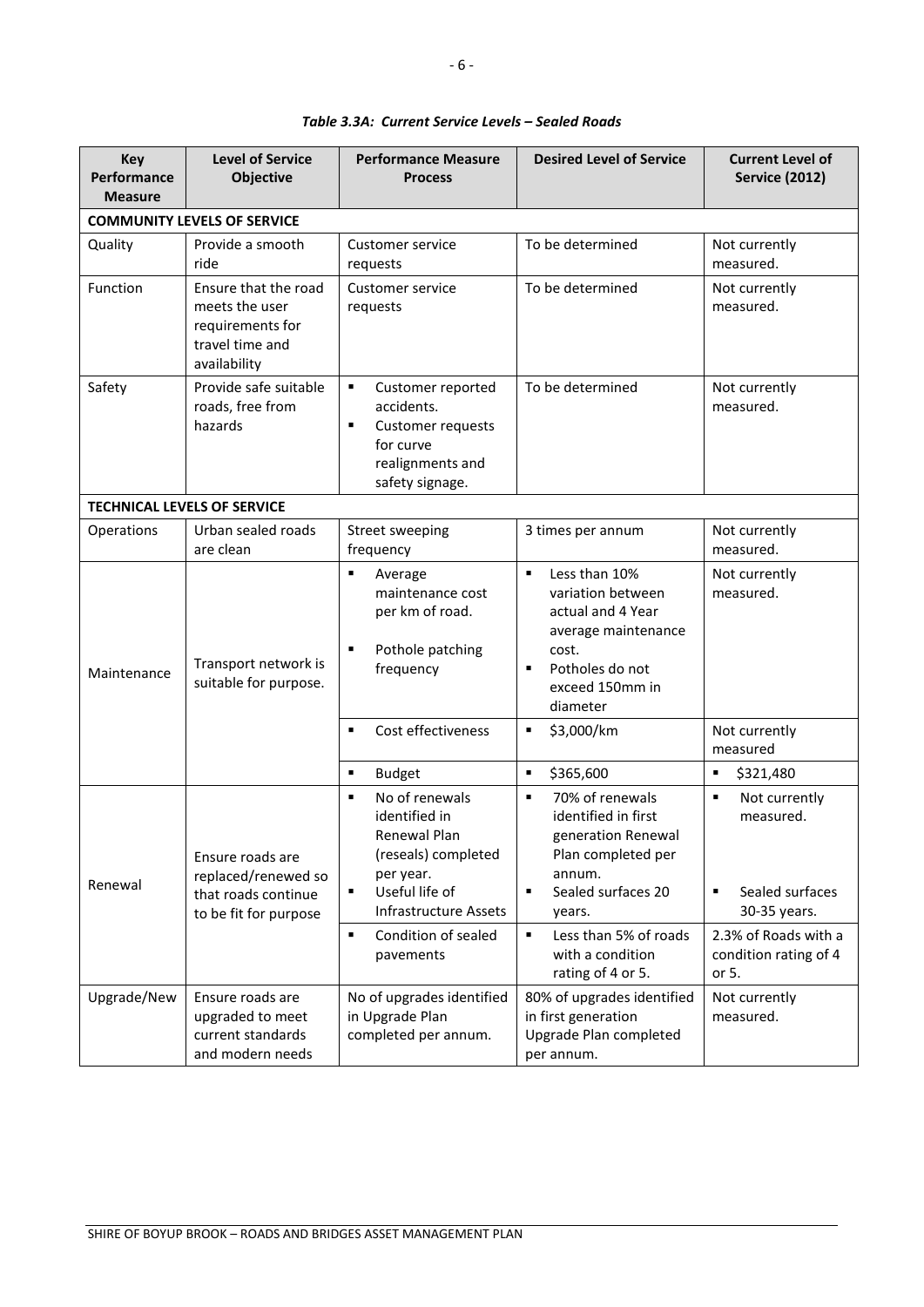| <b>Key</b><br>Performance<br><b>Measure</b> | <b>Level of Service</b><br><b>Objective</b>                                                                                                                                                   | <b>Performance Measure</b><br><b>Process</b>                                                                                         | <b>Desired Level of Service</b>                                                                                                                                                                                                                              | <b>Current Level of</b><br><b>Service</b> |  |  |  |  |  |
|---------------------------------------------|-----------------------------------------------------------------------------------------------------------------------------------------------------------------------------------------------|--------------------------------------------------------------------------------------------------------------------------------------|--------------------------------------------------------------------------------------------------------------------------------------------------------------------------------------------------------------------------------------------------------------|-------------------------------------------|--|--|--|--|--|
| <b>COMMUNITY LEVELS OF SERVICE</b>          |                                                                                                                                                                                               |                                                                                                                                      |                                                                                                                                                                                                                                                              |                                           |  |  |  |  |  |
| Quality                                     | Provide a<br>Ξ<br>smooth ride.<br>Ξ<br>Road does not<br>have excessive<br>loose material or<br>dust.                                                                                          | Customer service requests                                                                                                            | To be determined                                                                                                                                                                                                                                             | Not currently<br>measured.                |  |  |  |  |  |
| Function                                    | Ensure that the road<br>meets the user<br>requirements for<br>travel time and<br>availability                                                                                                 | $\blacksquare$<br><b>Customer service</b><br>requests relating to<br>travel time &<br>availability                                   | To be determined                                                                                                                                                                                                                                             | Not currently<br>measured.                |  |  |  |  |  |
| Safety                                      | Provide safe suitable<br>roads, free from<br>hazards                                                                                                                                          | ٠<br>Customer reported<br>accidents.<br>Customer requests for<br>$\blacksquare$<br>curve realignments<br>and safety signage.         | To be determined                                                                                                                                                                                                                                             | Not currently<br>measured.                |  |  |  |  |  |
|                                             | <b>TECHNICAL LEVELS OF SERVICE</b>                                                                                                                                                            |                                                                                                                                      |                                                                                                                                                                                                                                                              |                                           |  |  |  |  |  |
| Operations                                  |                                                                                                                                                                                               |                                                                                                                                      |                                                                                                                                                                                                                                                              |                                           |  |  |  |  |  |
| Maintenance                                 | $\blacksquare$<br>Maintain<br>transport<br>network in an<br>efficient and cost<br>effective<br>manner.<br>Conduct routine<br>Е<br>maintenance<br>grading as per<br>service level<br>standards | $\blacksquare$<br>Average maintenance<br>cost per km of road.<br>No of times each road<br>٠<br>is graded, according to<br>Hierarchy. | $\blacksquare$<br>Less than 10%<br>variation between<br>actual and 4 Year<br>average maintenance<br>cost.<br>Grading $-$<br>٠<br>Regional - 4/yr<br>$\circ$<br>$Local - 2/yr$<br>$\circ$<br>Bus routes $-2/yr$<br>$\circ$<br>Access roads $-1/yr$<br>$\circ$ | Not currently<br>measured.                |  |  |  |  |  |
|                                             |                                                                                                                                                                                               | Ξ<br><b>Budget</b>                                                                                                                   | \$650,000<br>$\blacksquare$                                                                                                                                                                                                                                  | \$571,520                                 |  |  |  |  |  |
| Renewal                                     | Ensure roads are<br>٠<br>replaced/renewe<br>d so that road<br>continues to be<br>fit for purpose                                                                                              | $\blacksquare$<br>No of renewals<br>identified in Renewal<br>Plan (resheets)<br>completed per year.                                  | 70% of renewals<br>٠<br>identified in first<br>generation Renewal<br>Plan completed per<br>annum.                                                                                                                                                            | Not currently<br>measured.                |  |  |  |  |  |
| Upgrade/New                                 | Ensure roads are<br>٠<br>upgraded to<br>meet current<br>standards and<br>modern needs                                                                                                         | ٠<br>No of upgrades<br>identified in Upgrade<br>Plan completed per<br>annum.                                                         | 80% of upgrades<br>$\blacksquare$<br>identified in first<br>generation Upgrade<br>Plan completed per<br>annum.                                                                                                                                               | Not currently<br>measured.                |  |  |  |  |  |

# *Table 3.3B: Current Service Levels – Unsealed Roads*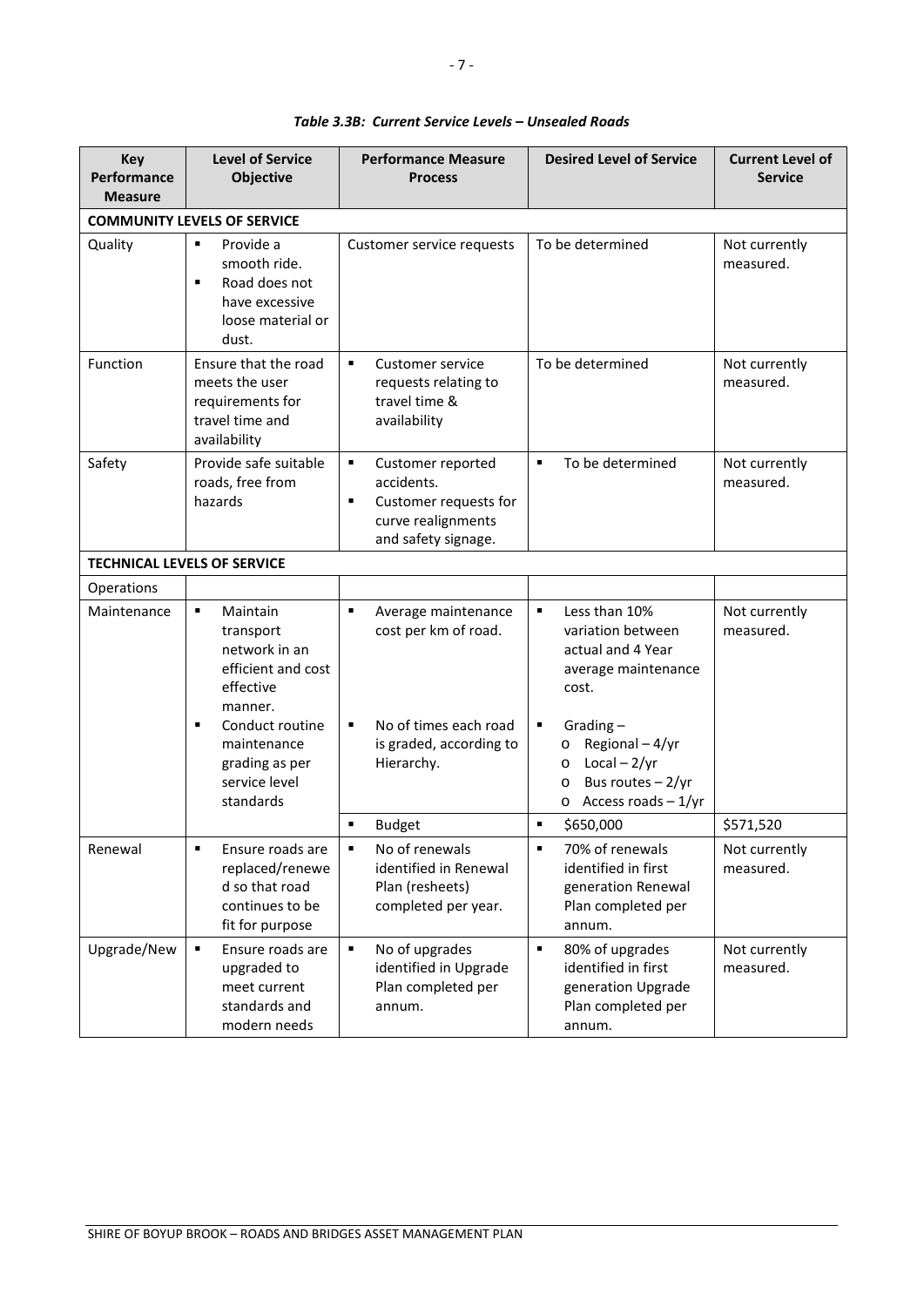| <b>Key</b><br>Performance<br><b>Measure</b> | <b>Level of Service</b><br><b>Objective</b>                                                                                                 | <b>Performance Measure</b><br><b>Process</b>                                                                                       | <b>Desired Level of Service</b>                                                                                                                                                                    | <b>Current Level of</b><br><b>Service</b> |
|---------------------------------------------|---------------------------------------------------------------------------------------------------------------------------------------------|------------------------------------------------------------------------------------------------------------------------------------|----------------------------------------------------------------------------------------------------------------------------------------------------------------------------------------------------|-------------------------------------------|
|                                             | <b>COMMUNITY LEVELS OF SERVICE</b>                                                                                                          |                                                                                                                                    |                                                                                                                                                                                                    |                                           |
| Quality                                     | Ensure bridges<br>٠<br>provide a smooth<br>ride.                                                                                            | $\blacksquare$<br><b>Customer service</b><br>requests                                                                              | To be determined<br>٠                                                                                                                                                                              | Not currently<br>measured.                |
| Function                                    | $\blacksquare$<br>Ensure bridges<br>meet road users<br>needs in relation<br>to accessibility,<br>weight<br>requirements and<br>availability | $\blacksquare$<br><b>Customer service</b><br>requests relating to<br>availability.                                                 | Ξ<br>To be determined.                                                                                                                                                                             | Not currently<br>measured.                |
| Safety                                      | Provide safe<br>$\blacksquare$<br>suitable bridges<br>for vehicular<br>traffic                                                              | Customer reported<br>٠<br>accidents.                                                                                               | To be determined.<br>٠                                                                                                                                                                             | Not currently<br>measured.                |
|                                             | <b>TECHNICAL LEVELS OF SERVICE</b>                                                                                                          |                                                                                                                                    |                                                                                                                                                                                                    |                                           |
| Operations                                  |                                                                                                                                             |                                                                                                                                    |                                                                                                                                                                                                    |                                           |
| Maintenance                                 | Ensure bridges<br>$\blacksquare$<br>are maintained in<br>working<br>condition.                                                              | $\blacksquare$<br>Inspections<br>conducted per<br>annum.<br>No of defects<br>outstanding.<br>Average maintenance<br>cost per annum | Ξ<br>One inspection<br>conducted per<br>annum.<br>Less than 3 defect<br>٠<br>items per inspection.<br>Less than 10%<br>٠<br>variation between<br>actual and 4 Year<br>average maintenance<br>cost. | Not currently<br>measured.                |
|                                             |                                                                                                                                             | ٠<br><b>Budget</b>                                                                                                                 | $\blacksquare$<br>\$67,000                                                                                                                                                                         | \$64,000                                  |
| Renewal                                     | Ensure bridges are<br>replaced/renewed so<br>that they continue to<br>be fit for purpose                                                    | No of renewals identified<br>in Renewal Plan (overlays)<br>completed per year.                                                     | $\blacksquare$<br>70% of renewals<br>identified in first<br>generation Renewal<br>Plan completed per<br>annum.                                                                                     | Not currently<br>measured.                |
| Upgrade/New                                 | Ensure bridges are<br>upgraded/constructed<br>to meet current<br>standards and<br>modern needs                                              | No of bridge upgrades<br>identified in Upgrade/New<br>Plan completed per<br>annum.                                                 | 80% of upgrades<br>٠<br>identified in first<br>generation Upgrade<br>Plan completed per<br>annum.                                                                                                  | Not currently<br>measured.                |

# *Table 3.3C: Current Service Levels – Bridges*

# <span id="page-14-0"></span>**3.4 Desired Levels of Service**

<span id="page-14-1"></span>At present, indications of desired levels of service are obtained from various sources including residents' feedback to Councillors and staff, service requests and correspondence. Council has yet to quantify desired levels of service. This will be done in future revisions of this asset management plan.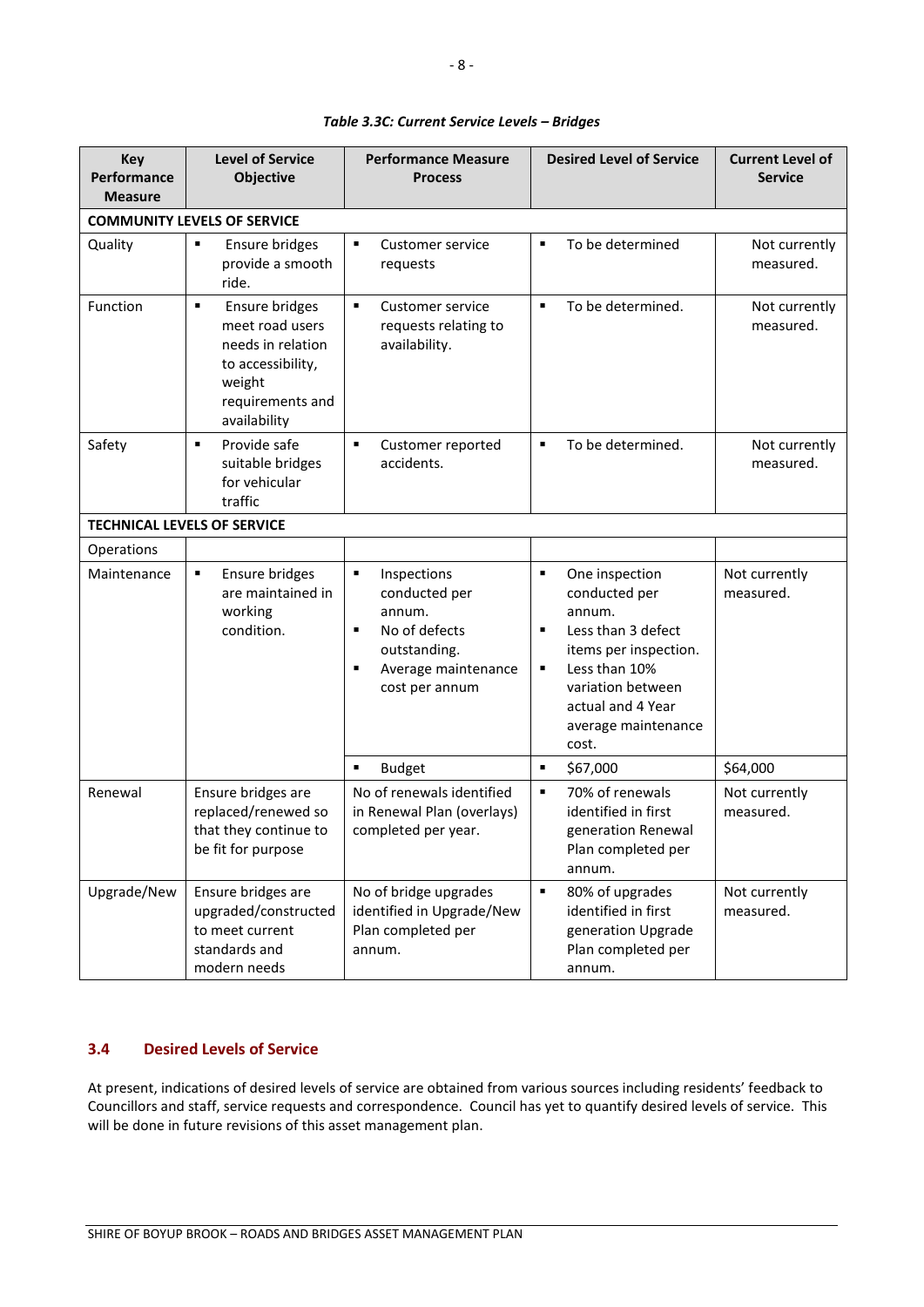# **4. FUTURE DEMAND**

# <span id="page-15-0"></span>**4.1 Demand Forecast**

Factors affecting demand include population change, changes in demographics, seasonal factors, vehicle ownership, consumer preferences and expectations, economic factors, agricultural practices, environmental awareness, etc.

Demand factor trends and impacts on service delivery are summarised in Table 4.1.

| <b>Demand factor</b>      | <b>Present position</b>                                                                                                                         | Projection                                                                                                                                   | <b>Impact on services</b>                                                                                                                                                                                                                                                                                                               |
|---------------------------|-------------------------------------------------------------------------------------------------------------------------------------------------|----------------------------------------------------------------------------------------------------------------------------------------------|-----------------------------------------------------------------------------------------------------------------------------------------------------------------------------------------------------------------------------------------------------------------------------------------------------------------------------------------|
| Population                | $\blacksquare$<br>The population as at 30<br>June 2011 was 1,558 <sup>4</sup> .                                                                 | 1,900 by 2026 <sup>5</sup> (Band<br>٠<br>C), equates to 22%<br>increase.                                                                     | $\blacksquare$<br>Increased<br>demand<br>on<br>community and facilities.                                                                                                                                                                                                                                                                |
| Demographics              | 2011 Census over 65 made<br>٠<br>up 19.0% of population.                                                                                        | $\blacksquare$<br>Projected to increase<br>to 20.8% over 65 by<br>2026.                                                                      | $\blacksquare$<br>Require smoother roads<br>to facilitate access for the<br>elderly.                                                                                                                                                                                                                                                    |
| Climate change            |                                                                                                                                                 | $\blacksquare$<br>Flooding<br>and<br>storm<br>frequency increasing.                                                                          | $\blacksquare$<br><b>Emergency Services</b><br>Infrastructure<br>٠<br>damage<br>creating higher frequency<br>of loss of service.<br>$\blacksquare$<br>More requirement for<br>Water Sensitive Urban<br>Design principles to be<br>incorporated into rural<br>roads, resulting in higher<br>design costs.<br>Fuel costs increasing.<br>٠ |
| Agricultural<br>Practices | Standard<br>farm<br>$\blacksquare$<br>sized<br>holdings.                                                                                        | ٠<br>Aggregation of farms<br>into larger holdings.<br>Greater use of larger<br>٠<br>farm equipment and<br>mobility between land<br>holdings. | Higher standard roads for<br>$\blacksquare$<br>larger, heavier transport<br>vehicles.                                                                                                                                                                                                                                                   |
|                           | Timber<br>plantations<br>$\blacksquare$<br>planted, first harvesting<br>completed<br>cycle<br>and<br>further<br>entering<br>cycle<br>harvesting | $\blacksquare$<br>Plantation second cycle<br>harvesting<br>will<br>commence<br>in<br>near<br>future.                                         | $\blacksquare$<br>Plantation harvesting will<br>result in higher heavy<br>vehicle movements to<br>transport logs and timber<br>chips to port facilities<br>from the local industry<br>and<br>surrounding<br>local<br>governments.                                                                                                       |
| Material<br>sources       | ٠<br>Gravel pavement used for<br>roads<br>Water<br>supplies<br>$\blacksquare$<br>getting<br>difficult to source.                                | $\blacksquare$<br>Gravel<br>supplies<br>becoming scarce in the<br>local area.<br>Limited water supplies<br>٠<br>to water bind roads.         | Greater lead transport<br>$\blacksquare$<br>costs for importing gravel<br>construction materials.<br>$\blacksquare$<br>Greater lead transport<br>costs getting water to<br>site, or develop strategic<br>water sites around the<br>Shire.                                                                                               |

| Table 4.1: Demand Factors, Projections and Impact on Services |  |  |  |  |  |  |  |  |
|---------------------------------------------------------------|--|--|--|--|--|--|--|--|
|---------------------------------------------------------------|--|--|--|--|--|--|--|--|

 $\overline{a}$ 

<span id="page-15-1"></span><sup>4</sup> Source: ABS 2011 Census.

<span id="page-15-2"></span><sup>5</sup> Source: "WA Tomorrow Report", 2012 - WA Planning Commission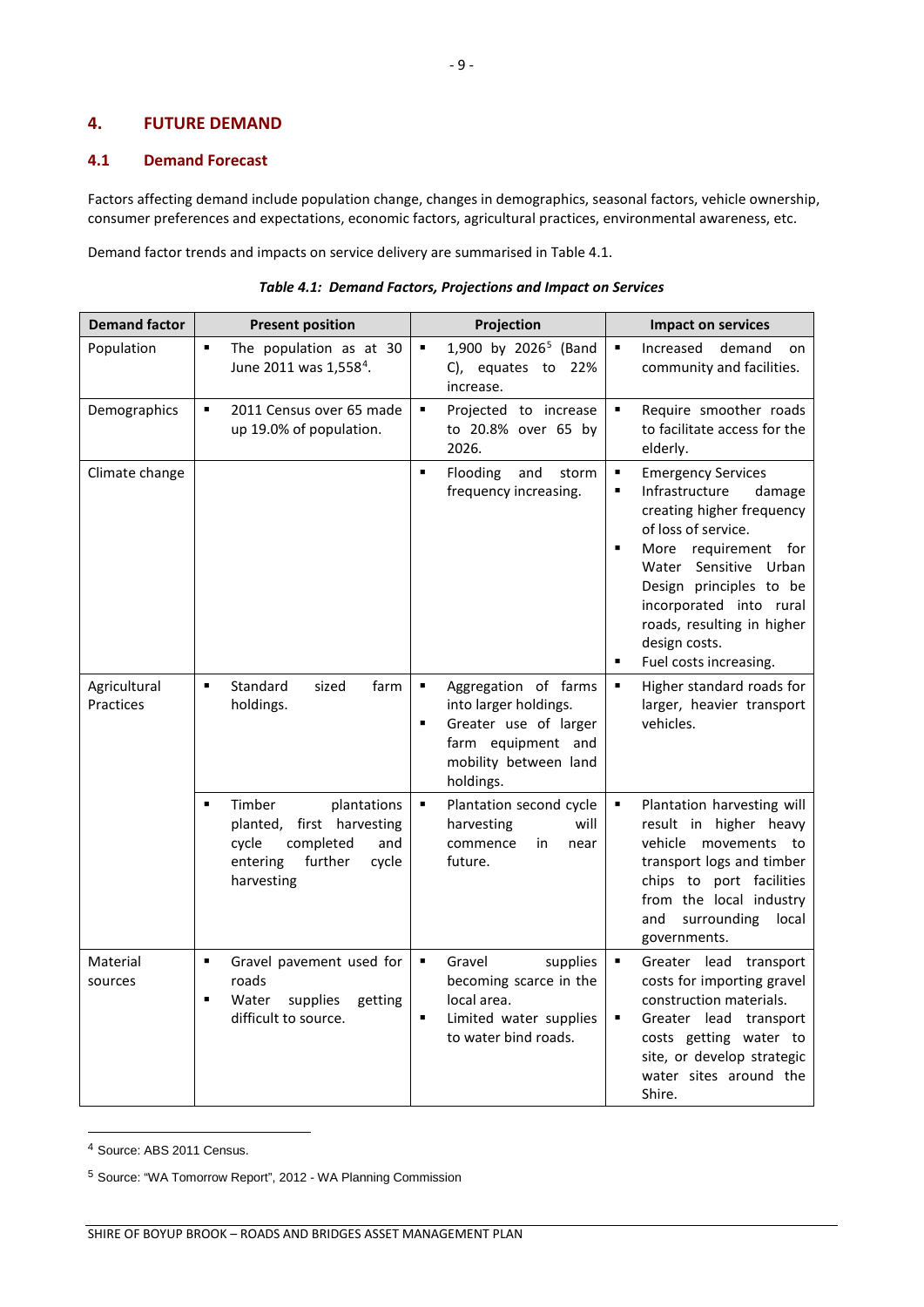# <span id="page-16-0"></span>**4.2 Changes in Technology**

Technology changes are forecast to affect the delivery of services covered by this plan in the following areas.

| <b>Technology Change</b>         | <b>Effect on Service Delivery</b>                                                                                                                                                   |
|----------------------------------|-------------------------------------------------------------------------------------------------------------------------------------------------------------------------------------|
| Larger Heavy Vehicles            | Wider roads with sealed shoulders                                                                                                                                                   |
| Pavement Recycling Methods       | Less reliance on virgin material - resulting in less haulage<br>of material and disposal. Potential for greater<br>efficiencies and lower road rehabilitation and renewal<br>costs. |
| Pavement preservation techniques | Longer lasting gravel paved roads due to use of                                                                                                                                     |
|                                  | stabilisation additives.                                                                                                                                                            |

# *Table 4.2: Changes in Technology and Forecast effect on Service Delivery*

The Shire of Boyup Brook will monitor and investigate advances in technology, and introduce them as appropriate.

# <span id="page-16-1"></span>**4.3 Demand Management Plan**

Demand for new services will be managed through a combination of managing existing assets, upgrading of existing assets and providing new assets to meet demand and demand management.

Opportunities identified to date for demand management are shown in Table 4.3. Further opportunities will be developed in future revisions of this asset management plan.

| <b>Service Activity</b>      | <b>Demand Management Plan</b>                                                                                                                                                    |
|------------------------------|----------------------------------------------------------------------------------------------------------------------------------------------------------------------------------|
| <b>Regional Distributors</b> | Upgrade and renewal of regional roads that will be impacted by increased heavy traffic<br>volumes from increased agricultural activity and transporting product to port.         |
| <b>Local Distributors</b>    | Upgrade and renewal of local roads that experience increased heavy traffic volumes<br>from increase agricultural activity, timber harvesting life cycle (once every 7-10 years). |
| <b>Local Distributors</b>    | Renewal and maintenance priority to school bus routes.                                                                                                                           |

#### *Table 4.3: Demand Management Plan Summary*

# <span id="page-16-2"></span>**4.4 New Assets for Growth**

The new assets required to meet growth will be acquired free of cost from land developments and constructed/acquired by Council. The new contributed and constructed asset values are summarised in Figure 1.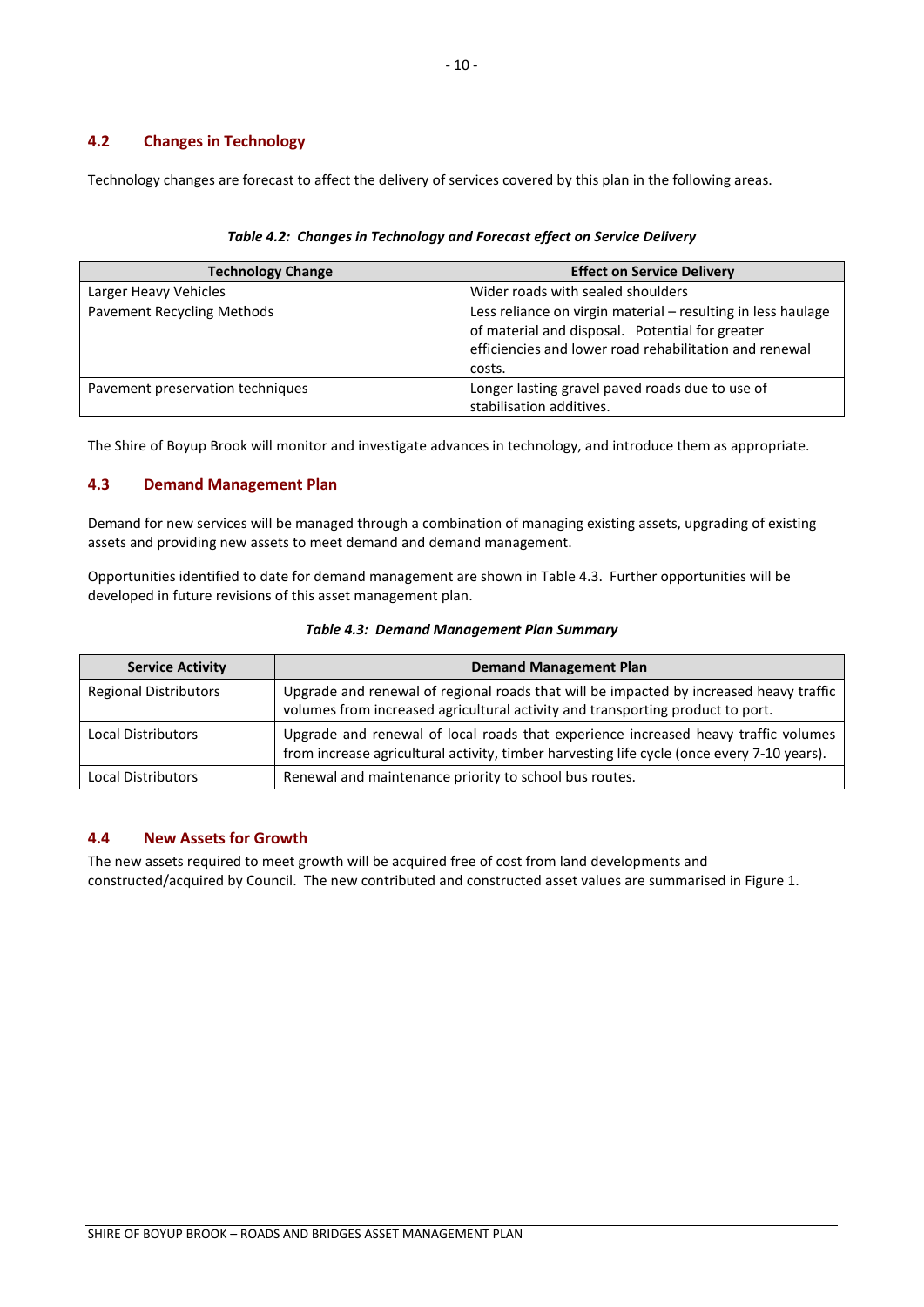

# *Figure 1: New Assets for Growth*

Acquiring these new assets will commit council to fund ongoing operations and maintenance costs for the period that the service provided from the assets is required. These future costs are identified and considered in developing forecasts of future operations and maintenance costs.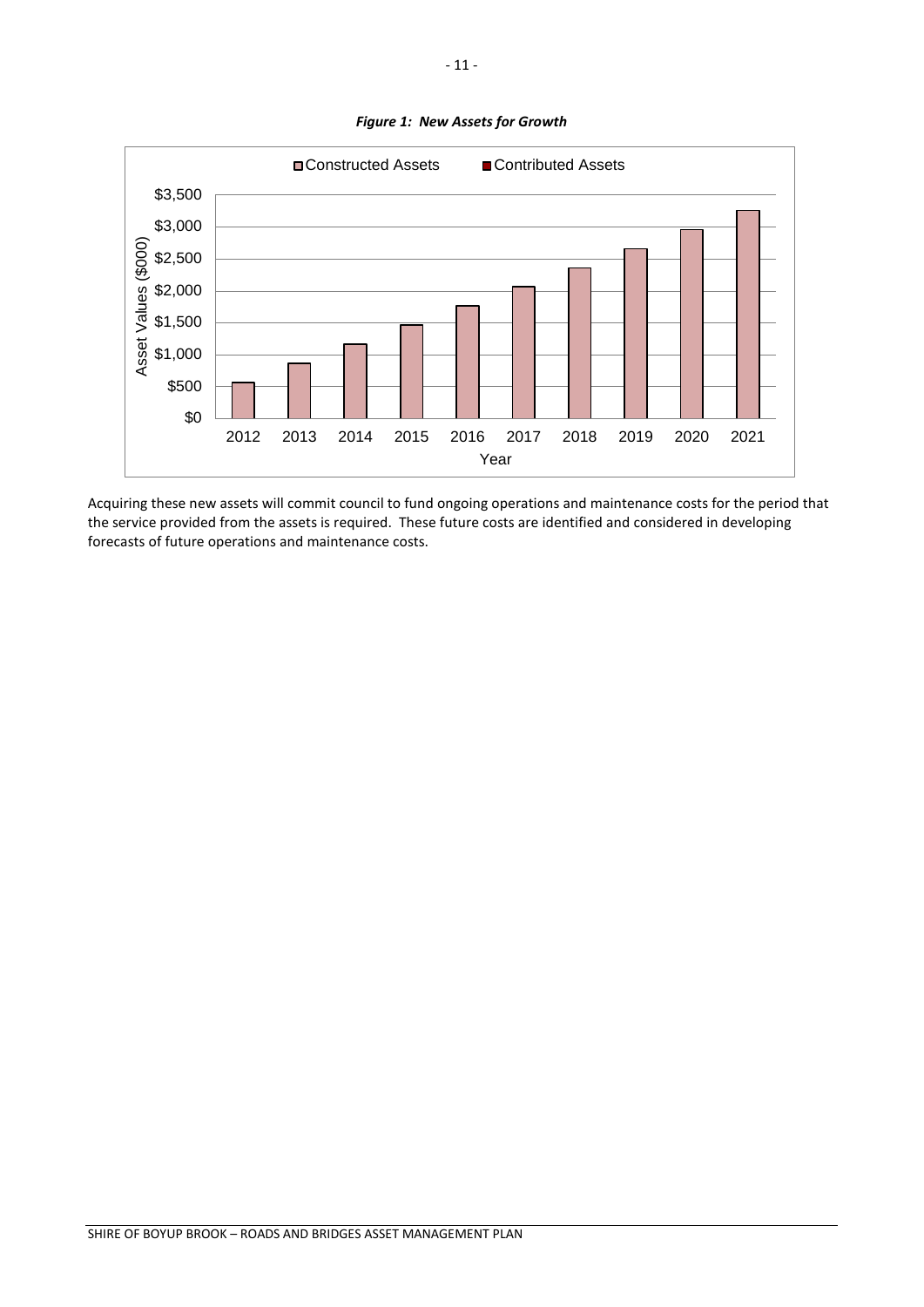# <span id="page-18-0"></span>**5. LIFECYCLE MANAGEMENT PLAN**

The lifecycle management plan details how Council plans to manage and operate the assets at the agreed levels of service (defined in Section 3) while optimising life cycle costs.

# <span id="page-18-1"></span>**5.1 Background Data**

#### 5.1.1 Physical parameters

The assets covered by this asset management plan are shown in Table 2.1.

| <b>Asset category</b>         | Length<br>(kms) | <b>Dimension</b><br>(M <sup>2</sup> ) |
|-------------------------------|-----------------|---------------------------------------|
| Built Up Roads – Sealed       | 10.43           | 96,673 $M2$                           |
| Built-Up Roads - Paved        | 1.68            | $9,539 \text{ M}^2$                   |
| Built-Up Roads - Formed       | 0.52            | 3,140 $M2$                            |
| Built Up Roads - Unformed     | 0.17            | 510 $M^2$                             |
| Rural Roads - Sealed          | 202.09          | 1,143,675 M <sup>2</sup>              |
| Rural Roads - Paved           | 442.67          | 2,561,118 M <sup>2</sup>              |
| <b>Rural Roads - Formed</b>   | 382.69          | 2,196,428 M <sup>2</sup>              |
| <b>Rural Roads - Unformed</b> | 17.51           | 72,300 M <sup>2</sup>                 |
| Rural Roads - Unconstructed   | 1.40            | 0 M <sup>2</sup>                      |
| Sub-Total                     | 1,059.16        | 6,083,383 $M2$                        |
| Kerbing                       | 10.51           | 10,510 LM                             |
| <b>Bridges</b>                | 18              | 4,442.89 $M2$                         |

The age profile of the assets include in this Asset Management Plan is shown in Figures 2A, 2B and 2C.



#### *Figure 2A: Sealed Roads Asset Age Profile*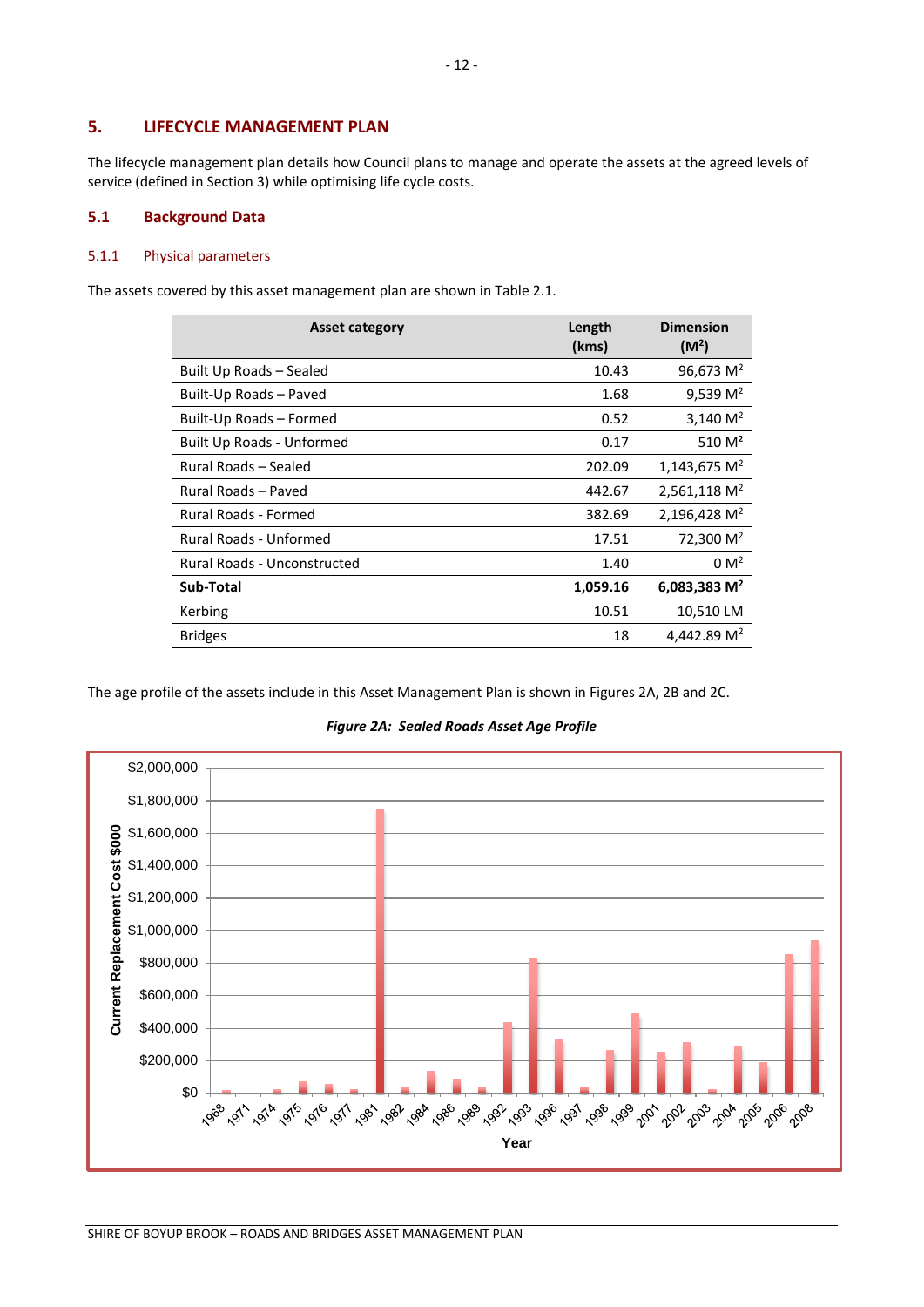

*Figure 2B: Paved Roads Asset Age Profile*

*Figure 2C: Bridges Asset Age Profile*



#### 5.1.2 Asset capacity and performance

Council's services are generally provided to meet design standards where these are available.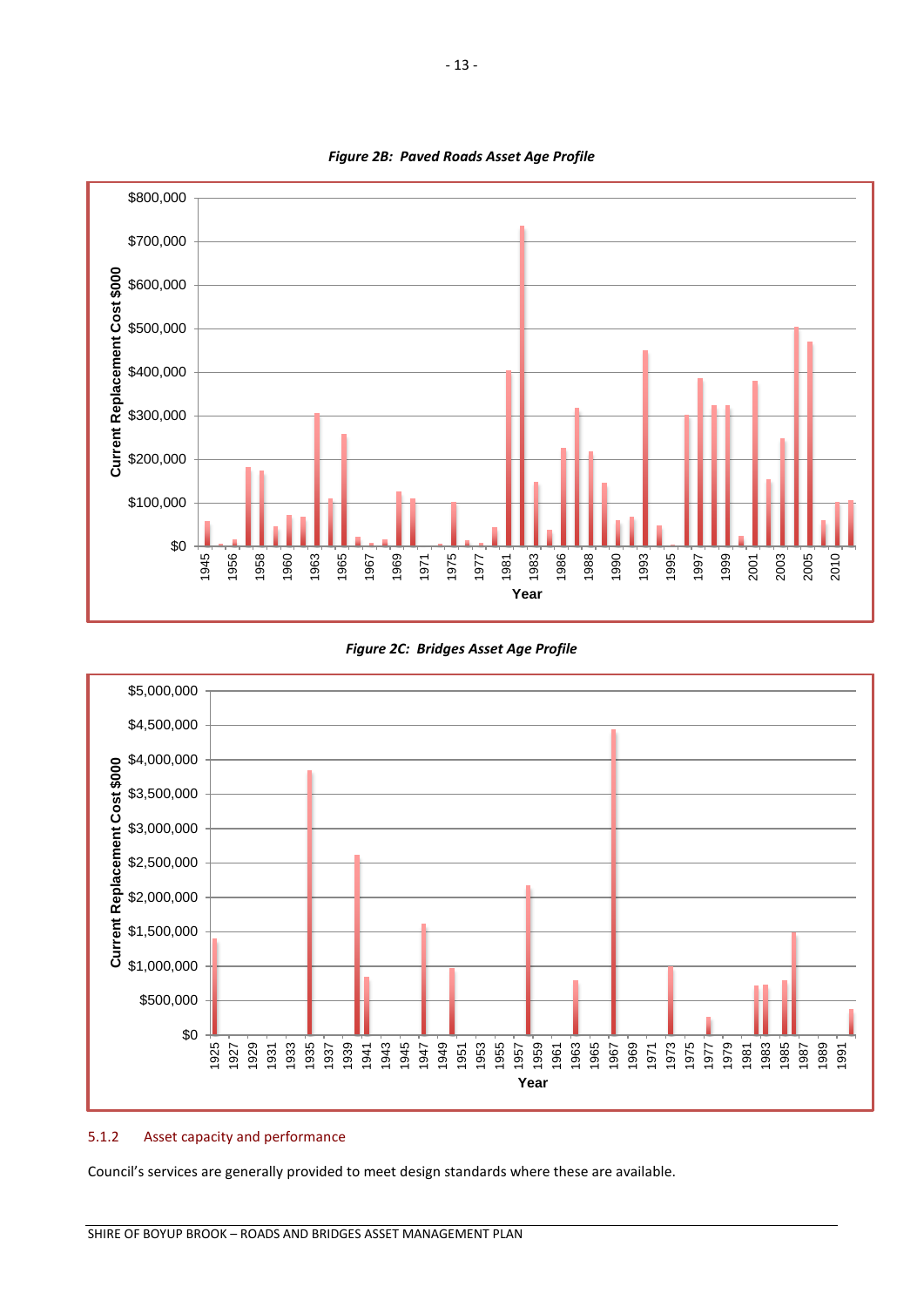Locations where deficiencies in service performance are known are detailed in Table 5.1.2.

| Location                           | <b>SLK</b><br>From | <b>SLK</b><br>To | <b>Service Deficiency</b>                                                                                                                                                                              |
|------------------------------------|--------------------|------------------|--------------------------------------------------------------------------------------------------------------------------------------------------------------------------------------------------------|
| <b>Forbes Street</b>               | 0.27               | 0.45             | Condition rating of Fair-Minus.<br>This section of road is<br>unconstructed.                                                                                                                           |
| <b>Scotts Brook Road</b>           | 45.00              | 47.00            | Condition rating of Fair-Minus.<br>This section of road has major<br>defects to the local surface.                                                                                                     |
| Greenfields Road                   | 12.65              | 16.90            | Condition rating of Fair-Minus.<br>This section of road has major<br>defects to the local surface.                                                                                                     |
| Craigie Road                       | 5.78               | 6.30             | This section of road has major<br>Condition rating of Fair-Minus.<br>defects to the local surface.                                                                                                     |
| Lodge Road                         | 3.10               | 5.24             | This section of road has major<br>Condition rating of Fair-Minus.<br>defects to the local surface.                                                                                                     |
| <b>Condinup Crossing</b>           | 0.80               | 0.95             | Condition rating of Fair-Minus.<br>This section of road has major<br>defects to the local surface.                                                                                                     |
| Rhodes Road                        | 0.00               | 2.25             | Condition rating of Fair-Minus.<br>This section of road has major<br>defects to the local surface.                                                                                                     |
| Loveland Road                      | 3.28               | 4.21             | Condition rating of Fair-Minus.<br>This section of road has major<br>defects to the local surface.                                                                                                     |
| <b>Wooding Road</b>                | 0.00               | 1.61             | Condition rating of Fair-Minus.<br>This section of road has major<br>defects to the local surface.                                                                                                     |
| <b>Walton Road</b>                 | 0.00               | 1.30             | This section of road has major<br>Condition rating of Fair-Minus.<br>defects to the local surface.                                                                                                     |
| Hamersley Road                     | 0.50               | 1.85             | This section of road has major<br>Condition rating of Fair-Minus.<br>defects to the local surface.                                                                                                     |
| <b>McLarty Road</b>                | 1.15               | 2.90             | Condition rating of Fair-Minus.<br>This section of road has major<br>defects to the local surface.                                                                                                     |
| <b>Wallace Road</b>                | 0.00               | 1.40             | Condition rating of Fair-Minus.<br>This section of road has major<br>defects to the local surface.                                                                                                     |
| Corker Road                        | 0.00               | 2.20             | Condition rating of Fair-Minus.<br>This section of road has major<br>defects to the local surface.                                                                                                     |
| Boyup Brook - Arthur River<br>Road | 1.60               | 1.81             | Condition rating of Fair-Minus.<br>This section of road has<br>significant deformations, the binder is showing signs of significant<br>deterioration and there are some local surface defects present. |
| Brown Road                         | 0.00               | 2.20             | Condition rating of Fair-Minus.<br>This section of road has major<br>defects to the local surface.                                                                                                     |

#### *Table 5.1.2: Known Service Performance Deficiencies*

The above service deficiencies were identified from road condition ratings provided by Howson Management sourced from the RoMan Road Management System for the Shire of Boyup Brook.

With the exception of Boyup Brook – Arthur River Road and Scotts Brook Road, all other road sections listed in Table 5.1.2 have very low traffic volumes, and are not considered high priority roads within the Council's existing Road Hierarchy classification.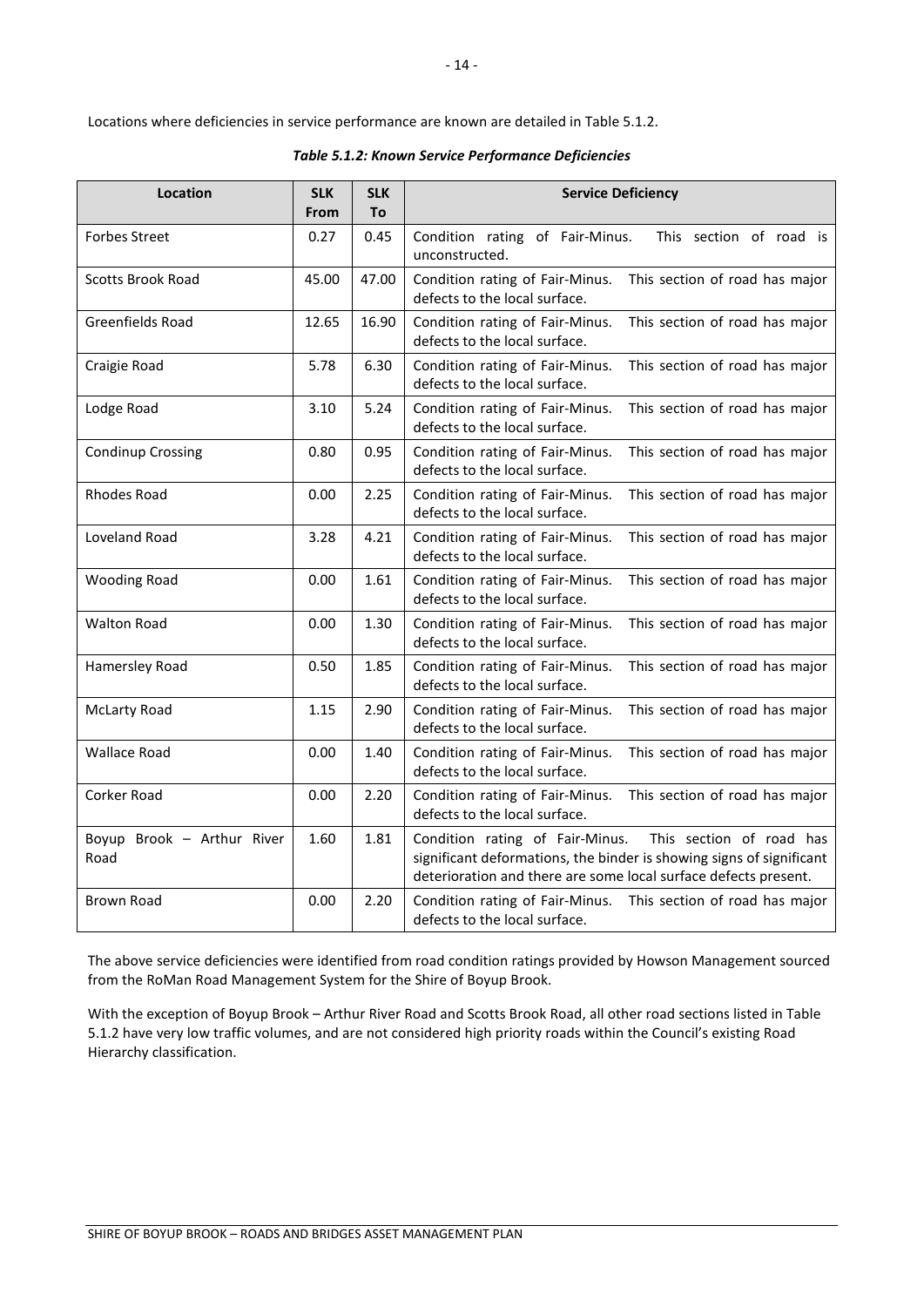# 5.1.3 Asset condition

The condition profile of assets included within this AM Plan is shown in Figure 3.





Condition is measured using a  $1 - 5$  rating system<sup>[6](#page-21-0)</sup> as detailed in Table 5.1.3.

|  |  | Table 5.1.3: IIMM Description of Condition |  |  |
|--|--|--------------------------------------------|--|--|
|--|--|--------------------------------------------|--|--|

| <b>Condition Rating</b> | <b>Description</b>                                                                                         |  |  |
|-------------------------|------------------------------------------------------------------------------------------------------------|--|--|
|                         | Good condition: Only planned maintenance required.                                                         |  |  |
|                         | Fair-Plus condition: Minor defects only, minor maintenance required plus planned<br>maintenance (5%).      |  |  |
|                         | Fair condition: Significant maintenance required to return to acceptable level of service<br>$(10-20\%)$ . |  |  |
| 4                       | Fair-Minus condition: Significant renewal/upgrade required (20-50%).                                       |  |  |
|                         | Poor condition: Asset unserviceable, over 50% of asset requires replacement.                               |  |  |

# 5.1.4 Asset valuations

 $\overline{a}$ 

The value of assets recorded in the asset register as at 2012 covered by this asset management plan is shown below. Assets were last revalued at June 2012.

| <b>Current Replacement Cost</b>    | \$85.514.048 |
|------------------------------------|--------------|
| Depreciable Amount                 | \$43,584,956 |
| Depreciated Replacement Cost       | \$26,307,311 |
| <b>Annual Depreciation Expense</b> | \$403,000    |

<span id="page-21-0"></span><sup>6</sup> IIMM 2006, Appendix B, p B:1-3 ('cyclic' modified to 'planned', 'average' changed to 'fair'')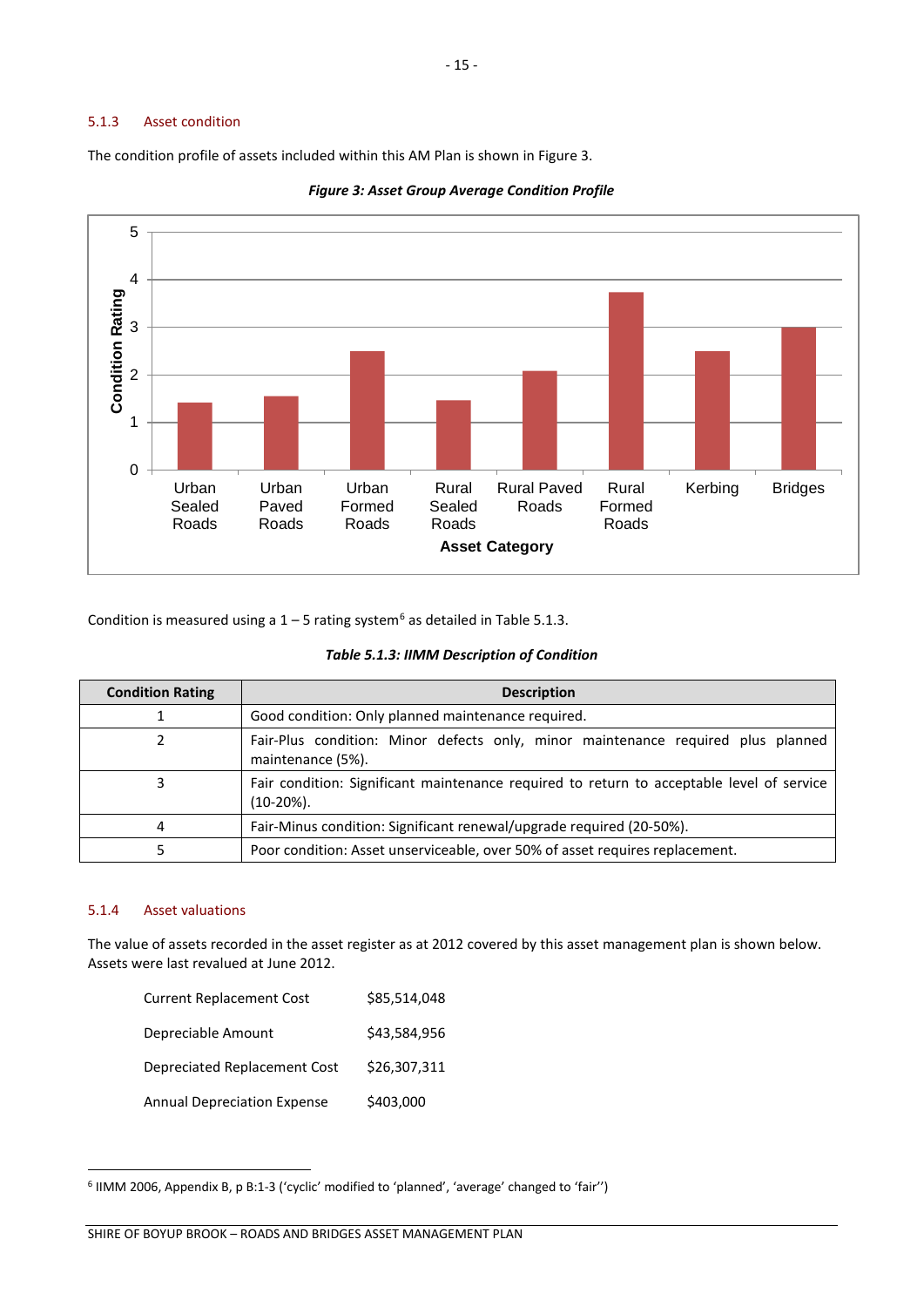Council's sustainability reporting reports the rate of annual asset consumption and compares this to asset renewal and asset upgrade and expansion.

Asset Consumption 0.9% (Depreciation/Depreciable Amount) Asset renewal 1.1% (Capital renewal exp/Depreciable amount) Annual Upgrade/New 1.3% (Capital upgrade exp/Depreciable amount) Annual Upgrade/New 1.3% (including contributed assets)

Council is currently renewing assets at 118.6% of the rate they are being consumed and increasing its asset stock by 1.3% each year.

To provide services in a financially sustainable manner, Council will need to ensure that it is renewing assets at the rate they are being consumed over the medium-long term and funding the life cycle costs for all new assets and services in its long term financial plan.

# 5.1.5 Asset hierarchy

An asset hierarchy provides a framework for structuring data in an information system to assist in collection of data, reporting information and making decisions. The hierarchy includes the asset class and component used for asset planning and financial reporting and service level hierarchy used for service planning and delivery.

Council's Road Asset Hierarchy, based on the Main Roads WA Road Hierarchy for WA, is shown is Table 5.1.5.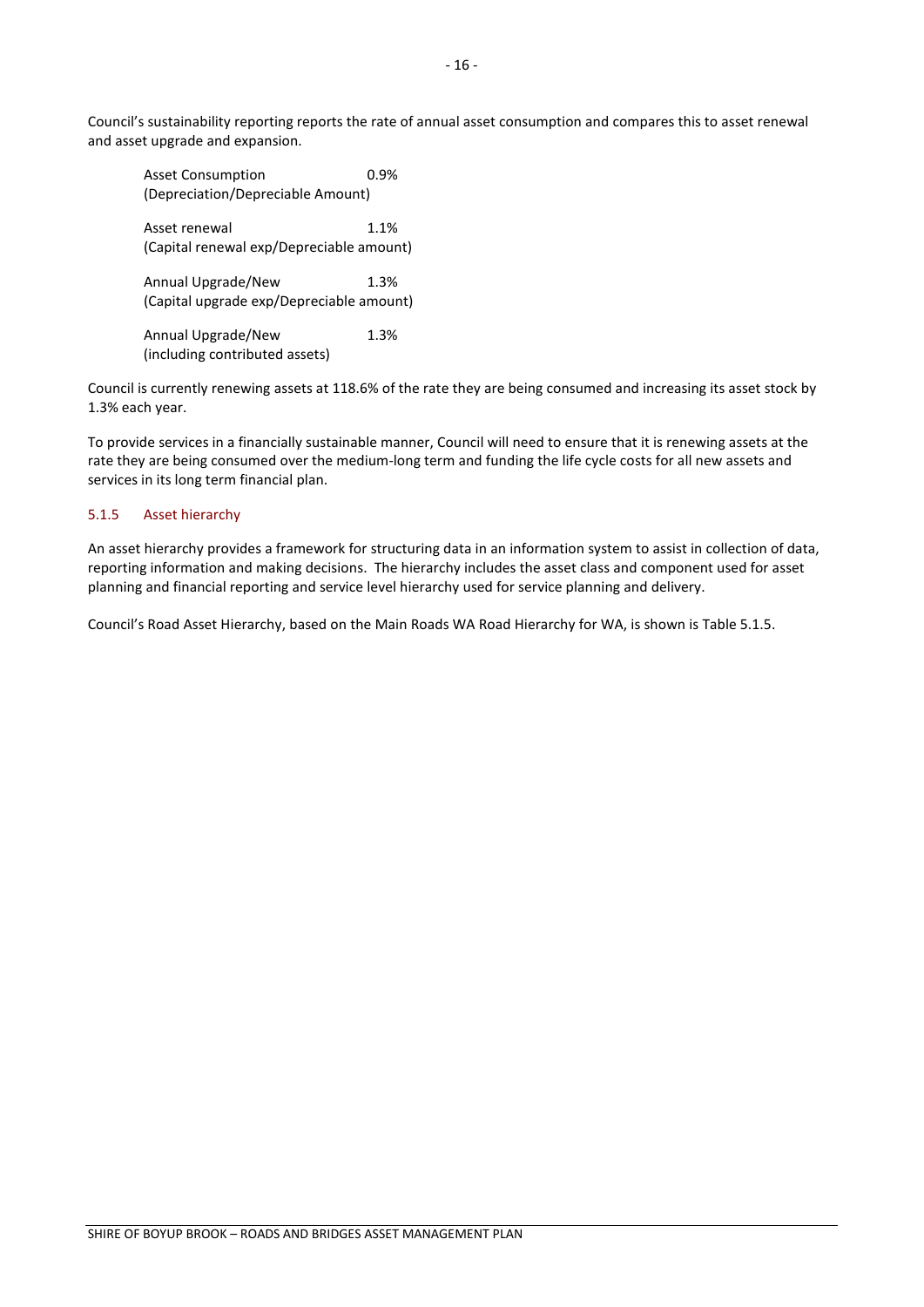# *Table 5.1.5: Road Asset Hierarchy*

| <b>Asset</b><br><b>Category</b> | <b>Service Hierarchy</b>          | <b>Function</b>                                                                                                                                                                                                                                                                            | <b>Service Level Objective</b>                                                                                                                                                                                                                                                                                                                                                                                                                                                    |
|---------------------------------|-----------------------------------|--------------------------------------------------------------------------------------------------------------------------------------------------------------------------------------------------------------------------------------------------------------------------------------------|-----------------------------------------------------------------------------------------------------------------------------------------------------------------------------------------------------------------------------------------------------------------------------------------------------------------------------------------------------------------------------------------------------------------------------------------------------------------------------------|
|                                 | Primary Distributor (PD)          | Predominant purpose is the<br>movement of inter-regional<br>and/or cross town/city traffic<br>(freeways, highways and main<br>roads)<br>Primary Distributors have a<br>high degree of connectivity,<br>connecting other Primary and<br>Distributor roads.                                  | Nil - These designated roads are the<br>responsibility of Main Roads Western<br>Australia.                                                                                                                                                                                                                                                                                                                                                                                        |
| <b>Rural Roads</b>              | Regional Distributor Road<br>(RD) | Predominant purpose is the<br>linking of significant<br>destinations and designed for<br>efficient movement of people<br>and goods between and<br>within regions.<br>Regional distributors have a<br>high degree of connectivity,<br>connecting to primary and<br>other distributor roads. | 2 lanes constructed to a pavement width of<br>10m, with a bitumen seal width of 7m and a<br>left and right shoulder width of 1.5m. Design<br>characteristics support an Average Annual<br>Daily Traffic volume greater than 100 vehicles<br>per day (vpd). Heavy vehicles permitted on<br>road. Intersection treatments are controlled<br>with measures such as signs and line marking.<br>Road marked with centrelines, speed signs and<br>guide signs.                          |
|                                 | Local Distributor Road (LD)       | Predominant purpose is the<br>movement of traffic within<br>local areas and connecting to<br>high order Distributor Roads.<br>Local Distributors have a<br>medium degree of<br>connectivity, connecting to<br>Distributors and Access Roads.                                               | Road constructed to a pavement width of 8m,<br>and a left and right shoulder width of 1.0m.<br>Design characteristics support an Average<br>Annual Daily Traffic volume of up to 100 vpd.<br>Heavy vehicle's permitted, but only to service<br>properties and subject to designated as a<br>permitted heavy vehicle route. Intersection<br>treatments are controlled with minor local<br>area traffic management such as signing.<br>Road marked with speed and guide signs only. |
|                                 | Paved Access Road (PA)            | Predominant purpose is<br>provision of vehicle access to<br>abutting properties. Paved<br>Access Roads have a low<br>degree of connectivity,<br>provided mainly for property<br>access.                                                                                                    | Road constructed to a pavement width of 7m,<br>with a left and right shoulder width of 1.0m.<br>Design characteristics support a maximum<br>Average Annual Daily Traffic volume of up to<br>75 vpd. Heavy vehicles only permitted access<br>to service local properties if road is designated<br>as a permitted heavy vehicle route.<br>Intersection treatments are self controlling.<br>Road marked with guide signs only.                                                       |
|                                 | Formed Access Road (FA)           | Predominant purpose is<br>provision of vehicle access to<br>abutting properties. Paved<br>Access Roads have a low<br>degree of connectivity,<br>provided mainly for property<br>access.                                                                                                    | Road formed to a width of 6m, with a left and<br>right shoulder width of 1.0m. Design<br>characteristics support a maximum Average<br>Annual Daily Traffic volume of up to 50 vpd.<br>Heavy vehicles only permitted access to<br>service local properties if road is designated as<br>a permitted heavy vehicle route. Intersection<br>treatments are self controlling. Road marked<br>with guide signs only.                                                                     |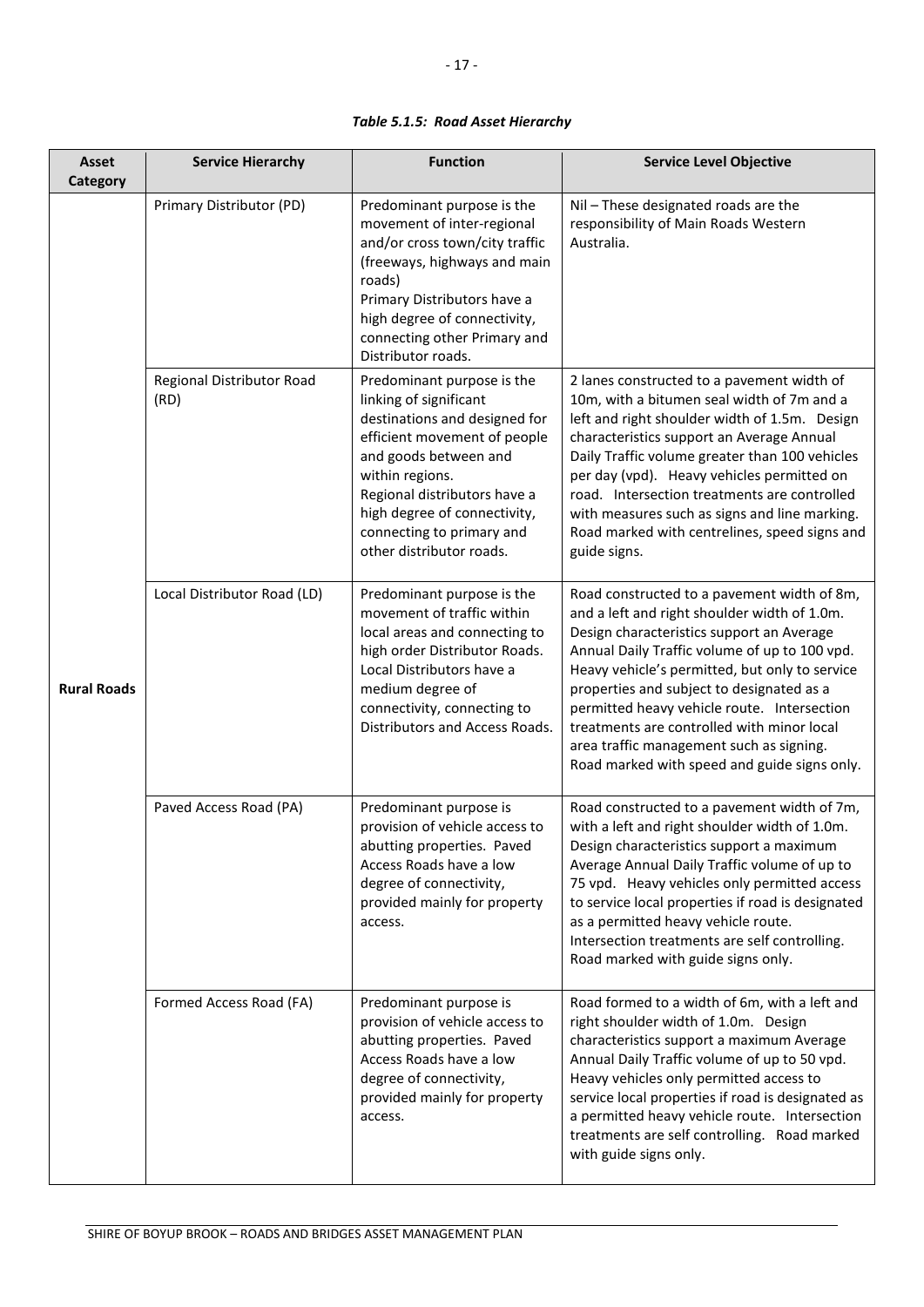| Asset<br>Category     | <b>Service Hierarchy</b>            | <b>Function</b>                                                                                                                                                                                                                                                               | <b>Service Level Objective</b>                                                                                                                                                                                                                                                                                                                                                                                                                                                        |
|-----------------------|-------------------------------------|-------------------------------------------------------------------------------------------------------------------------------------------------------------------------------------------------------------------------------------------------------------------------------|---------------------------------------------------------------------------------------------------------------------------------------------------------------------------------------------------------------------------------------------------------------------------------------------------------------------------------------------------------------------------------------------------------------------------------------------------------------------------------------|
|                       | Primary Distributor (PD)            | Predominant purpose is the<br>movement of inter-regional<br>and/or cross town/city traffic<br>(freeways, highways and main<br>roads)<br>Primary Distributors have a<br>high degree of connectivity,<br>connecting other Primary and<br>Distributor roads.                     | Nil - These designated roads are the<br>responsibility of Main Roads Western<br>Australia.                                                                                                                                                                                                                                                                                                                                                                                            |
|                       | District Distributor Road A<br>(DA) | Predominant purpose is the<br>high capacity movement of<br>traffic between industrial,<br>commercial and residential<br>areas. District Distributor A<br>roads have a high degree of<br>connectivity, connecting to<br>Primary and/or other<br>Distributor Roads.             | 2 to 4 lane road constructed and sealed.<br>Design characteristics support an Average<br>Annual Daily Traffic volume greater than 8,000<br>vehicles per day (vpd). Heavy vehicles<br>permitted on road. Intersection treatments<br>are controlled with appropriate measures such<br>as traffic signals. Pedestrian access controlled<br>with positive measures (pedestrian signals) for<br>safety. Road marked with centrelines, speed<br>signs and guide signs. Speed 60-80km/hr.    |
| Urban<br><b>Roads</b> | District Distributor Road B<br>(DB) | Predominant purpose is the<br>reduced capacity but high<br>movement of traffic between<br>industrial, commercial and<br>residential areas. District<br>Distributor B roads have a<br>high degree of connectivity,<br>connecting to Primary and/or<br>other Distributor Roads. | 2 lane road constructed and sealed. Design<br>characteristics support an Average Annual<br>Daily Traffic volume greater than 6,000<br>vehicles per day (vpd). Heavy vehicles<br>permitted on road. Intersection treatments<br>are controlled with appropriate Local Area<br>Traffic Management. Pedestrian access<br>controlled with appropriate measures<br>(medians, island refuges) for safety. Road<br>marked with centrelines, speed signs and<br>guide signs. Speed 60-70km/hr. |
|                       | Local Distributor Road (LD)         | Predominant purpose is the<br>movement of traffic within<br>local areas and connecting to<br>high order Distributor Roads.<br>Local Distributors have a<br>medium degree of<br>connectivity, connecting to<br>Distributors and Access Roads.                                  | Road constructed to a pavement width of 8m.<br>Design characteristics support an Average<br>Annual Daily Traffic volume of up to 6,000 vpd.<br>Heavy vehicle's permitted, but only to service<br>properties and subject to designated as a<br>permitted heavy vehicle route. Intersection<br>treatments are controlled with minor local<br>area traffic management such as signing.<br>Road marked with speed and guide signs only.<br>Speed 50-60 km/hr.                             |
|                       | Paved Access Road (PA)              | Predominant purpose is<br>provision of vehicle access to<br>abutting properties. Paved<br>Access Roads have a low<br>degree of connectivity,<br>provided mainly for property<br>access.                                                                                       | Road constructed to a width of 8m. Design<br>characteristics support a maximum Average<br>Annual Daily Traffic volume of up to 3,000 vpd.<br>Heavy vehicles only permitted access to<br>service local properties if road is designated as<br>a permitted heavy vehicle route. Intersection<br>treatments are self controlling.<br>Speed 50-60 km/hr.                                                                                                                                  |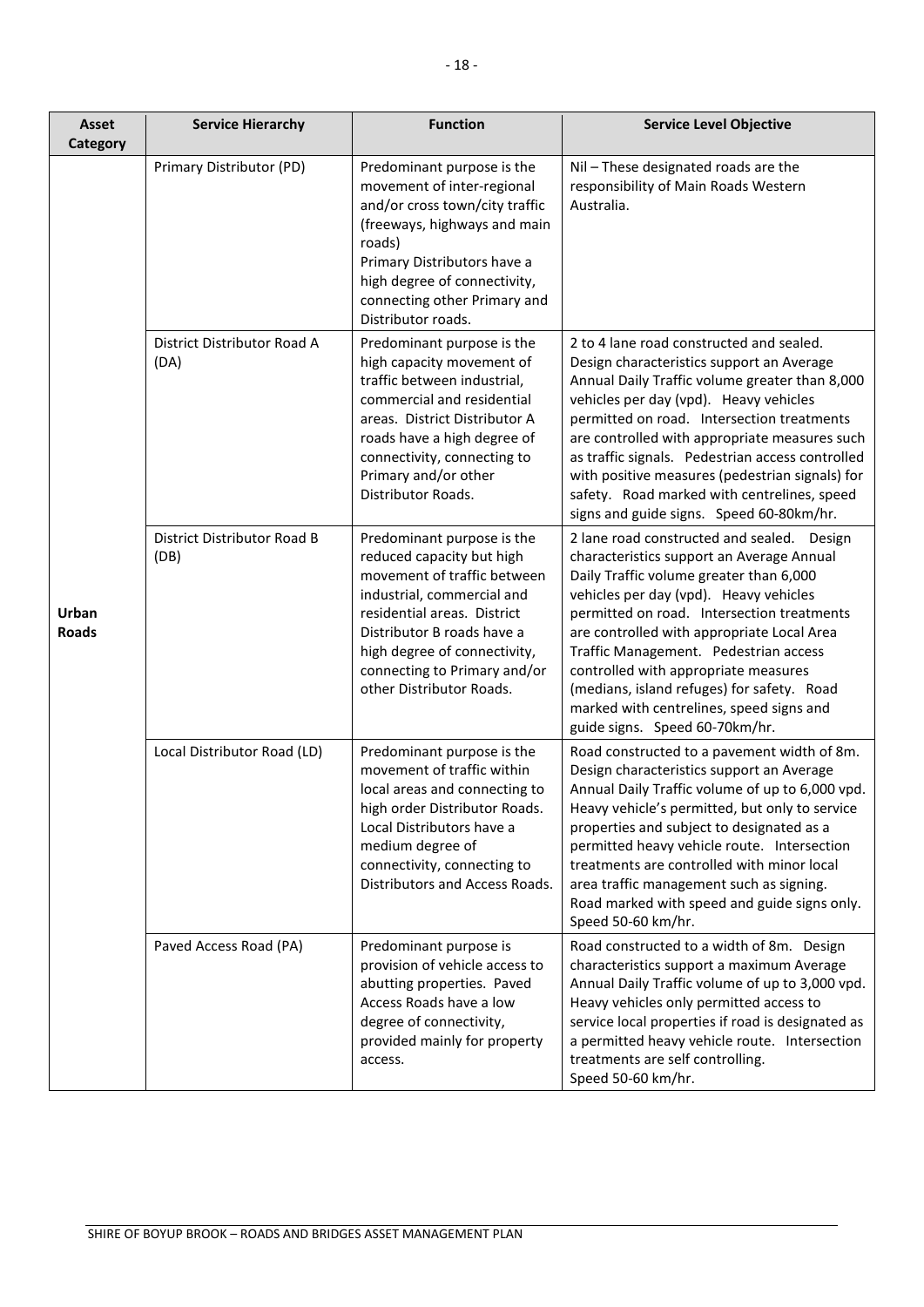# <span id="page-25-0"></span>**5.2 Risk Management Plan**

An assessment of risks<sup>[7](#page-25-1)</sup> associated with service delivery from infrastructure assets has identified critical risks that will result in loss or reduction in service from infrastructure assets or a 'financial shock' to the organisation. The risk assessment process identifies credible risks, the likelihood of the risk event occurring, the consequences should the event occur, develops a risk rating, evaluates the risk and develops a risk treatment plan for non-acceptable risks.

Critical risks, being those assessed as 'Very High' - requiring immediate corrective action and 'High' – requiring prioritised corrective action identified in the Infrastructure Risk Management Plan are summarised in Table 5.2.

| <b>Service or Asset at</b><br><b>Risk</b> | What can Happen                                                                                            | <b>Risk</b><br>Rating<br>(VH, H) | <b>Risk Treatment Plan</b>                                                                                                                                              | <b>Associated Costs</b> |
|-------------------------------------------|------------------------------------------------------------------------------------------------------------|----------------------------------|-------------------------------------------------------------------------------------------------------------------------------------------------------------------------|-------------------------|
| Road and/or Bridge                        | condition<br>Poor<br>Ωf<br>and/or bridge<br>road<br>damage<br>causes<br>to<br>vehicle.                     | М                                | inspection<br><b>Establish</b><br>routine<br>regime and customer request<br>management system for capturing<br>and analysis of reported problems<br>and incidents.      | <b>TBC</b>              |
| Road and/or Bridge                        | condition<br>of<br>Poor<br>asset causes injury                                                             | H                                | Establish<br>routine<br>inspection<br>regime and customer request<br>management system for capturing<br>and analysis of reported problems<br>and incidents.             | <b>TBC</b>              |
| Road                                      | surface<br>road<br>Poor<br>dust/noise<br>causing<br>complaints                                             | М                                | routine<br>inspection<br>Establish<br>regime and customer request<br>management system for capturing<br>and analysis of reported problems<br>and incidents.             | <b>TBC</b>              |
| Road                                      | Damage/injury caused<br>by utility provider<br>assets or work                                              | $M-H$                            | Formalise process for recording<br>defects and develop standard<br>process for notification to utility<br>provider.                                                     | <b>TBC</b>              |
| Road                                      | material<br>Loose<br>on<br>surface,<br>loose<br>material on shoulders<br>causing<br>damage<br>or<br>injury | н                                | $\blacksquare$<br>Monitor sediment deposits<br>from rainfall events.<br>Monitor<br>degradation<br>$\blacksquare$<br>of<br>gravel road surface during<br>summer periods. | <b>TBC</b>              |
| Road and/or Bridge                        | Flooding<br>causing<br>damage<br>road<br>to<br>and/or bridge                                               | H                                | Evaluate appropriate designs for<br>flood prone areas.                                                                                                                  | <b>TBC</b>              |
| Road and/or Bridge                        | Damage caused<br>by<br>natural disaster                                                                    | М                                | Monitor weather forecasting and<br>general preparedness                                                                                                                 | <b>TBC</b>              |
| Road                                      | Road<br>pavement<br>irregularities causing<br>complaints                                                   | M                                | Formalise<br>level<br>of<br>service<br>standards in consultation with<br>community.                                                                                     | <b>TBC</b>              |

*Table 5.2: Critical Risks and Treatment Plans*

 $\overline{a}$ 

<span id="page-25-1"></span><sup>7</sup> Shire of Boyup Brook Infrastructure Risk Management Plan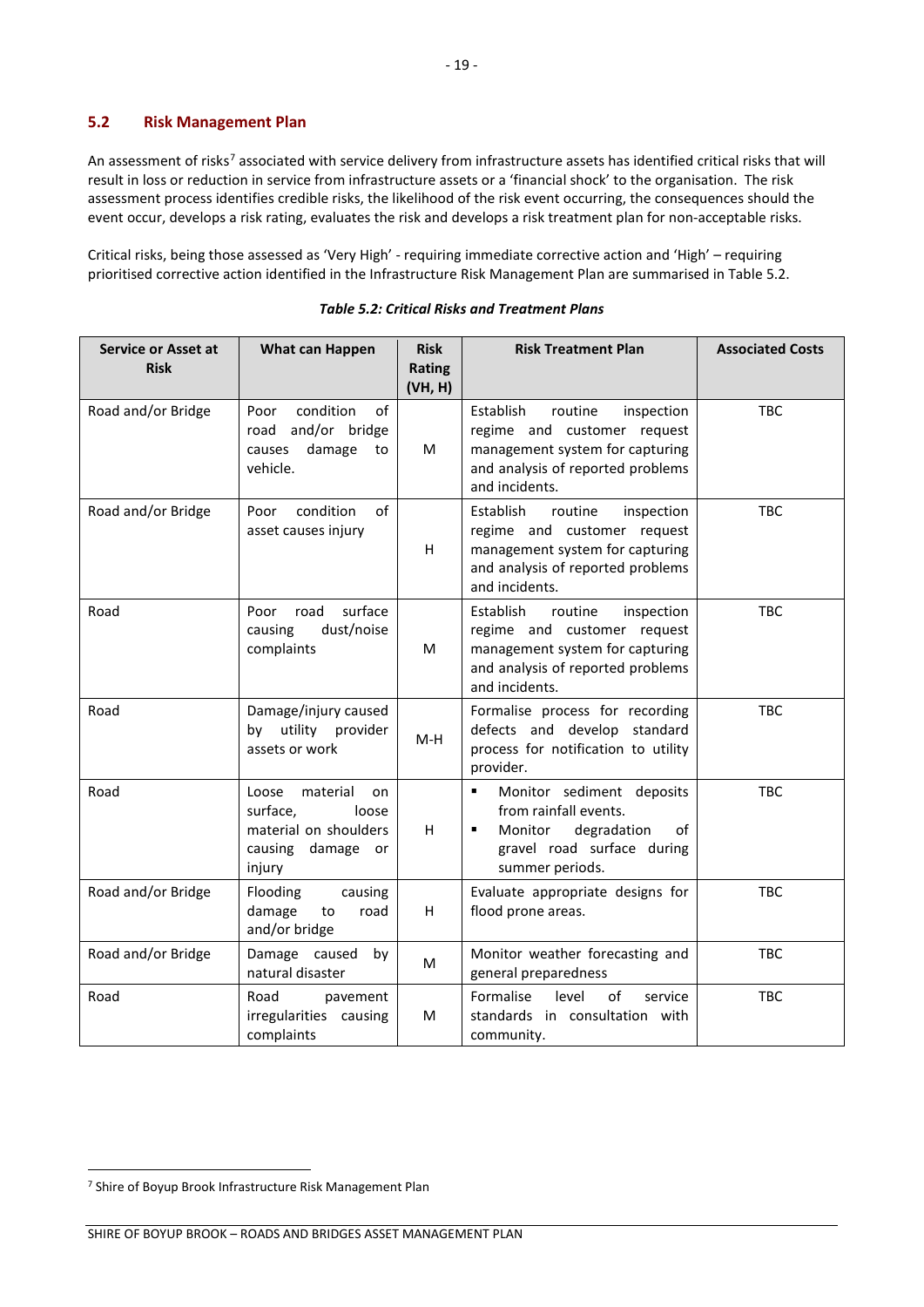# <span id="page-26-0"></span>**5.3 Routine Maintenance Plan**

Routine maintenance is the regular on-going work that is necessary to keep assets operating, including instances where portions of the asset fail and need immediate repair to make the asset operational again.

## 5.3.1 Maintenance plan

Maintenance includes reactive, planned and specific maintenance work activities. Reactive maintenance is unplanned repair work carried out in response to service requests and management/supervisory directions.

Planned maintenance is repair work that is identified and managed through a maintenance management system (MMS). MMS activities include inspection, assessing the condition against failure/breakdown experience, prioritising, scheduling, actioning the work and reporting what was done to develop a maintenance history and improve maintenance and service delivery performance.

Specific maintenance is replacement of higher value components/sub-components of assets that is undertaken on a regular cycle including culverts and pipes, etc. This work may generally falls below the capital/maintenance threshold but may require a specific budget allocation.

Actual past maintenance expenditure is shown in Table 5.3.1.

#### *Table 5.3.1: Maintenance Expenditure Trends*

| Year      | <b>Maintenance Expenditure</b> |
|-----------|--------------------------------|
| 2009/2010 | \$802,128                      |
| 2010/2011 | \$807,734                      |
| 2011/2012 | \$727,185                      |

Current maintenance expenditure levels are based on historical data to meet the basic level of service, and are considered to be inadequate to meet required service levels. Future revision of this asset management plan will include linking required maintenance expenditures with required service levels.

Assessment and prioritisation of reactive maintenance is undertaken by operational staff using experience and judgement.

# 5.3.2 Standards and specifications

Maintenance work is carried out in accordance with the following Standards and Specifications.

- Internal practices
- Accepted Industry Standards
- IPWEA standards.

# 5.3.3 Summary of future operations and maintenance expenditures

Future operations and maintenance expenditure is forecast to trend in line with the value of the asset stock as shown in Figure 4. Note that all costs are shown in 2012 dollar values.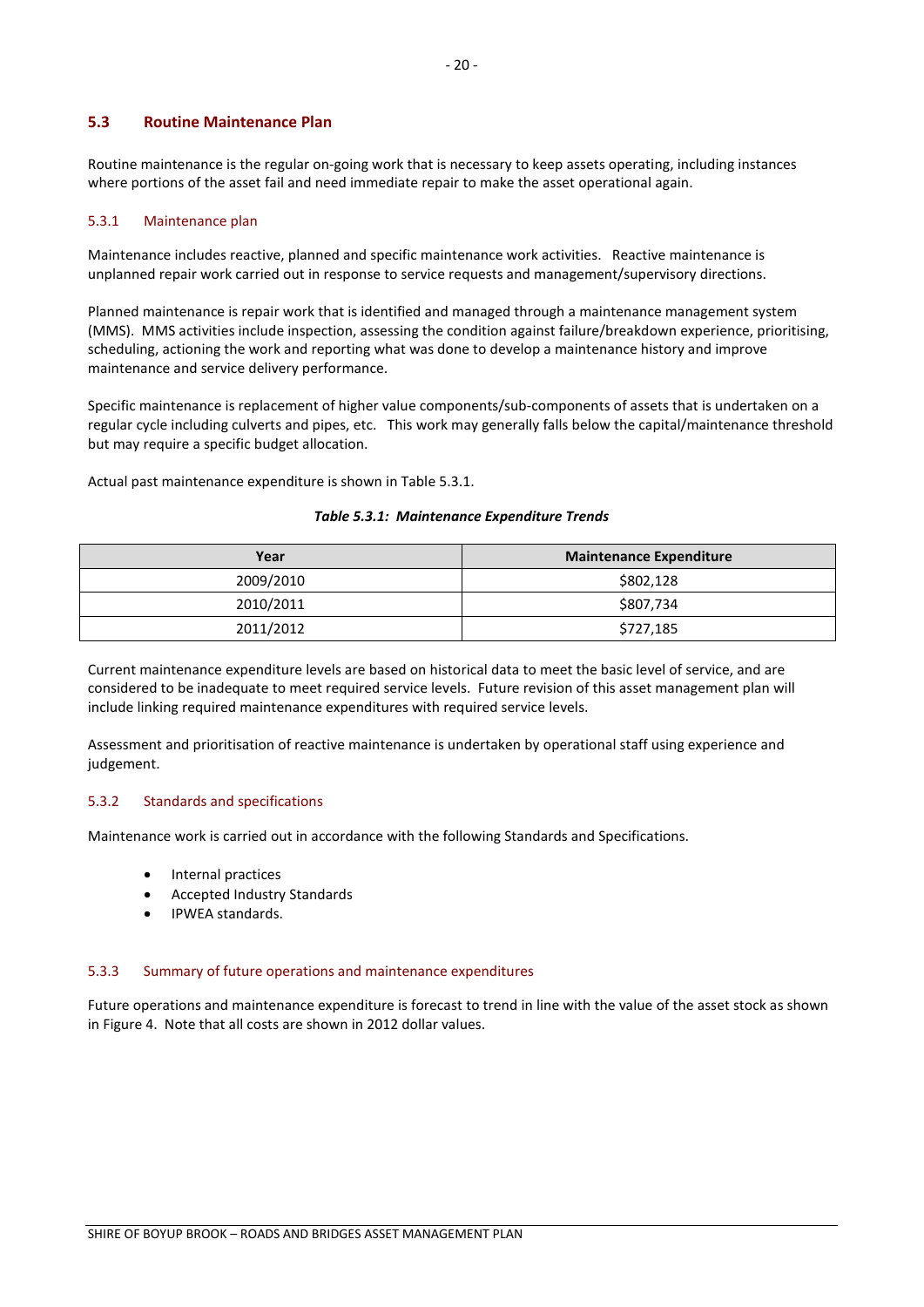

# *Figure 4: Projected Operations and Maintenance Expenditure*

Deferred maintenance, i.e. works that are identified for maintenance and unable to be funded are to be included in the risk assessment process in the infrastructure risk management plan. Maintenance is funded from the operating budget and grants where available. This is further discussed in Section 6.2.

# <span id="page-27-0"></span>**5.4 Renewal/Replacement Plan**

Renewal expenditure is major work that does not increase the asset's design capacity but restores, rehabilitates, replaces or renews an existing asset to its original service potential. Work over and above restoring an asset to original service potential is upgrade/expansion or new works expenditure.

# 5.4.1 Renewal plan

Assets requiring renewal are identified from one of three methods provided in the 'Expenditure Template".

- Method 1 uses Asset Register data to project the renewal costs for renewal years using acquisition year and useful life, or
- Method 2 uses capital renewal expenditure projections from external condition modelling systems (such as Pavement Management Systems), or
- Method 3 uses a combination of average *network renewals* plus *defect repairs* in the *Renewal Plan* and *Defect Repair Plan* worksheets on the *'Expenditure template'*.

Method 2 was used for this asset management plan. The ranking criteria used to determine priority of identified renewal proposals is detailed in Table 5.4.1.

| <b>Criteria</b>                    | Weighting                       |
|------------------------------------|---------------------------------|
| Regional Distributor Roads (Rural) | No current weighting or ranking |
| <b>Rural School Bus Routes</b>     | No current weighting or ranking |
| Local Distributor Roads (Rural)    | No current weighting or ranking |
| Local Distributor Roads (Urban)    | No current weighting or ranking |
| Access Roads (Rural)               | No current weighting or ranking |
| Access Roads (Urban)               | No current weighting or ranking |
| Total                              | %                               |

#### *Table 5.4.1: Renewal Priority Ranking Criteria*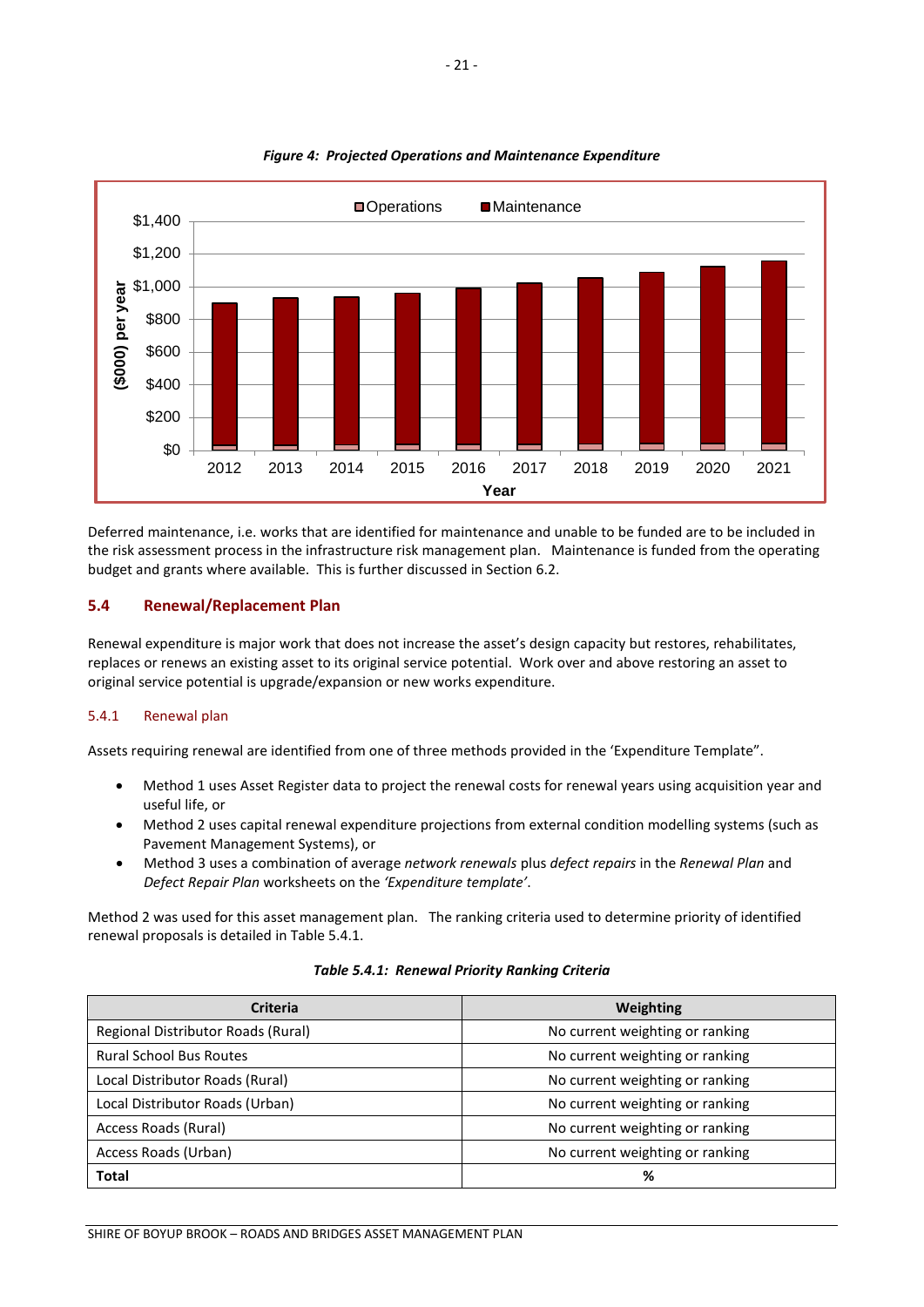- 22 -

Renewal will be undertaken using 'low-cost' renewal methods where practical. The aim of 'low-cost' renewals is to restore the service potential or future economic benefits of the asset by renewing the assets at a cost less than replacement cost.

Examples of low cost renewal include will be included in future updates of this Plan.

# 5.4.2 Renewal standards

Renewal work is carried out in accordance with the following Standards and Specifications.

- Sealed Local Roads Manual, ARRB July 2005
- Unsealed Roads Manual, ARRB April 2009
- Occupational Health and Safety Standards
- Australian Asphalt Pavement Association Standards
- Acceptable Industry Standards

# 5.4.3 Summary of projected renewal expenditure

Projected future renewal expenditures are forecast to increase over time as the asset stock ages. The costs are summarised in Figure 5. Note that all costs are shown in 2012 dollar values.

The projected capital renewal program is shown in Appendix B.



# *Figure 5: Projected Capital Renewal Expenditure*

Deferred renewal, i.e. those assets identified for renewal and not scheduled for renewal in capital works programs are to be included in the risk assessment process in the risk management plan.

Renewals are to be funded from capital works programs and grants where available. This is further discussed in Section 6.2.

# <span id="page-28-0"></span>**5.5 Creation/Acquisition/Upgrade Plan**

New works are those works that create a new asset that did not previously exist, or works, which upgrade or improve an existing asset beyond its existing capacity. They may result from growth, social or environmental needs. Assets may also be acquired at no cost to the Council from land development. These assets from growth are considered in Section 4.4.

# 5.5.1 Selection criteria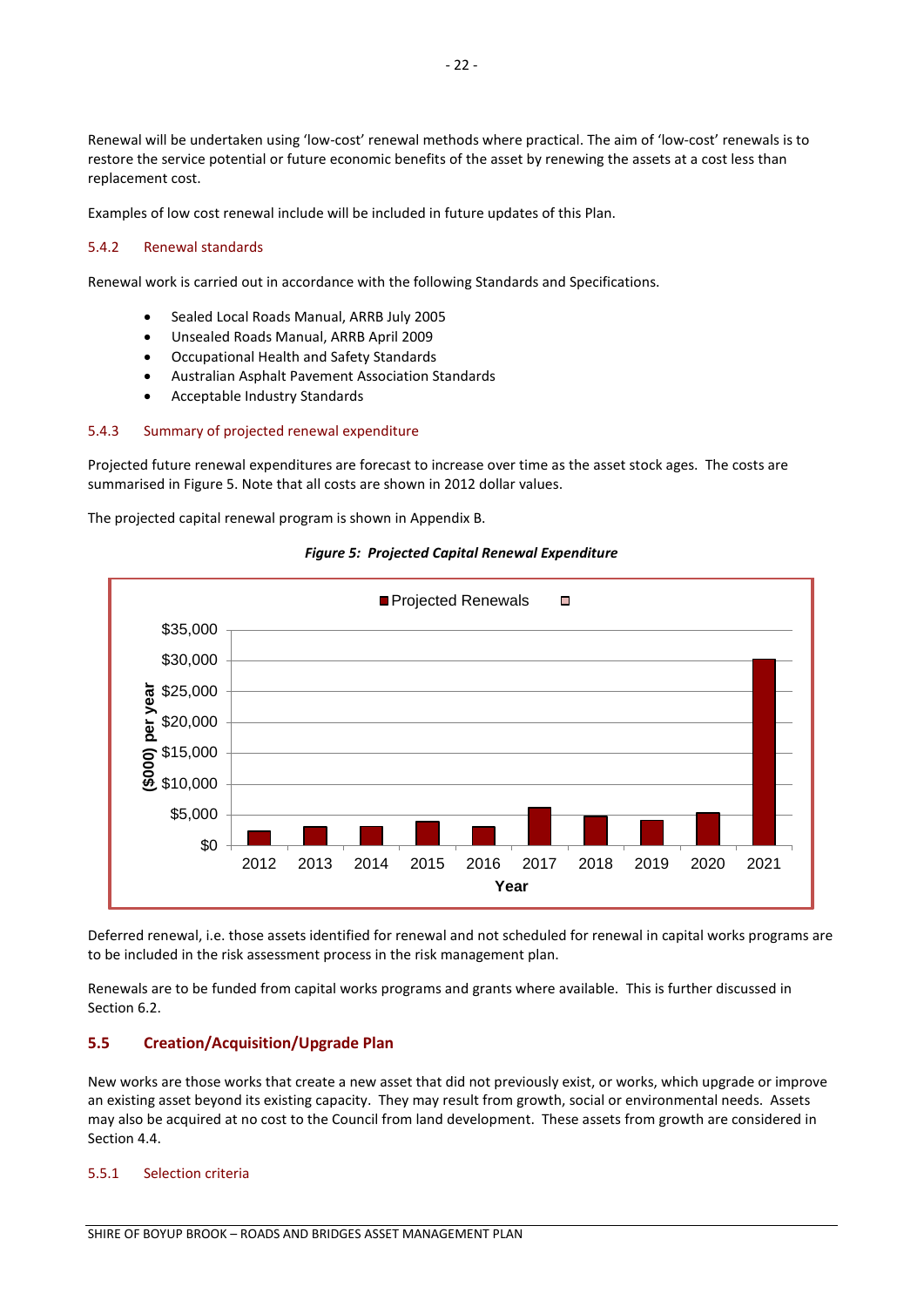New assets and upgrade/expansion of existing assets are identified from various sources such as councillor or community requests, proposals identified by strategic plans or partnerships with other organisations. Candidate proposals are inspected to verify need and to develop a preliminary estimate. Verified proposals are ranked by priority and available funds and scheduled in future works programmes. The priority ranking criteria is detailed in Table 5.5.1.

| <b>Criteria</b> | Weighting                       |
|-----------------|---------------------------------|
|                 | No current weighting or ranking |
|                 | No current weighting or ranking |
|                 | No current weighting or ranking |
|                 | No current weighting or ranking |
|                 | No current weighting or ranking |
|                 | No current weighting or ranking |
| Total           | %                               |

# *Table 5.5.1: Upgrade/New Assets Priority Ranking Criteria*

# 5.5.2 Standards and specifications

Standards and specifications for new assets and for upgrade/expansion of existing assets are the same as those for renewal shown in Section 5.4.2.

# 5.5.3 Summary of projected upgrade/new assets expenditure

Projected upgrade/new asset expenditures are summarised in Figure 6. The projected upgrade/new capital works program is shown in Appendix C. All costs are shown in current 2012 dollar values.





New assets and services are to be funded from capital works program and grants where available. This is further discussed in Section 6.2.

# <span id="page-29-0"></span>**5.6 Disposal Plan**

Disposal includes any activity associated with disposal of a decommissioned asset including sale, demolition or relocation. Assets identified for possible decommissioning and disposal are shown in Table 5.6, together with estimated annual savings from not having to fund operations and maintenance of the assets. These assets will be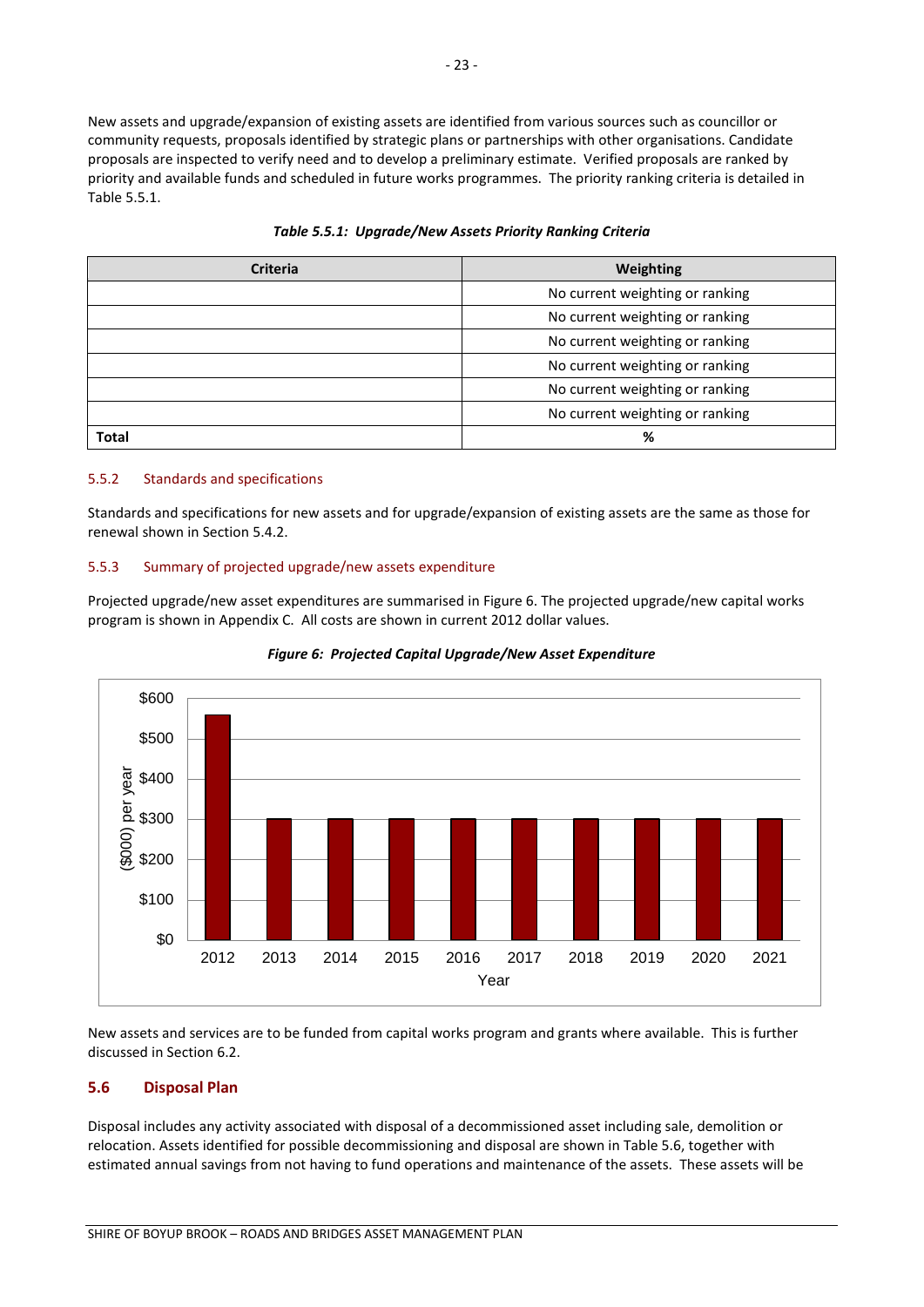further reinvestigated to determine the required levels of service and see what options are available for alternate service delivery, if any.

Where cashflow projections from asset disposals are not available, these will be developed in future revisions of this asset management plan.

<span id="page-30-0"></span>

| Asset | <b>Reason for Disposal</b> | Timing | Net Disposal<br><b>Expenditure (Expend)</b><br>+ve, Revenue -ve) | Operations &<br>Maintenance Annual<br>Savings |
|-------|----------------------------|--------|------------------------------------------------------------------|-----------------------------------------------|
| Nil.  | Nil.                       | Nil.   | Nil.                                                             | Nil                                           |

# *Table 5.6: Assets identified for Disposal*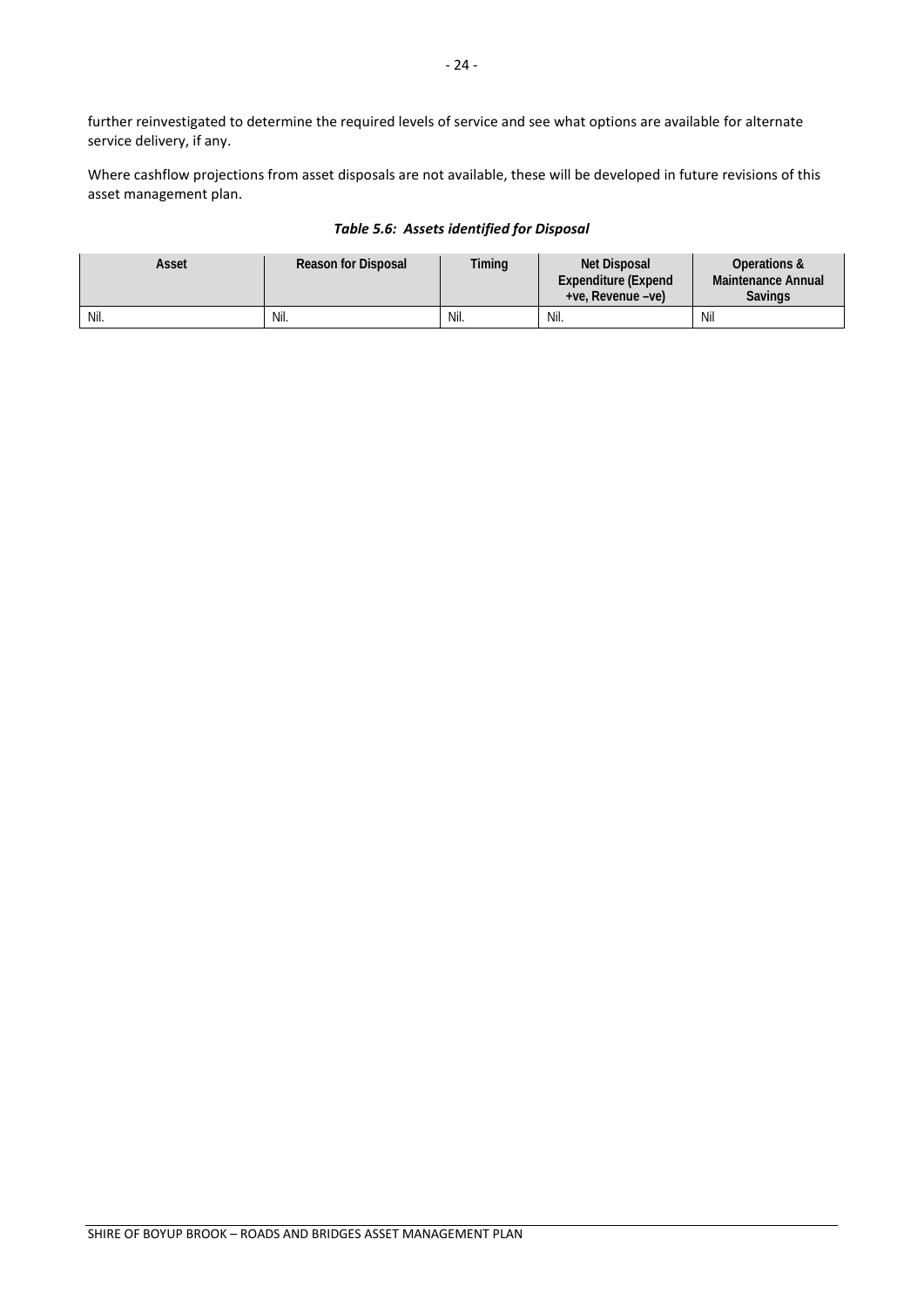# **6. FINANCIAL SUMMARY**

This section contains the financial requirements resulting from all the information presented in the previous sections of this asset management plan. The financial projections will be improved as further information becomes available on desired levels of service and current and projected future asset performance.

# <span id="page-31-0"></span>**6.1 Financial Statements and Projections**

The financial projections are shown in Figure 7 for projected operating (operations and maintenance) and capital expenditure (renewal and upgrade/expansion/new assets), net disposal expenditure and estimated budget funding.

Note that all costs are shown in 2012 dollar values.





# 6.1.1 Financial sustainability in service delivery

There are three key indicators for financial sustainability that have been considered in the analysis of the services provided by this asset category, these being long term life cycle costs/expenditures and medium term projected/budgeted expenditures over 5 and 10 years of the planning period.

# *Long term - Life Cycle Cost*

Life cycle costs (or whole of life costs) are the average costs that are required to sustain the service levels over the longest asset life. Life cycle costs include operations and maintenance expenditure and asset consumption (depreciation expense). The life cycle cost for the services covered in this asset management plan is \$1,302,000 per year (operations and maintenance expenditure plus depreciation expense in year 1).

Life cycle costs can be compared to life cycle expenditure to give an indicator of sustainability in service provision. Life cycle expenditure includes operations, maintenance and capital renewal expenditure in year 1. Life cycle expenditure will vary depending on the timing of asset renewals. The life cycle expenditure at the start of the plan is \$1,377,000 (operations and maintenance expenditure plus budgeted capital renewal expenditure in year 1).

A shortfall between life cycle cost and life cycle expenditure is the life cycle gap.

The long term life cycle gap for services covered by this asset management plan is \$75,000 per year (-ve = gap, +ve = surplus).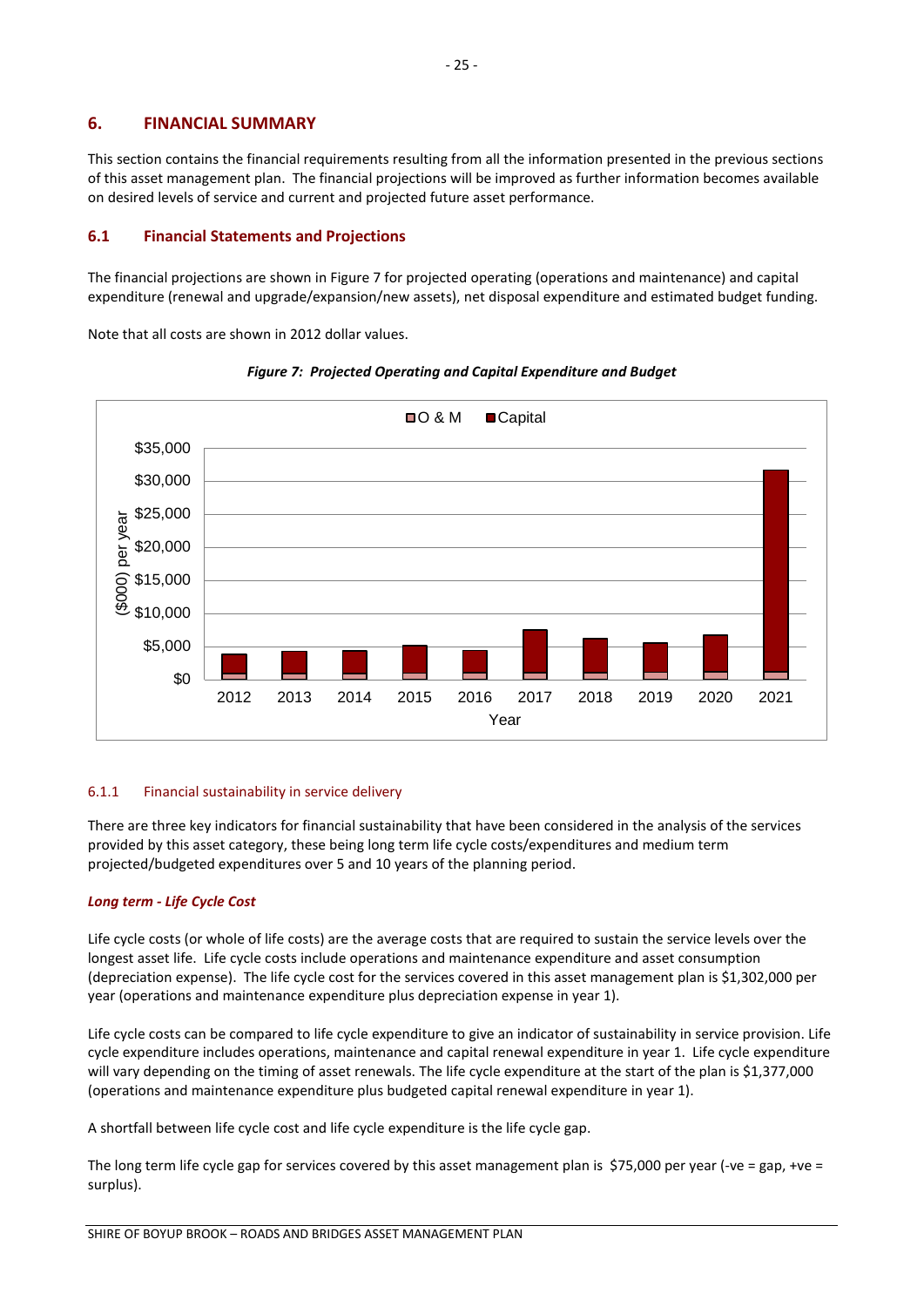Life cycle expenditure is 106% of life cycle costs giving a life cycle sustainability index of 1.06.

The life cycle costs and life cycle expenditure comparison highlights any difference between present outlays and the average cost of providing the service over the long term. If the life cycle expenditure is less than that life cycle cost, it is most likely that outlays will need to be increased or cuts in services made in the future.

Knowing the extent and timing of any required increase in outlays and the service consequences if funding is not available will assist organisations in providing services to their communities in a financially sustainable manner. This is the purpose of the asset management plans and long term financial plan.

## *Medium term – 10 year financial planning period*

This asset management plan identifies the projected operations, maintenance and capital renewal expenditures required to provide an agreed level of service to the community over a 10 year period. This provides input into 10 year financial and funding plans aimed at providing the required services in a sustainable manner.

These projected expenditures may be compared to budgeted expenditures in the 10 year period to identify any funding shortfall. In a core asset management plan, a gap is generally due to increasing asset renewals for ageing assets.

The projected operations, maintenance and capital renewal expenditure required over the 10 year planning period is \$7,601,000 per year.

Estimated (budget) operations, maintenance and capital renewal funding is \$1,523,000 per year giving a 10 year funding shortfall of (\$6,078,000) per year and a 10 year sustainability indicator of 0.20. This indicates that Council has 20% of the projected expenditures needed to provide the services documented in the asset management plan.

#### *Medium Term – 5 year financial planning period*

The projected operations, maintenance and capital renewal expenditure required over the first 5 years of the planning period is \$4,014,000 per year.

Estimated (budget) operations, maintenance and capital renewal funding is \$1,453,000 per year giving a 5 year funding shortfall of (\$2,560,000). This is 36% of projected expenditures giving a 5 year sustainability indicator of 0.36.

#### *Financial Sustainability Indicators*

Figure 7A shows the financial sustainability indicators over the 10 year planning period and for the long term life cycle.



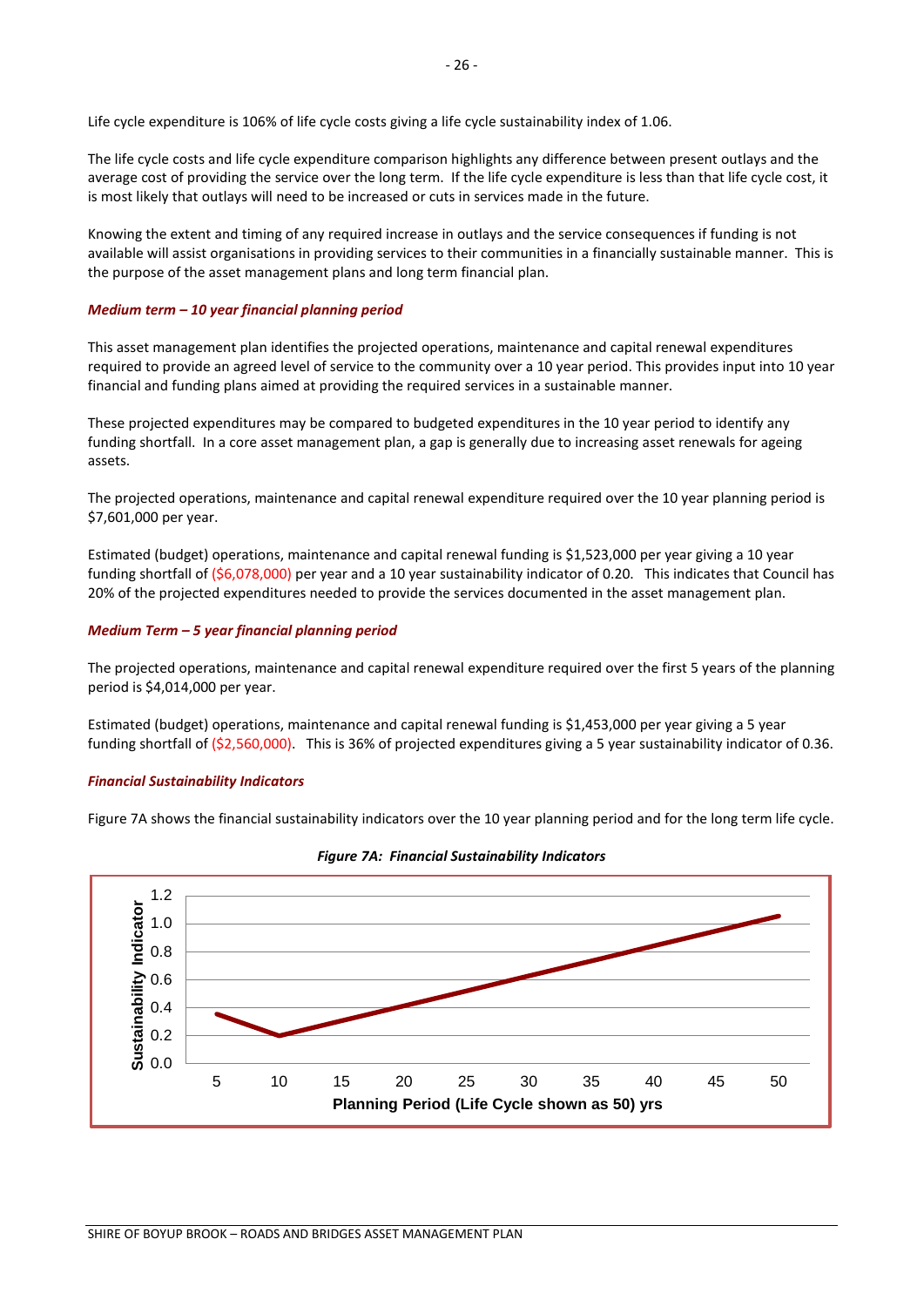Providing services from infrastructure in a sustainable manner requires the matching and managing of service levels, risks, projected expenditures and funding to achieve a financial sustainability indicator of 1.0 for the first years of the asset management plan and ideally over the 10 year life of the AM Plan.

Figure 8 shows the projected asset renewals in the 10 year planning period from Appendix B. The projected asset renewals are compared to budgeted renewal expenditure in the capital works program and capital renewal expenditure in year 1 of the planning period in Figure 8.



# *Figure 8: Projected and Budgeted Renewal Expenditure*

Table 6.1.1 shows the shortfall between projected and budgeted renewals

*Table 6.1.1: Projected and Budgeted Renewals and Expenditure Shortfall*

| Year | Projected<br>Renewals (\$000) | <b>Planned Renewal</b><br>(Budget) (\$000) | <b>Renewal Funding Shortfall</b><br>(5000) | <b>Cumulative Shortfall</b><br>(5000) |
|------|-------------------------------|--------------------------------------------|--------------------------------------------|---------------------------------------|
|      |                               |                                            | (-ve Gap, +ve Surplus)                     | (-ve Gap, +ve Surplus)                |
| 2012 | \$2,324                       | \$478                                      | $-51,846$                                  | $-51,846$                             |
| 2013 | \$3,029                       | \$529                                      | $-52,500$                                  | $-54,346$                             |
| 2014 | \$3,099                       | \$529                                      | $-52,570$                                  | $-56,916$                             |
| 2015 | \$3,834                       | \$529                                      | $-53,305$                                  | $-510,221$                            |
| 2016 | \$3,067                       | \$529                                      | $-52,538$                                  | $-512,759$                            |
| 2017 | \$6,148                       | \$529                                      | $-55,619$                                  | $-518,378$                            |
| 2018 | \$4,753                       | \$529                                      | $-54,224$                                  | $-522,602$                            |
| 2019 | \$4,075                       | \$529                                      | $-53,546$                                  | $-526,148$                            |
| 2020 | \$5,296                       | \$529                                      | $-54,767$                                  | $-530,915$                            |
| 2021 | \$30,224                      | \$529                                      | $-529,695$                                 | $-560,610$                            |

*Note: A negative shortfall indicates a funding gap, a positive shortfall indicates a surplus for that year.*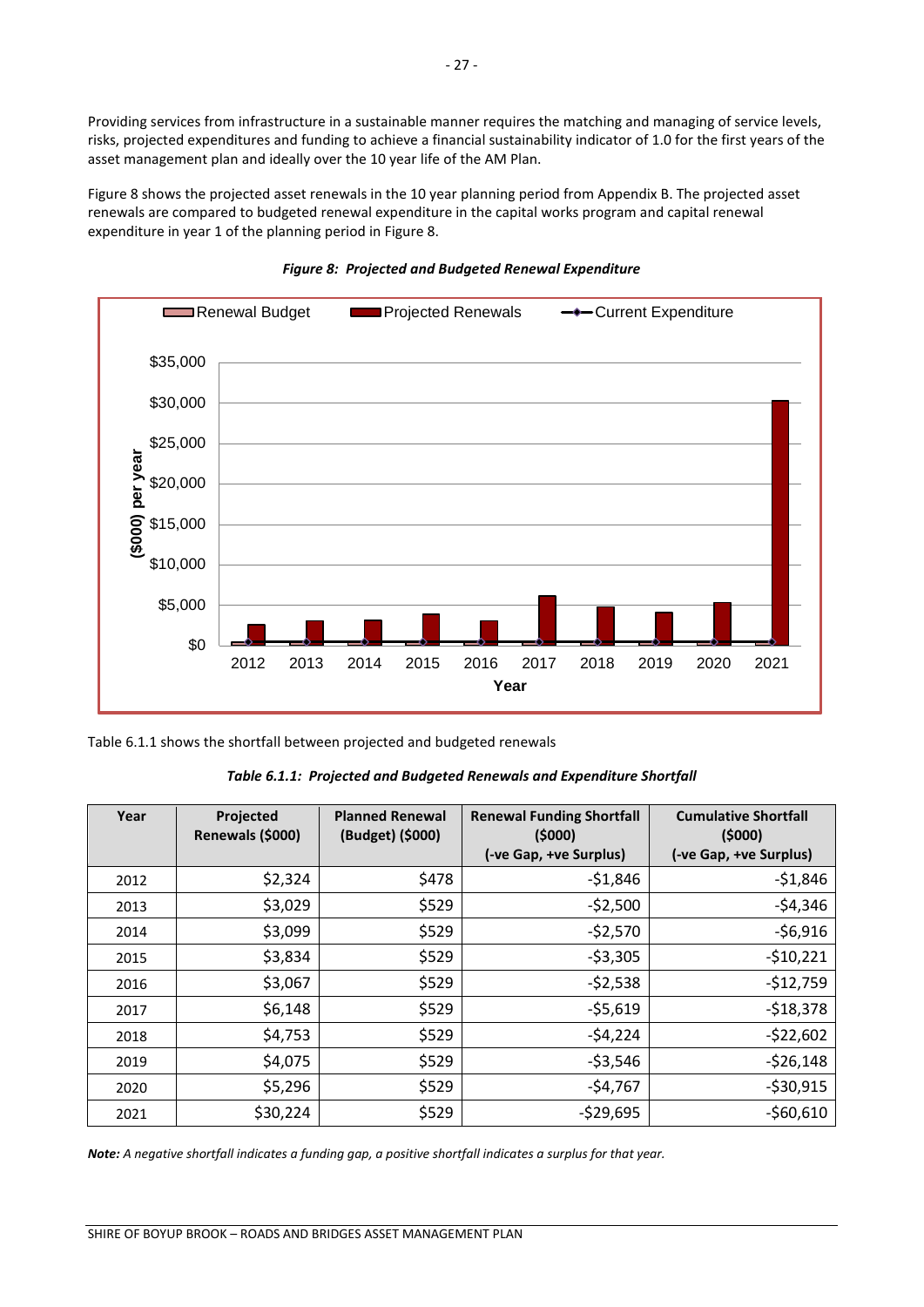Providing services in a sustainable manner will require matching of projected asset renewals to meet agreed service levels with planned capital works programs and available revenue.

A gap between projected asset renewals, planned asset renewals and funding indicates that further work is required to manage required service levels and funding to eliminate any funding gap.

We will manage the 'gap' by developing this asset management plan to provide guidance on future service levels and resources required to provide these services, and review future services, service levels and costs with the community.

#### 6.1.2 Expenditure projections for long term financial plan

Table 6.1.2 shows the projected expenditures for the 10 year long term financial plan.

Expenditure projections are in current (non-inflated) values. Disposals are shown as net expenditures (revenues are negative).

| Year | <b>Operations</b><br>(\$000) | <b>Maintenance</b><br>(5000) | <b>Projected Capital</b><br>Renewal (\$000) | Capital Upgrade/<br>New (\$000) | <b>Disposals</b><br>(5000) |
|------|------------------------------|------------------------------|---------------------------------------------|---------------------------------|----------------------------|
| 2012 | \$33                         | \$866                        | \$2,324                                     | \$559                           | \$0                        |
| 2013 | \$34                         | \$899                        | \$3,029                                     | \$300                           | \$0                        |
| 2014 | \$35                         | \$900                        | \$3,099                                     | \$300                           | \$0                        |
| 2015 | \$36                         | \$923                        | \$3,834                                     | \$300                           | \$0                        |
| 2016 | \$37                         | \$953                        | \$3,067                                     | \$300                           | \$0                        |
| 2017 | \$38                         | \$984                        | \$6,148                                     | \$300                           | \$0                        |
| 2018 | \$40                         | \$1,014                      | \$4,753                                     | \$300                           | \$0                        |
| 2019 | \$41                         | \$1,046                      | \$4,075                                     | \$300                           | \$0                        |
| 2020 | \$42                         | \$1,079                      | \$5,296                                     | \$300                           | \$0                        |
| 2021 | \$44                         | \$1,112                      | \$30,224                                    | \$300                           | \$0                        |

*Table 6.1.2: Expenditure Projections for Long Term Financial Plan (\$000)*

*Note: All projected expenditures are in* 2012 values

# <span id="page-34-0"></span>**6.2 Funding Strategy**

Projected expenditure identified in Section 6.1 is to be funded from future operating and capital budgets. The funding strategy is detailed in the organisation's 10 year long term financial plan.

# <span id="page-34-1"></span>**6.3 Valuation Forecasts**

Asset values are forecast to increase as additional assets are added to the asset stock from construction and acquisition by Council and from assets constructed by land developers and others and donated to Council. Figure 9 shows the projected replacement cost asset values over the planning period in 2012 dollar values.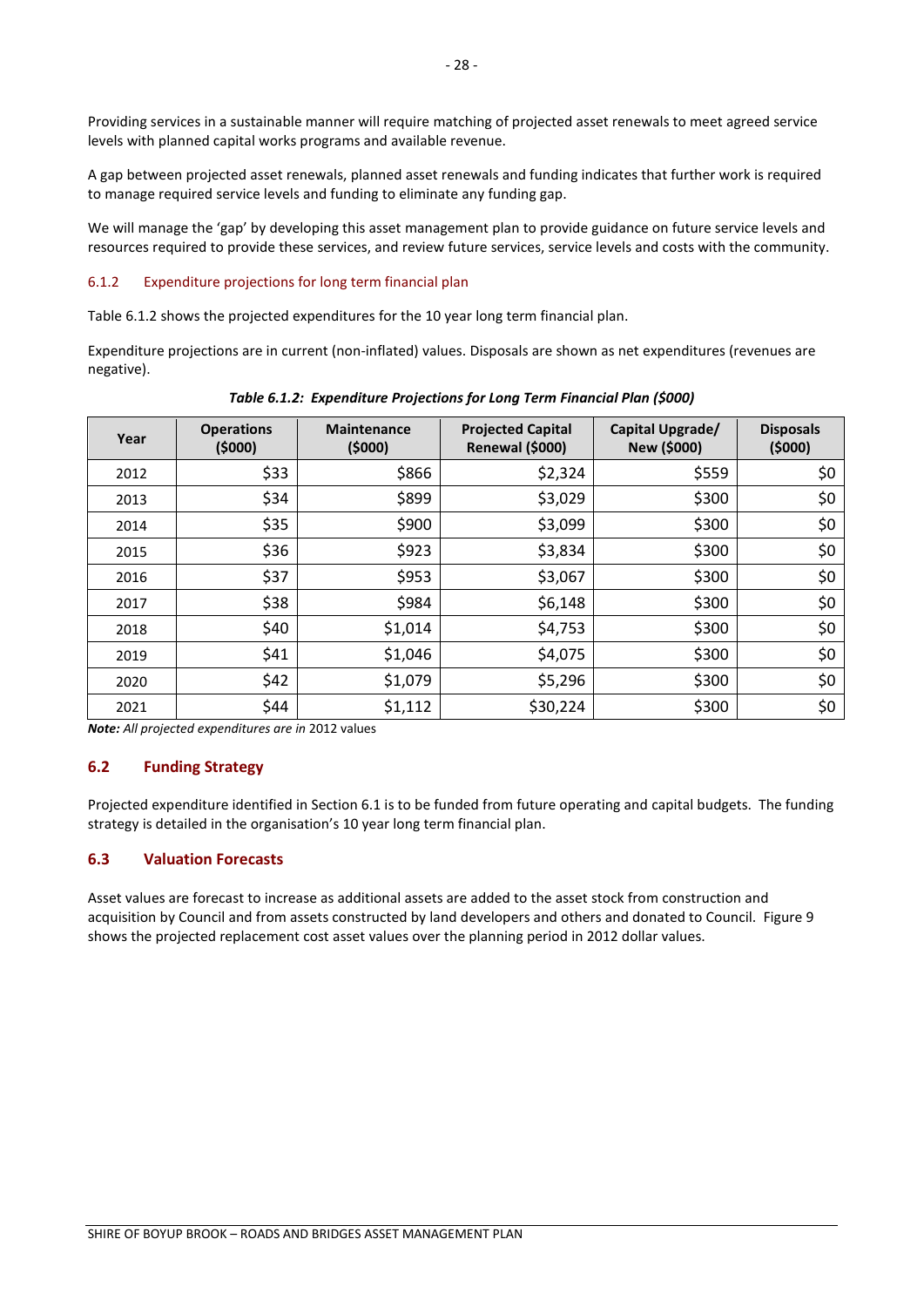

*Figure 9: Projected Asset Values*

Depreciation expense values are forecast in line with asset values as shown in Figure 10.



*Figure 10: Projected Depreciation Expense*

The depreciated replacement cost (current replacement cost less accumulated depreciation) will vary over the forecast period depending on the rates of addition of new assets, disposal of old assets and consumption and renewal of existing assets. Forecast of the assets' depreciated replacement cost is shown in Figure 11. The effect of contributed and new assets on the depreciated replacement cost is shown in the light colour bar.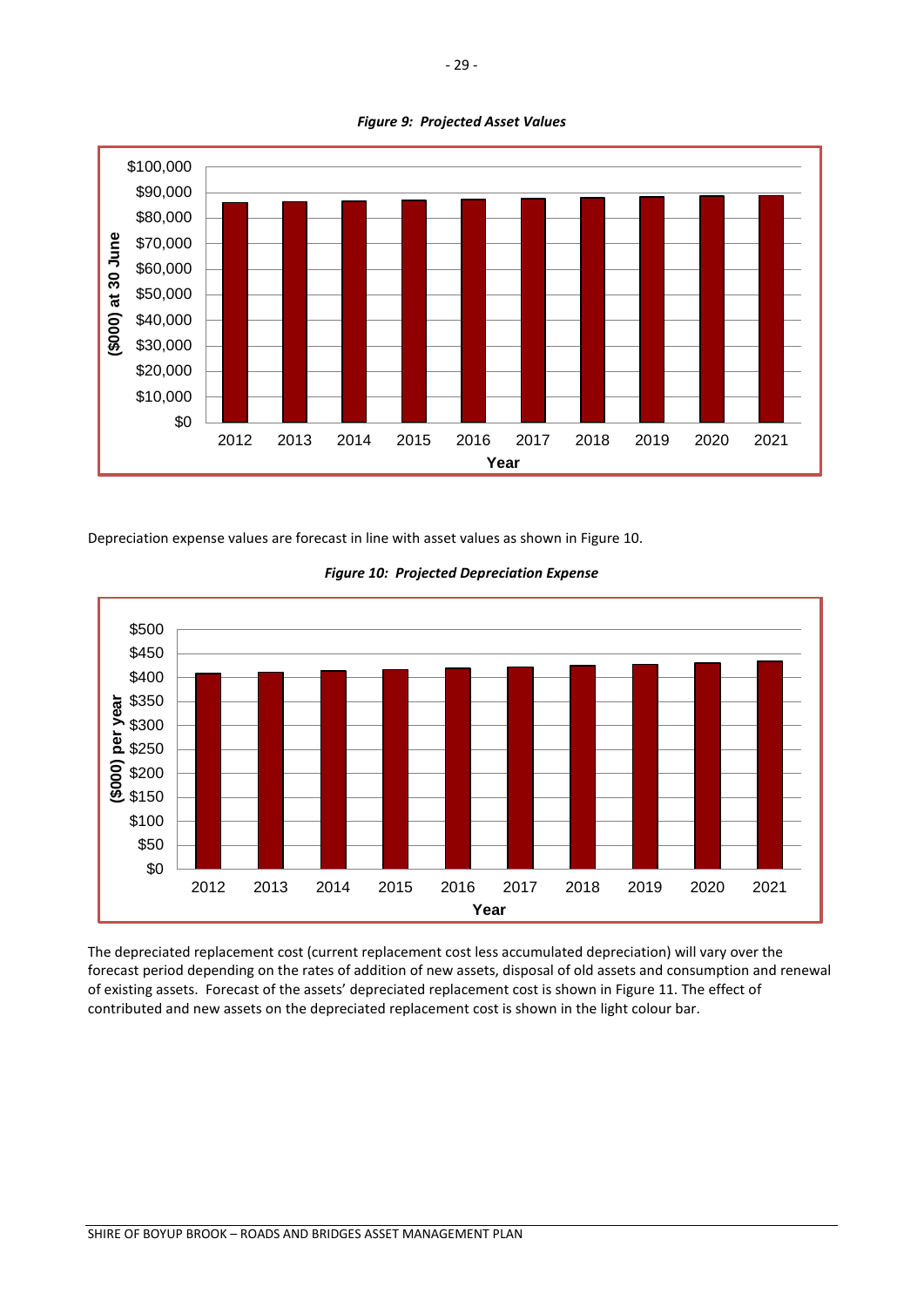

# *Figure 11: Projected Depreciated Replacement Cost*

# <span id="page-36-0"></span>**6.4 Key Assumptions made in Financial Forecasts**

This section details the key assumptions made in presenting the information contained in this asset management plan and in preparing forecasts of required operating and capital expenditure and asset values, depreciation expense and carrying amount estimates. It is presented to enable readers to gain an understanding of the levels of confidence in the data behind the financial forecasts.

Key assumptions made in this asset management plan are:

- Roads and Bridges assets will remain in Council's care, control and management throughout the planning period.
- Maintenance costs are largely based on historical expenditure and it is assumed there will be no significant increases in service requirements.
- Valuation and condition information prepared by Howson Management in October 2012 has determined the asset values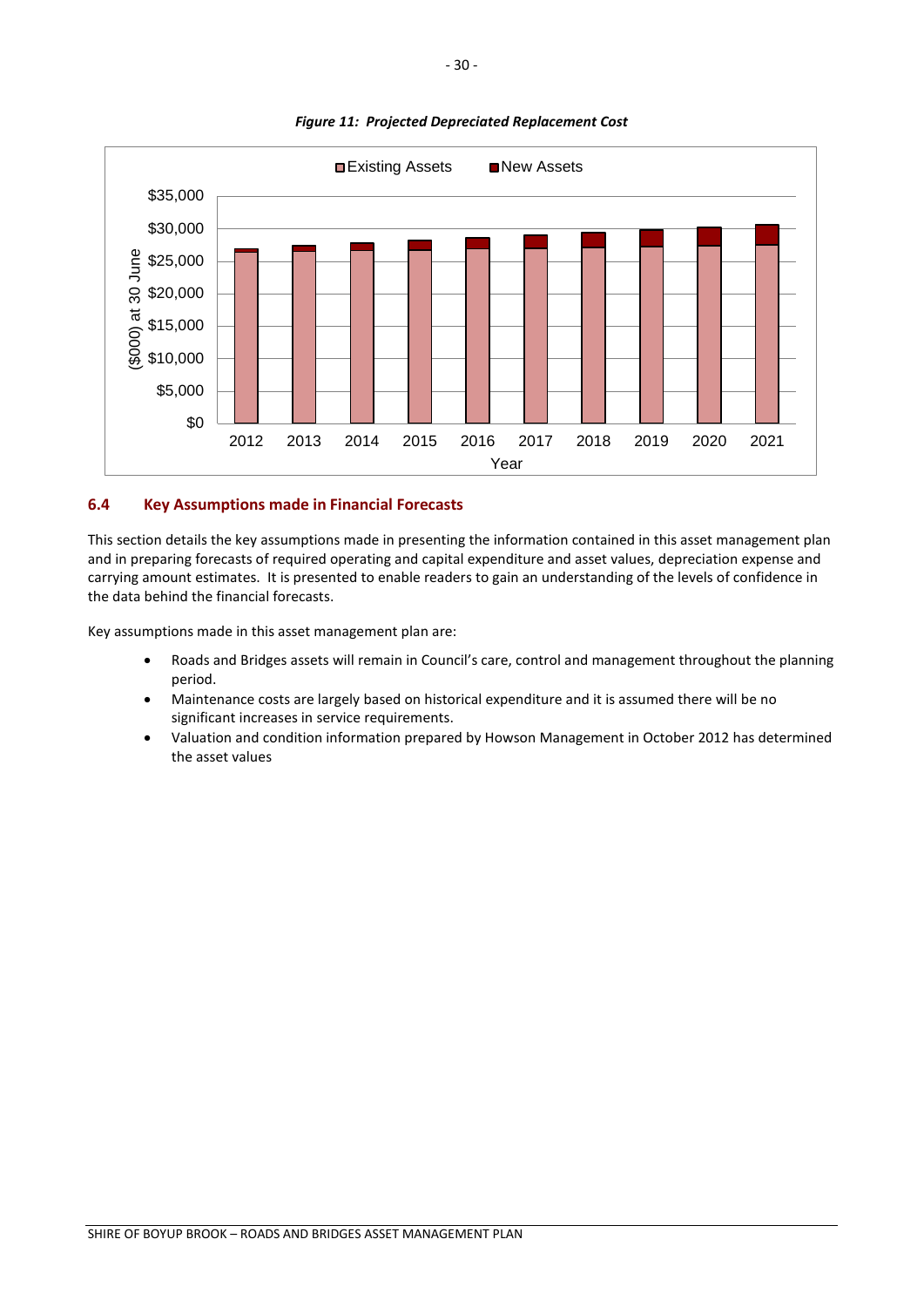# <span id="page-37-0"></span>**7. ASSET MANAGEMENT PRACTICES**

# <span id="page-37-1"></span>**7.1 Accounting/Financial Systems**

#### 7.1.1 Accounting and financial systems

The Shire of Boyup Brook uses the QuickBooks financial software for its financial management system and uses Excel spreadsheets for asset accounting purposes.

## 7.1.2 Accountabilities for financial systems

Accountabilities and responsibilities are divided between the Chief Executive Officer and Finance Staff.

#### 7.1.3 Accounting standards and regulations

As well as complying with Australian Accounting Standards, the Shire must comply with the Western Australia Local Government Act 1995 and the Local Government (Finance) Regulations 1996. Accounting Standard AASB116 – "Property, Plant and Equipment" is the significant regulatory requirement relevant to accounting for assets.

#### 7.1.4 Capital/maintenance threshold

The Shire, as a general rule, applies a Capital Threshold limit of \$1,000 for expenditure that is expensed in the current year. Expenditure over \$1,000 on an asset is classed as capital expenditure and capitalised against the asset.

#### 7.1.5 Required changes to accounting financial systems arising from this AM Plan

The general ledger may require recoding to allow Council to differentiate between operational costs, maintenance costs, upgrades/expansion, new and renewal costs. The Shire is examining the feasibility on introducing new financial accounting software during 2012/13. Should a new system be purchased and implemented, consideration needs to be given to the structure of the Chart of Accounts to ensure the collection and differentiation of operational and maintenance data is possible.

# <span id="page-37-2"></span>**7.2 Asset Management Systems**

#### 7.2.1 Asset management system

The Asset Management system is the RoMan database and current operating procedures.

#### 7.2.2 Asset registers

The Shire maintains a detailed Asset Register for this asset class on the RoMan database.

#### 7.2.3 Linkage from asset management to financial system

The linkage from the financial system to the asset register is manual, with officers inputting data into both the QuickBooks financial system, and then utilises a bureau service from Howson Management to manage the input into the RoMan system.

#### 7.2.4 Accountabilities for asset management system and data

Accountabilities and responsibilities are divided between the Finance staff and the Works Manager. The Works Manager provides information on the relevant assets and allocates costs associated with payroll and purchasing systems. The Finance staff create the records within the Asset Register and post expenditure direct to the Asset Register.

# 7.2.5 Required changes to asset management system arising from this AM Plan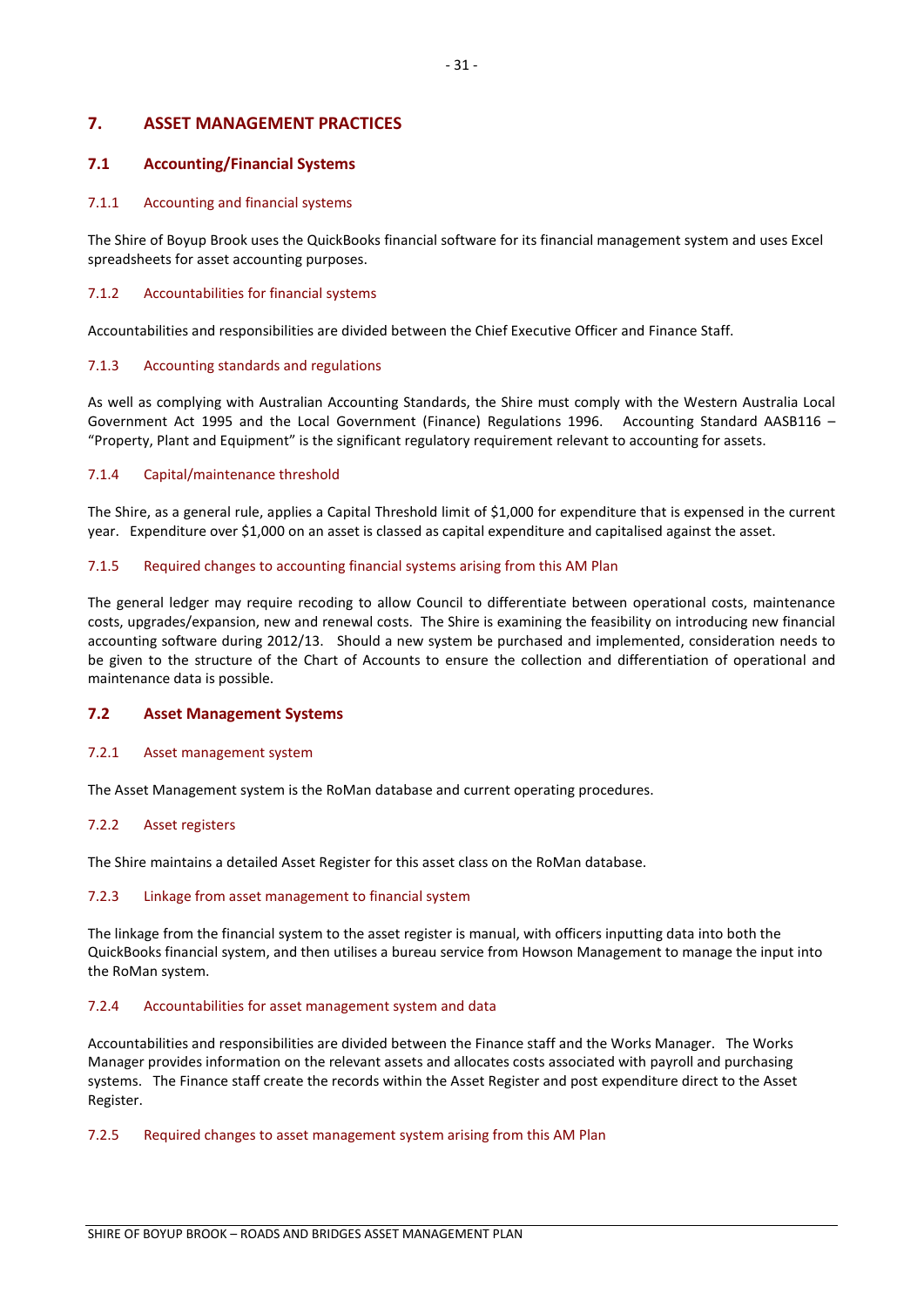No changes have been identified to the asset management system, but subsequent revisions of this Transport Asset Management Plan may identify further improvements to the existing system.

# <span id="page-38-0"></span>**7.3 Information Flow Requirements and Processes**

The key information flows *into* this asset management plan are:

- Council strategic and operational plans,
- Service requests from the community,
- Network asset information,
- The unit rates for categories of work/materials,
- Current levels of service, expenditures, service deficiencies and service risks,
- Projections of various factors affecting future demand for services and new assets acquired by Council,
- Future capital works programs,
- Financial asset values.

The key information flows *from* this asset management plan are:

- The projected Works Program and trends,
- The resulting budget and long term financial plan expenditure projections.
- Financial sustainability indicators.

These will impact the Long Term Financial Plan, Corporate Business Plan, Annual Budget and Departmental Business Plans and Budgets.

# <span id="page-38-1"></span>**7.4 Standards and Guidelines**

Standards, guidelines and policy documents referenced in this asset management plan are:

- Shire of Boyup Brook Asset Capitalisation Threshold Policy
- Shire of Boyup Brook Asset Management Policy
- Shire of Boyup Brook Asset Management Strategy
- Australian Standards
- <span id="page-38-2"></span>• Australian Road Research Board Sealed and Unsealed Roads Management Manuals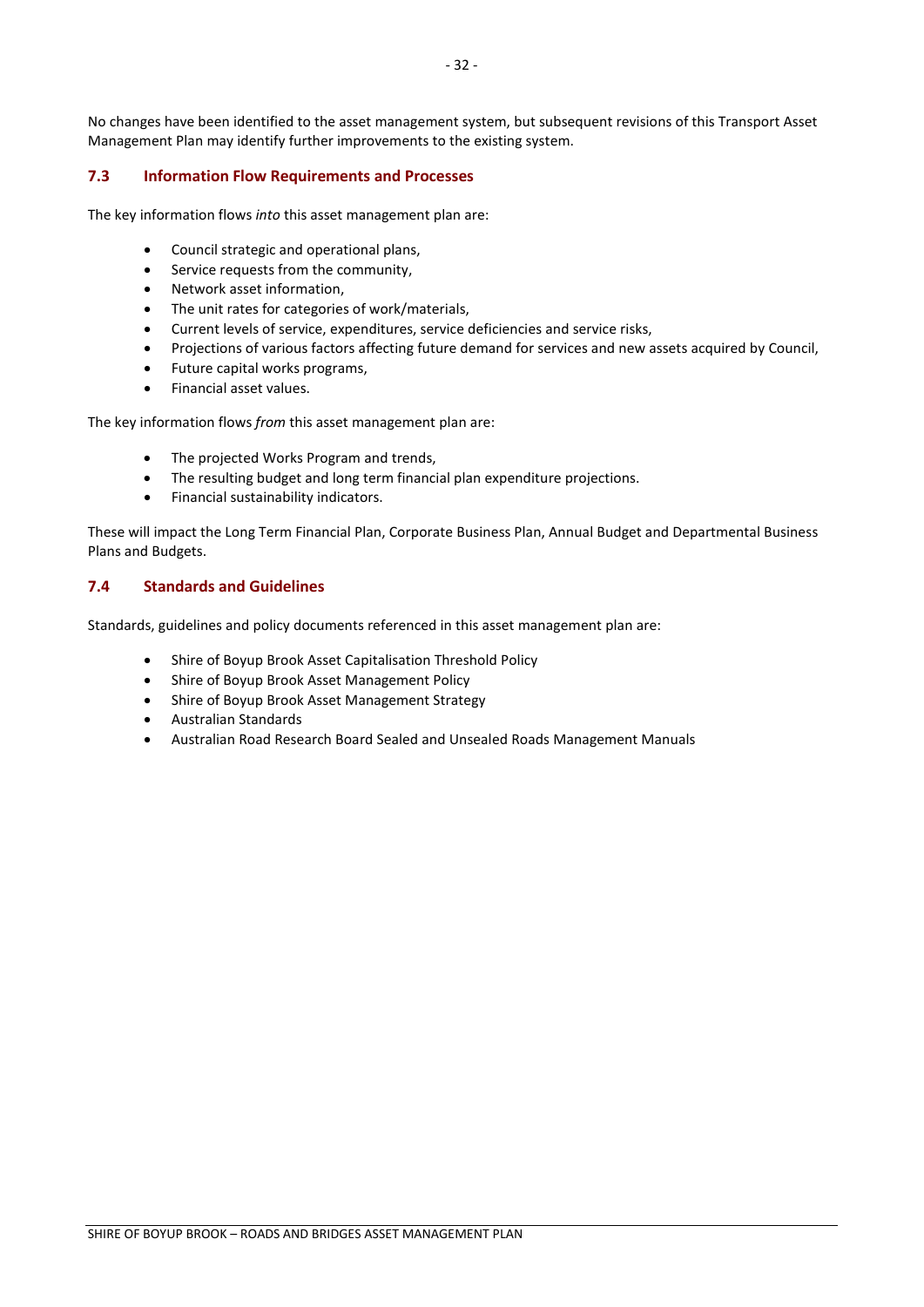# **8. PLAN IMPROVEMENT AND MONITORING**

# <span id="page-39-0"></span>**8.1 Performance Measures**

The effectiveness of the asset management plan can be measured in the following ways:

- The degree to which the required cashflows identified in this asset management plan are incorporated into the organisation's long term financial plan and Community/Strategic Planning processes and documents,
- The degree to which 1-5 year detailed works programs, budgets, business plans and organisational structures take into account the 'global' works program trends provided by the asset management plan;

# <span id="page-39-1"></span>**8.2 Improvement Plan**

The asset management improvement plan generated from this asset management plan is shown in Table 8.2.

| <b>Task</b>    | <b>Task</b>                                                                                                                                      | <b>Responsibility</b> | <b>Resources</b>       | <b>Timeline</b> |
|----------------|--------------------------------------------------------------------------------------------------------------------------------------------------|-----------------------|------------------------|-----------------|
| <b>No</b>      |                                                                                                                                                  |                       | <b>Required</b>        |                 |
| $\mathbf{1}$   | Conduct detailed inspection of all Roads and Bridges<br>assets with a Fair-Minus and Poor condition rating to<br>determine renewal requirements. | <b>Works Manager</b>  | Internal               | June 2013       |
| $\overline{2}$ | Assess the first year of the Plan against actual costs                                                                                           | Works Manager         | Internal               | June 2013       |
| 3              | Prepare and prioritise a long term plan and ranking<br>systems for renewal & upgrade/new expenditure                                             | CEO/Works<br>Manager  | Internal               | June 2013       |
| 4              | Review of road maintenance practices to ensure<br>alignment with service level requirements.                                                     | CEO/Works<br>Manager  | Internal               | Annually        |
| 5              | Ongoing rolling program of data collection (every 4<br>years).                                                                                   | Works Manager         | External<br>Contractor | Every 4 Yrs     |
| 6              | Review service levels and commence internal and<br>Elected Member consultation on service level<br>provision                                     | CEO/Works<br>Manager  | Internal               | June 2014       |
| 7              | Community consultation on service level provision                                                                                                | CEO                   | <b>TBA</b>             | June 2015       |

#### *Table 8.2: Improvement Plan*

# <span id="page-39-2"></span>**8.3 Monitoring and Review Procedures**

This asset management plan will be reviewed during annual budget preparation and amended to recognise any material changes in service levels and/or resources available to provide those services as a result of the budget decision process.

The Plan has a life of 4 years and a major revision is to be done within six months of its expiry.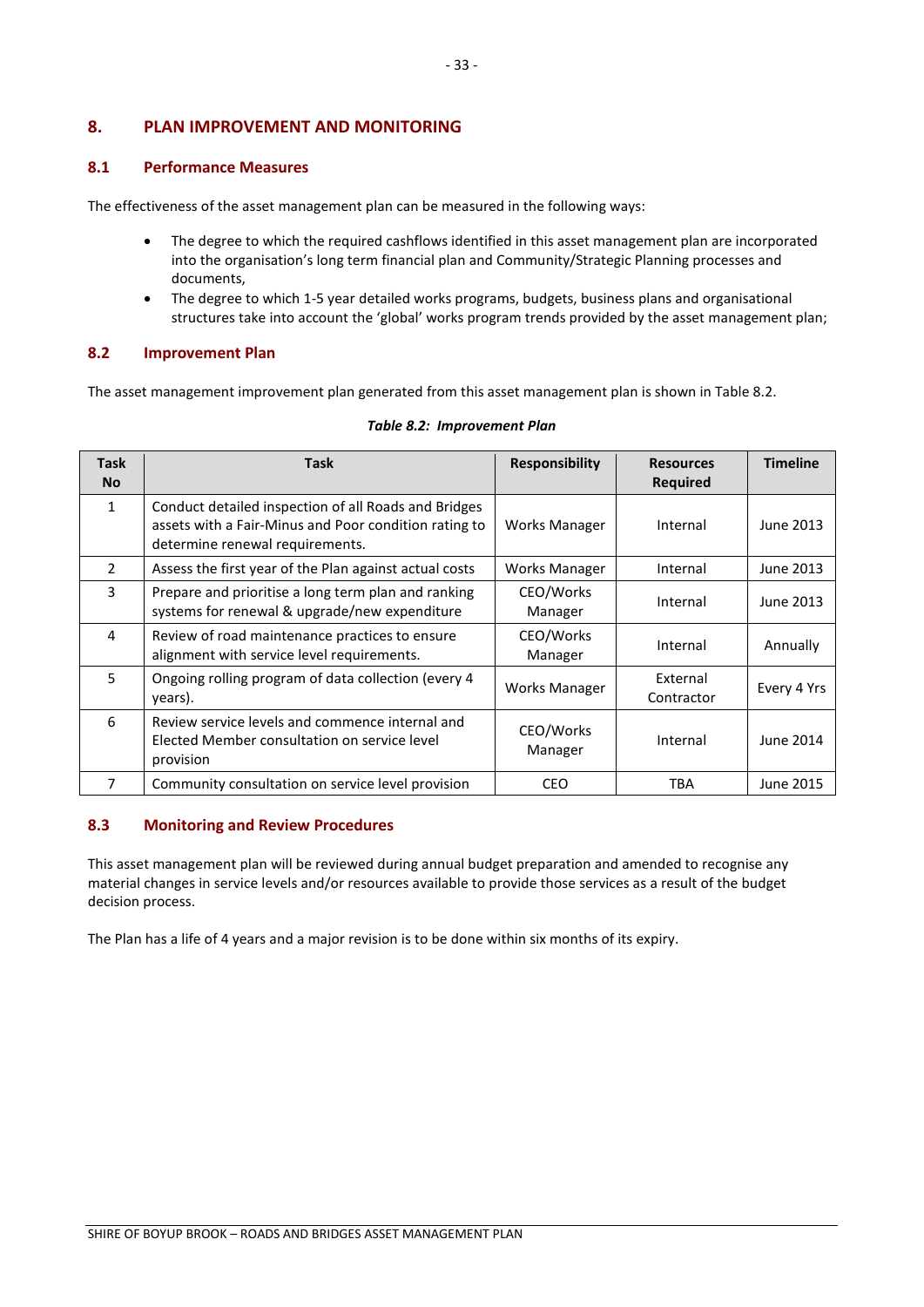# <span id="page-40-0"></span>**REFERENCES**

Shire of Boyup Brook Plan for the Future

Shire of Boyup Brook 2011/12 Annual Budget

Shire of Boyup Brook Forward Capital Works Plan 2010/11 – 2014/15

Shire of Boyup Brook RoMan 10 Year Predicted Works Program, October 2011

Shire of Boyup Brook RoMan Road Asset Valuations and Condition Ratings, October 2011

- DVC, 2006, *Asset Investment Guidelines*, Glossary, Department for Victorian Communities, Local Government Victoria, Melbourne, [http://www.dpcd.vic.gov.au/localgovernment/publications-and-research/asset-management](http://www.dpcd.vic.gov.au/localgovernment/publications-and-research/asset-management-and-financial)[and-financial](http://www.dpcd.vic.gov.au/localgovernment/publications-and-research/asset-management-and-financial)
- IPWEA, 2006, *International Infrastructure Management Manual*, Institute of Public Works Engineering Australia, Sydney[, www.ipwea.org.au](http://www.ipwea.org.au/)
- IPWEA, 2008, *NAMS.PLUS Asset Management* Institute of Public Works Engineering Australia, Sydney, [www.ipwea.org.au/namsplus](http://www.ipwea.org.au/namsplus)
- IPWEA, 2009, *Australian Infrastructure Financial Management Guidelines*, Institute of Public Works Engineering Australia, Sydney, [www.ipwea.org.au/AIFMG](http://www.ipwea.org.au/AIFMG)
- IPWEA, 2011, *Asset Management for Small, Rural or Remote Communities* Practice Note, Institute of Public Works Engineering Australia, Sydney[, www.ipwea.org.au/AM4SRRC](http://www.ipwea.org.au/AM4SRRC)
- DLG, 2011, *Asset Management Framework and Guidelines*, Department of Local Government, Western Australia, <http://integratedplanning.dlg.wa.gov.au/DeliverAssetManagement.aspx>
- WAPC, 2012, *WA Tomorrow Report 2012,* Western Australian Planning Commission, Western Australia
- ABS, 2012, *2011 Census Community Profiles – Boyup Brook Local Government Area*, Australian Bureau of Statistics, [http://www.censusdata.abs.gov.au/census\\_services/getproduct/census/2011/communityprofile/LGA50770?](http://www.censusdata.abs.gov.au/census_services/getproduct/census/2011/communityprofile/LGA50770?opendocument&navpos=230) [opendocument&navpos=230](http://www.censusdata.abs.gov.au/census_services/getproduct/census/2011/communityprofile/LGA50770?opendocument&navpos=230)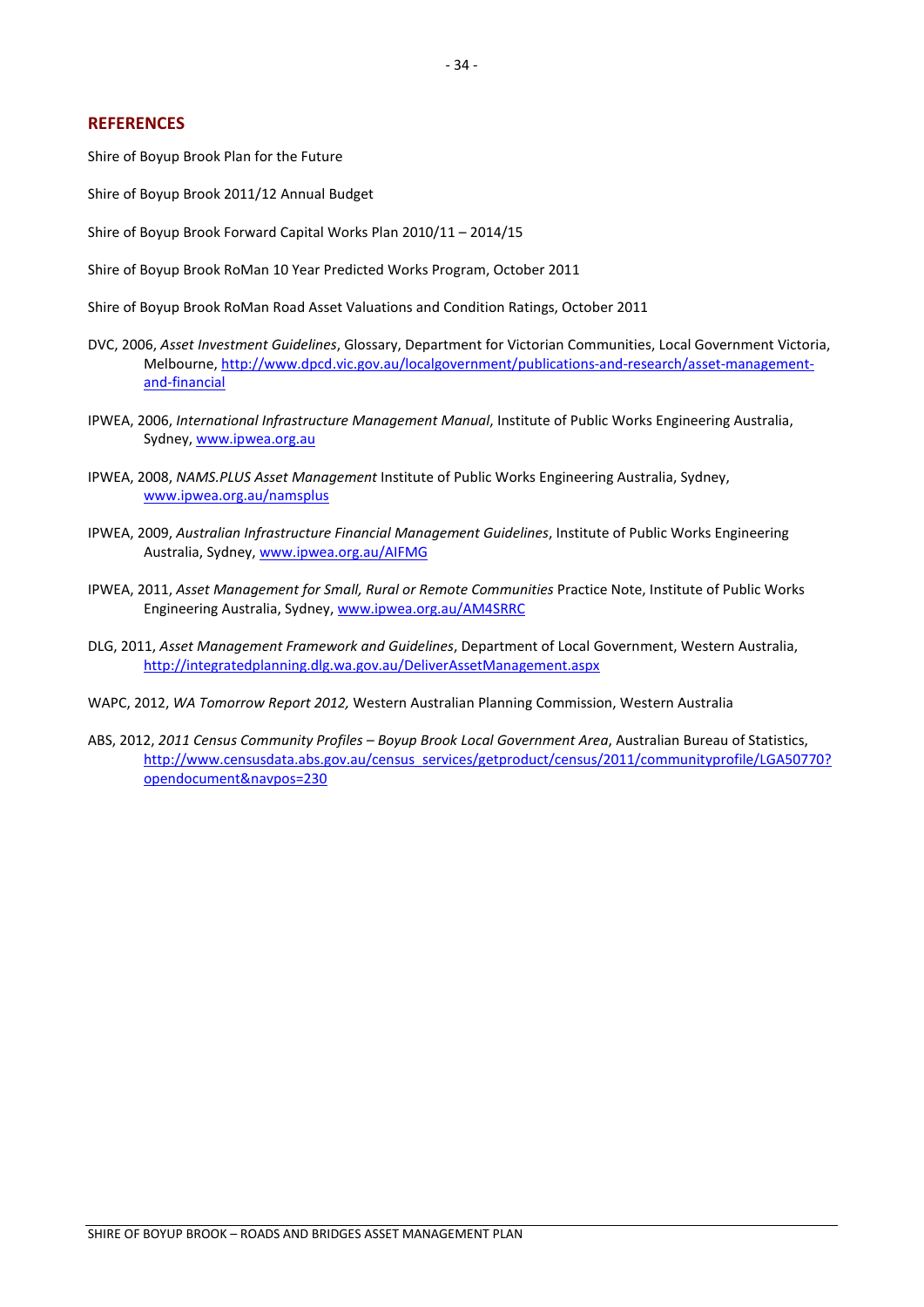# <span id="page-41-0"></span>**APPENDICES**

| Appendix A | Maintenance Response Levels of Service                  |
|------------|---------------------------------------------------------|
| Appendix B | Projected 10 year Capital Renewal Works Program         |
| Appendix C | Planned Upgrade/Exp/New 10 year Capital Works Program A |
| Appendix D | Abbreviations                                           |
| Appendix E | Glossary                                                |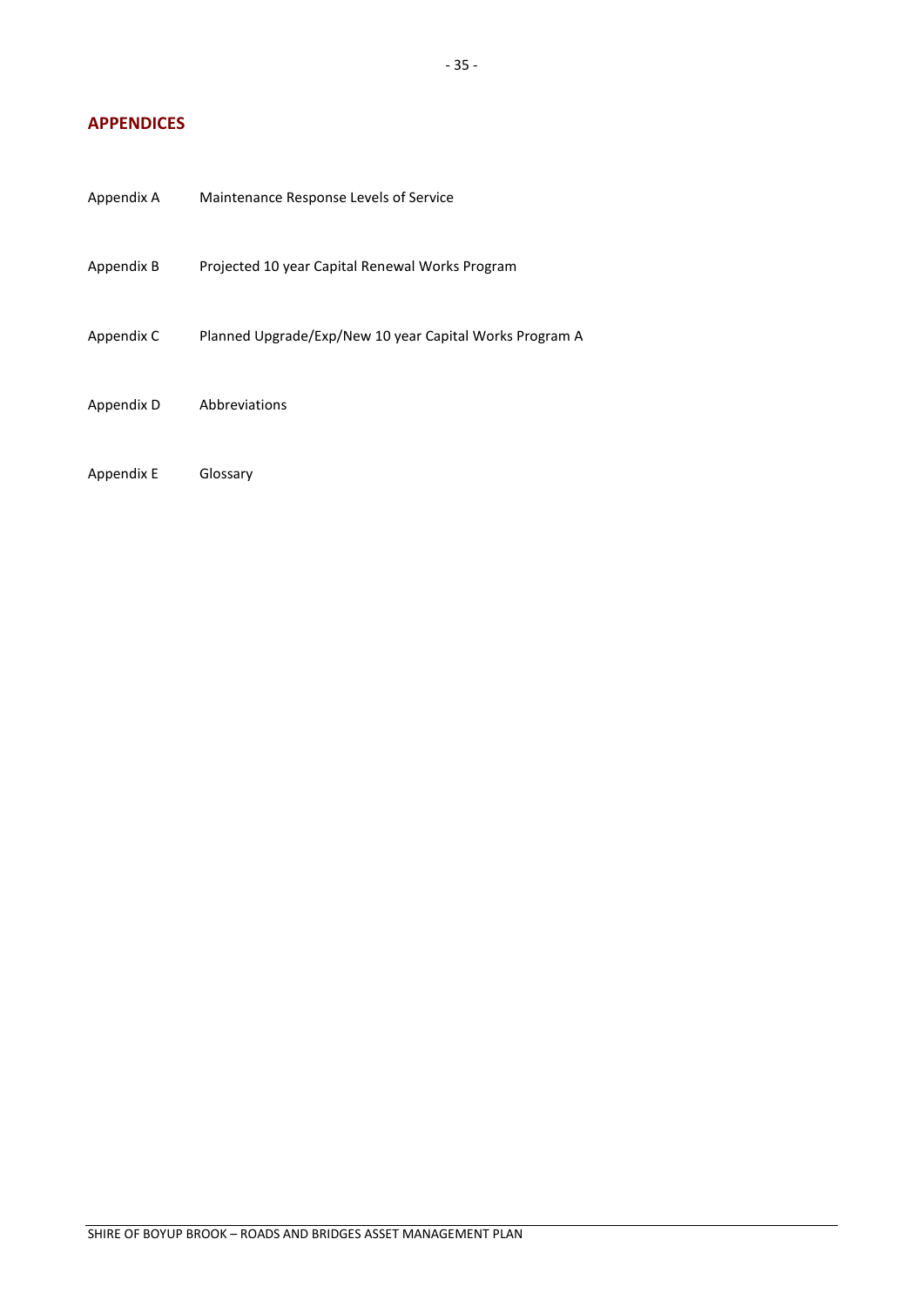| <b>ROUTINE MAINTENANCE</b> |                                               | <b>INTERVENTION LEVELS</b>                                                                                                                               |                                |                    | <b>RESPONSE TIME BY CLASS</b> |          |               |
|----------------------------|-----------------------------------------------|----------------------------------------------------------------------------------------------------------------------------------------------------------|--------------------------------|--------------------|-------------------------------|----------|---------------|
|                            | <b>ITEMS</b>                                  |                                                                                                                                                          | Regional                       | <b>Distributor</b> | <b>Access</b>                 | Local    | <b>Formed</b> |
|                            |                                               | 1.0 - UNSEALED ROADS & SHOULDERS                                                                                                                         |                                |                    |                               |          |               |
|                            | 1.1 Pothole Maintenance                       | Any pothole with depth > 300mm                                                                                                                           | 2 Weeks                        | 4 Weeks            | 12 Weeks                      | 16 Weeks | 20 Weeks      |
|                            | 1.2 Repair of general<br>pavement defects     | Scouring or corrugations ><br>100mm depth and length < 20m                                                                                               | 6 Weeks                        | 10 Weeks           | 12 Weeks                      | 12 Weeks | N/A           |
|                            | 1.3 Management of loose<br>material           | Loose material > 100mm depth at<br>any location on the pavement<br>and $< 20m2$                                                                          | 2 Weeks                        | 4 Weeks            | 4 Weeks                       | 4 Weeks  | N/A           |
|                            | 1.4 Maintenance of<br>shoulders and verges    | Any scouring, corrugations or<br>potholing with depth > 100mm                                                                                            | 2 Weeks                        | 2 Weeks            | 4 Weeks                       | 4 Weeks  | N/A           |
|                            |                                               |                                                                                                                                                          | <b>2.0 -SEALED ROADS</b>       |                    |                               |          |               |
|                            |                                               | Any pothole with depth > 75mm                                                                                                                            | 2 Weeks                        | 4 Weeks            | 8 Weeks                       | 12 Weeks | N/A           |
|                            | 2.1 Pothole Maintenance                       | Any pothole with depth > 40mm<br>and dimension of 350mm                                                                                                  | 2 Weeks                        | 4 Weeks            | 8 Weeks                       | 12 Weeks | N/A           |
|                            |                                               | Crocodile cracking $> 10m^2$                                                                                                                             | 8 Weeks                        | 8 Weeks            | 16 Weeks                      | 16 Weeks | N/A           |
|                            | 2.2 Seal Texture<br>Maintenance               | Longitudinal cracking > 20m <sup>2</sup>                                                                                                                 | 16 Weeks                       | 16 Weeks           | 32 Weeks                      | 52 Weeks | N/A           |
|                            |                                               | Flushing $> 5m2$                                                                                                                                         | 16 Weeks                       | 16 Weeks           | 32 Weeks                      | 52 Weeks | N/A           |
|                            |                                               | Stripping $> 5m2$                                                                                                                                        | 16 Weeks                       | 16 Weeks           | 32 Weeks                      | 52 Weeks | N/A           |
|                            | 2.3 Edge Break Maintenance                    | Edge break > 250mm from<br>nominal seal edge                                                                                                             | 1 Week                         | 1 Week             | 2 Weeks                       | 4 Weeks  | N/A           |
|                            | 2.4 Edge Drop Off<br>Maintenance              | Edge drop with depth > 100mm<br>and > 20m length                                                                                                         | 1 Week                         | 1 Week             | 2 Weeks                       | 4 Weeks  | N/A           |
|                            |                                               |                                                                                                                                                          | 3.0 - DRAINAGE                 |                    |                               |          |               |
|                            | 3.1 Table drain and open<br>drain maintenance | Isolated blockages (> 10 lm<br>and/or $> 2m3$ )                                                                                                          | 4 Weeks                        | 8 Weeks            | 12 Weeks                      | 16 Weeks | 24 Weeks      |
|                            | 3.2 Kerb and gutter                           | > 50% of cross sectional area<br>blocked                                                                                                                 | 8 weeks                        | 8 Weeks            | 16 Weeks                      | 16 Weeks | N/A           |
|                            | maintenance                                   | Isolated blockages (< 5 lm and/or<br>> 30% cross sectional area)                                                                                         | 16 Weeks                       | 16 Weeks           | 24 Weeks                      | 24 Weeks | N/A           |
|                            |                                               |                                                                                                                                                          | 4.0 - ROADSIDE, VERGE & SAFETY |                    |                               |          |               |
|                            | 4.1 Guideposts Replacement                    | Identify & replace all missing or<br>damaged guideposts                                                                                                  | 4 Weeks                        | 8 Weeks            | 12 Weeks                      | 16 Weeks | N/A           |
|                            | 4.2 Delineator Replacement                    | For all traffic devices that have<br>delineators, replace any missing<br>or damaged delineators                                                          | 4 Weeks                        | 8 Weeks            | 12 Weeks                      | 16 Weeks | N/A           |
|                            | 4.3 Sign Straightening                        | Intervention require when sign is:<br>(a) leaning from vertical and/or<br>rotated from correct position ><br>45°.<br>(b) vertically displaced by > 0.5m. | 4 Weeks                        | 4 Weeks            | 6 Weeks                       | 8 Weeks  | N/A           |
|                            | 4.4 Management of sight<br>distance to signs  | Vegetation that impedes sight<br>distance to signs from distance of<br>200m from approaching vehicle                                                     | 4 Weeks                        | 6 Weeks            | 8 Weeks                       | 12 Weeks | N/A           |

# <span id="page-42-0"></span>**Appendix A Maintenance Response Levels of Service**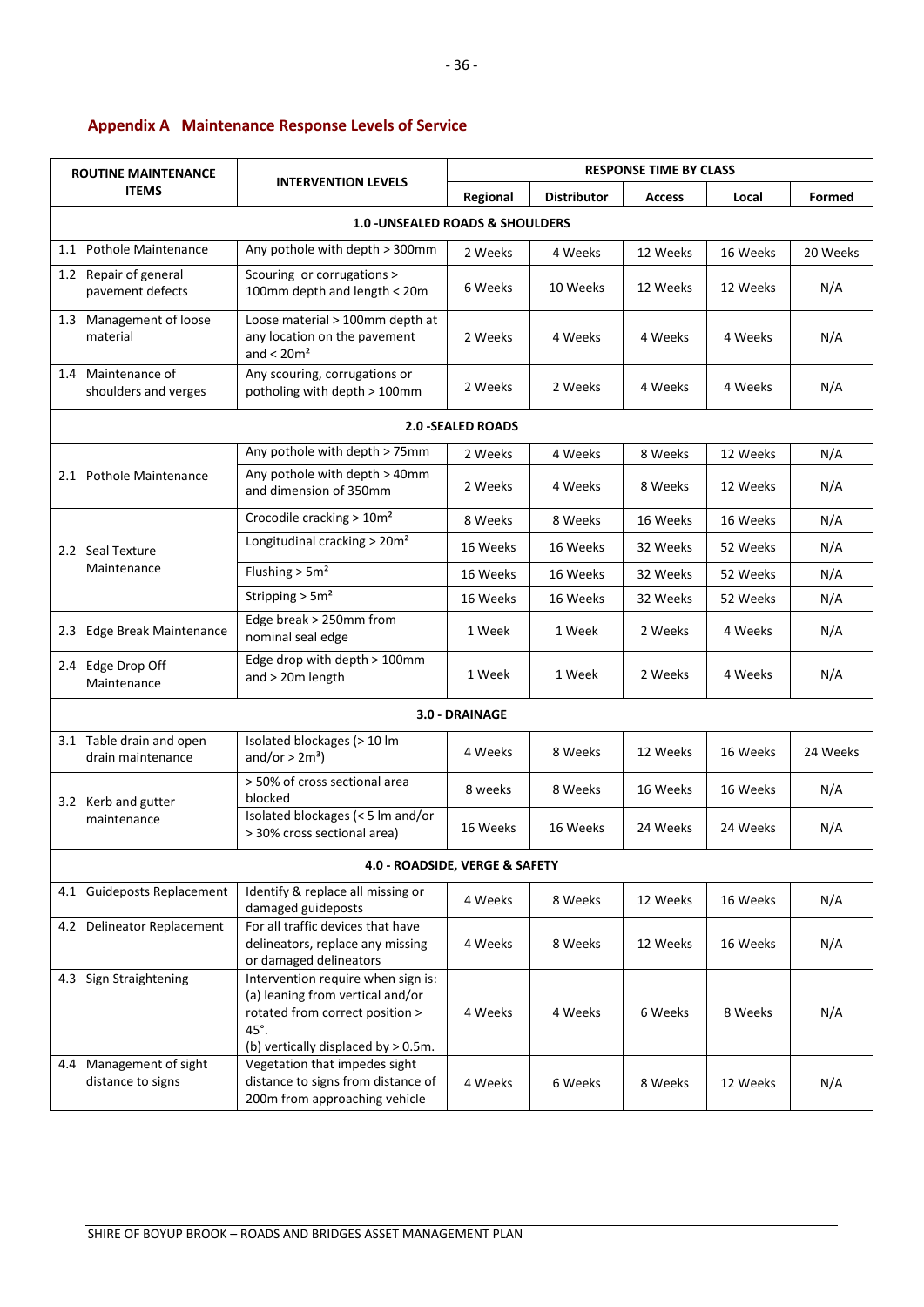| Asset<br>ID    | <b>Asset Name</b>             | <b>Works Description</b> | <b>From</b><br><b>SLK</b> | <b>To SLK</b> | <b>Renewal</b><br>Year | <b>Renewal Cost</b> |
|----------------|-------------------------------|--------------------------|---------------------------|---------------|------------------------|---------------------|
| 1              | Area Road                     | Reconstruct & widen      | 5.25                      | 13.35         | 2013                   | \$104,000           |
| $\overline{2}$ | Boyup Brook North Rd          | <b>Crack Patching</b>    | 0.00                      | 21.24         | 2013                   | \$23,890            |
| 3              | Scotts Brook Rd               | <b>Widen Shoulders</b>   | 0.00                      | 2.70          | 2013                   | \$84,625            |
| 7              | Kulikup South Rd              | Reconstruct & widen      | 0.48                      | 23.95         | 2013                   | \$101,000           |
| 7              | Kulikup South Rd              | <b>Widen Shoulders</b>   | 0.00                      | 0.48          | 2013                   | \$25,679            |
| 8              | Jayes-Bridgetown Rd           | <b>Gravel Resheet</b>    | 0.00                      | 5.15          | 2013                   | \$96,889            |
| 10             | McAlinden Rd                  | <b>Widen Shoulders</b>   | 0.00                      | 12.05         | 2013                   | \$47,370            |
| 12             | Gibbs Rd                      | Reconstruct & widen      | 1.81                      | 17.20         | 2013                   | \$159,390           |
| 12             | Gibbs Rd                      | <b>Widen Shoulders</b>   | 0.00                      | 1.81          | 2013                   | \$45,327            |
| 13             | Westbourne Rd                 | Reconstruct & widen      | 0.00                      | 35.30         | 2013                   | \$174,520           |
| 14             | Dinninup East Rd              | <b>Crack Patching</b>    | 0.00                      | 0.64          | 2013                   | \$9,008             |
| 14             | Dinninup East Rd              | Reseal                   | 0.00                      | 0.64          | 2013                   | \$5,045             |
| 18             | Westcliffe Rd                 | Reconstruct & widen      | 0.15                      | 9.25          | 2013                   | \$126,300           |
| 35             | Howards Rd                    | <b>Gravel Resheet</b>    | 2.20                      | 5.45          | 2013                   | \$68,250            |
| 39             | Asplins Rd                    | <b>Gravel Resheet</b>    | 0.00                      | 1.40          | 2013                   | \$29,400            |
| 43             | Condinup Rd                   | <b>Gravel Resheet</b>    | 0.00                      | 13.42         | 2013                   | \$184,591           |
| 54             | Asplin Siding Rd              | <b>Gravel Resheet</b>    | 0.00                      | 10.55         | 2013                   | \$232,275           |
| 59             | Eulin Siding Rd               | <b>Widen Shoulders</b>   | 0.00                      | 14.50         | 2013                   | \$86,655            |
| 64             | Hacks Rd                      | Widen Shoulders          | 0.00                      | 1.61          | 2013                   | \$196,352           |
| 77             | Meredith Rd                   | <b>Gravel Resheet</b>    | 0.00                      | 1.10          | 2013                   | \$19,635            |
| 93             | <b>Basford Rd</b>             | <b>Gravel Resheet</b>    | 0.00                      | 1.50          | 2013                   | \$31,500            |
| 134            | Corbalup Rd                   | <b>Widen Shoulders</b>   | 0.00                      | 5.79          | 2013                   | \$70,980            |
| 139            | Unicup Rd                     | <b>Gravel Resheet</b>    | 0.00                      | 1.18          | 2013                   | \$33,474            |
| 160            | <b>Reid Place</b>             | <b>Crack Patching</b>    | 0.00                      | 0.15          | 2013                   | \$3,307             |
| 160            | Reid Place                    | <b>Crack Patching</b>    | 0.00                      | 0.15          | 2013                   | \$1,852             |
| 210            | Boyup Brook - Arthur River Rd | Reconstruct & widen      | 22.30                     | 36.15         | 2013                   | \$188,250           |
| 210            | Boyup Brook - Arthur River Rd | <b>Crack Patching</b>    | 0.00                      | 36.15         | 2013                   | \$65,780            |
| 211            | Mananup - Tonebridge Rd       | Reconstruct & widen      | 15.27                     | 15.98         | 2013                   | \$22,029            |
| 211            | Mananup - Tonebridge Rd       | <b>Crack Patching</b>    | 0.00                      | 46.60         | 2013                   | \$87,150            |
|                |                               |                          |                           |               |                        | \$2,324,523         |

# <span id="page-43-0"></span>**Appendix B Projected 10 year Capital Renewal Works Program**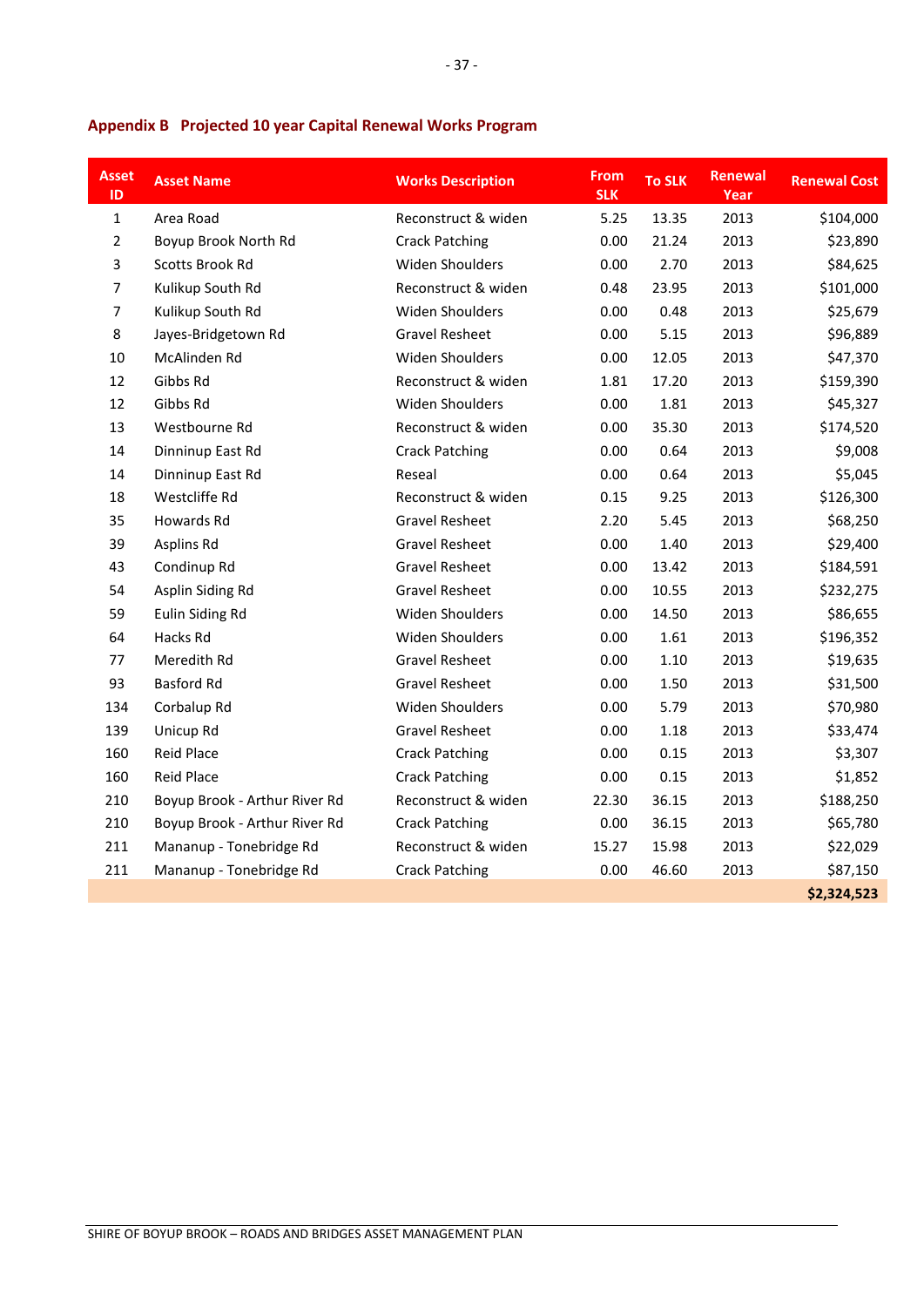| <b>Asset</b><br>ID | <b>Asset Name</b>             | <b>Works Description</b> | <b>From</b><br><b>SLK</b> | <b>To SLK</b> | <b>Renewal</b><br>Year | <b>Renewal Cost</b> |
|--------------------|-------------------------------|--------------------------|---------------------------|---------------|------------------------|---------------------|
| $\mathbf{1}$       | Area Road                     | Reconstruct & widen      | 5.25                      | 13.35         | 2014                   | \$104,000           |
| $\mathbf{1}$       | Area Road                     | <b>Crack Patching</b>    | 0.00                      | 5.25          | 2014                   | \$99,225            |
| 2                  | Boyup Brook North Rd          | Reconstruct & widen      | 21.24                     | 27.36         | 2014                   | \$286,921           |
| $\overline{2}$     | Boyup Brook North Rd          | <b>Crack Patching</b>    | 0.00                      | 21.24         | 2014                   | \$23,890            |
| 3                  | Scotts Brook Rd               | <b>Crack Patching</b>    | 0.00                      | 2.70          | 2014                   | \$42,525            |
| 4                  | Winnejup Rd                   | Widen Shoulders          | 0.00                      | 8.40          | 2014                   | \$44,900            |
| 5                  | Kulikup North Rd              | Widen Shoulders          | 0.00                      | 12.16         | 2014                   | \$72,100            |
| 7                  | Kulikup South Rd              | Reconstruct & widen      | 0.48                      | 23.95         | 2014                   | \$101,000           |
| 9                  | Six Mile Rd                   | Widen Shoulders          | 0.00                      | 1.67          | 2014                   | \$54,862            |
| 9                  | Six Mile Rd                   | <b>Crack Patching</b>    | 0.00                      | 1.67          | 2014                   | \$25,042            |
| 9                  | Six Mile Rd                   | Reseal                   | 0.00                      | 1.67          | 2014                   | \$14,023            |
| 9                  | Six Mile Rd                   | <b>Gravel Resheet</b>    | 0.00                      | 1.67          | 2014                   | \$254,289           |
| 10                 | McAlinden Rd                  | Widen Shoulders          | 0.00                      | 12.05         | 2014                   | \$47,370            |
| 12                 | Gibbs Rd                      | Reconstruct & widen      | 1.81                      | 17.20         | 2014                   | \$159,390           |
| 12                 | Gibbs Rd                      | <b>Crack Patching</b>    | 0.00                      | 1.81          | 2014                   | \$25,656            |
| 12                 | Gibbs Rd                      | Reseal                   | 0.00                      | 1.81          | 2014                   | \$14,367            |
| 13                 | Westbourne Rd                 | Reconstruct & widen      | 0.00                      | 35.30         | 2014                   | \$174,520           |
| 18                 | Westcliffe Rd                 | Reconstruct & widen      | 0.15                      | 9.25          | 2014                   | \$126,300           |
| 29                 | Terry Rd                      | <b>Gravel Resheet</b>    | 0.36                      | 1.90          | 2014                   | \$32,340            |
| 29                 | Terry Rd                      | <b>Gravel Resheet</b>    | 2.57                      | 10.80         | 2014                   | \$222,600           |
| 33                 | Greenbushes - Boyup Brook Rd  | Widen Road               | 0.00                      | 2.60          | 2014                   | \$153,726           |
| 42                 | Yates Rd                      | <b>Gravel Resheet</b>    | 3.40                      | 11.20         | 2014                   | \$163,800           |
| 59                 | Eulin Siding Rd               | Widen Road               | 0.00                      | 14.50         | 2014                   | \$86,655            |
| 62                 | Red Hill Rd                   | Widen Road               | 0.00                      | 3.30          | 2014                   | \$40,660            |
| 78                 | <b>Evans Siding Rd</b>        | <b>Gravel Resheet</b>    | 0.50                      | 3.60          | 2014                   | \$42,640            |
| 115                | <b>Beatty St</b>              | <b>Crack Patching</b>    | 0.00                      | 0.76          | 2014                   | \$19,814            |
| 115                | <b>Beatty St</b>              | Reseal                   | 0.00                      | 0.76          | 2014                   | \$11,095            |
| 122                | <b>Mitchell Ave</b>           | <b>Crack Patching</b>    | 0.00                      | 0.24          | 2014                   | \$5,576             |
| 122                | Mitchell Ave                  | Reseal                   | 0.00                      | 0.24          | 2014                   | \$3,121             |
| 123                | Dickson St                    | <b>Crack Patching</b>    | 0.00                      | 0.24          | 2014                   | \$7,465             |
| 123                | Dickson St                    | Reseal                   | 0.00                      | 0.24          | 2014                   | \$4,181             |
| 126                | Flaxmill St                   | <b>Crack Patching</b>    | 0.00                      | 0.48          | 2014                   | \$9,544             |
| 126                | Flaxmill St                   | Reseal                   | 0.00                      | 0.48          | 2014                   | \$5,344             |
| 134                | Corbalup Rd                   | Widen Road               | 0.00                      | 5.79          | 2014                   | \$70,980            |
| 145                | Dezotti Rd                    | <b>Gravel Resheet</b>    | 0.00                      | 3.22          | 2014                   | \$67,620            |
| 150                | McAlister Rd                  | Widen Road               | 0.00                      | 3.00          | 2014                   | \$36,770            |
| 155                | Rusmore Rd                    | <b>Gravel Resheet</b>    | 0.02                      | 0.83          | 2014                   | \$13,356            |
| 210                | Boyup Brook - Arthur River Rd | Reconstruct & widen      | 22.30                     | 36.15         | 2014                   | \$188,250           |
| 210                | Boyup Brook - Arthur River Rd | <b>Crack Patching</b>    | 0.00                      | 36.15         | 2014                   | \$65,780            |
| 211                | Mananup - Tonebridge Rd       | Reconstruct & widen      | 15.27                     | 15.98         | 2014                   | \$20,788            |
| 211                | Mananup - Tonebridge Rd       | <b>Crack Patching</b>    | 0.00                      | 46.60         | 2014                   | \$87,150            |
|                    |                               |                          |                           |               |                        | \$3,029,635         |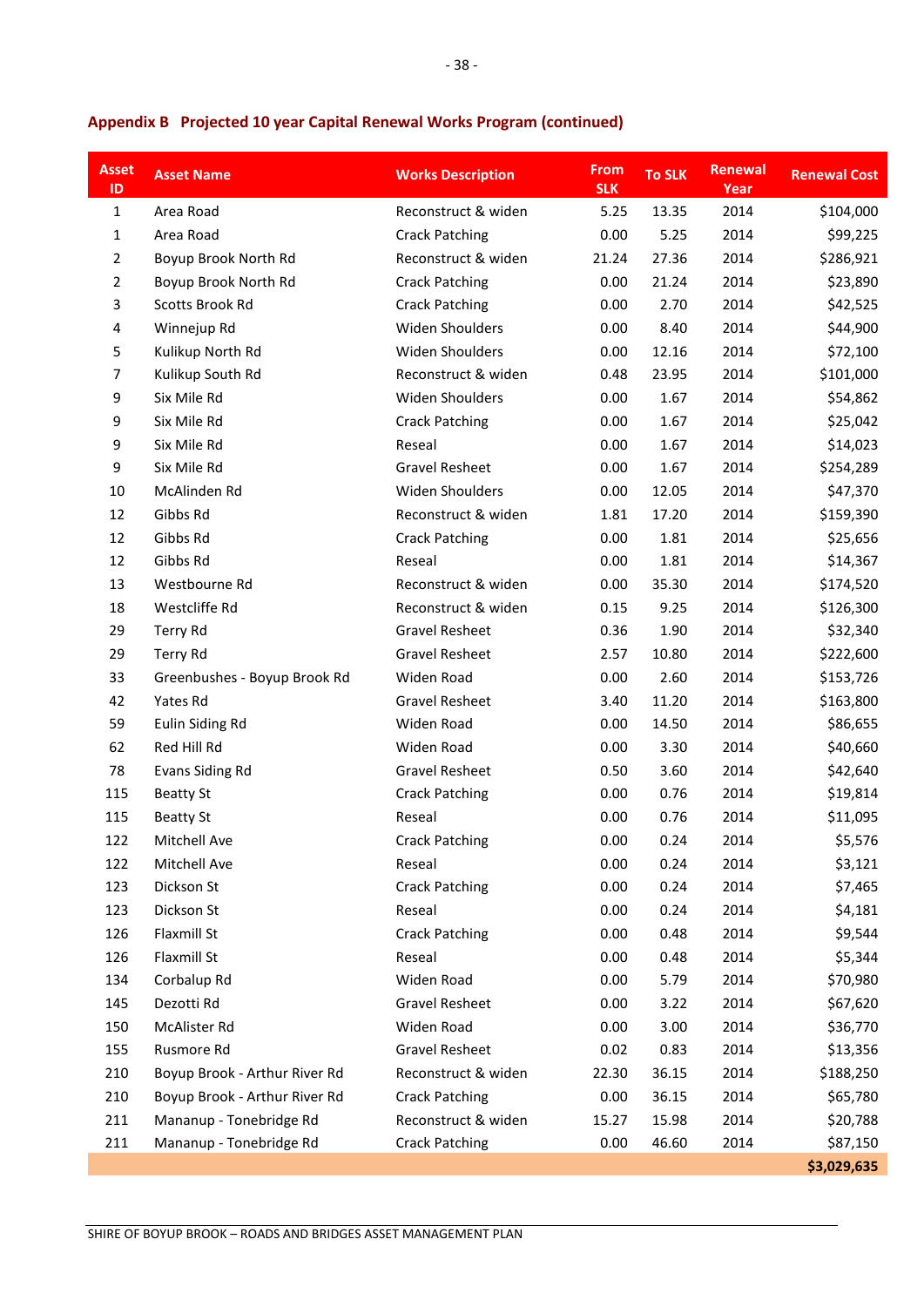| <b>Asset</b><br>ID | <b>Asset Name</b>             | <b>Works Description</b> | <b>From</b><br><b>SLK</b> | <b>To SLK</b> | <b>Renewal</b><br>Year | <b>Renewal Cost</b> |
|--------------------|-------------------------------|--------------------------|---------------------------|---------------|------------------------|---------------------|
| $\mathbf{1}$       | Area Road                     | Reconstruct & widen      | 5.25                      | 13.35         | 2015                   | \$104,000           |
| $\mathbf{1}$       | Area Road                     | <b>Crack Patching</b>    | 5.25                      | 6.10          | 2015                   | \$9,371             |
| 2                  | Boyup Brook North Rd          | <b>Crack Patching</b>    | 0.00                      | 21.24         | 2015                   | \$23,890            |
| 3                  | Scotts Brook Road             | Reconstruct & widen      | 25.50                     | 31.78         | 2015                   | \$287,828           |
| 3                  | <b>Scotts Brook Road</b>      | <b>Crack Patching</b>    | 2.70                      | 3.40          | 2015                   | \$13,230            |
| 4                  | Winnejup Rd                   | <b>Widen Shoulders</b>   | 0.00                      | 8.40          | 2015                   | \$44,900            |
| 5                  | Kulikup North Rd              | <b>Widen Shoulders</b>   | 0.00                      | 12.16         | 2015                   | \$72,100            |
| 7                  | Kulikup South Rd              | Reconstruct & widen      | 0.48                      | 23.95         | 2015                   | \$101,000           |
| 8                  | Jayes - Bridgetown Rd         | <b>Gravel Resheet</b>    | 5.50                      | 21.00         | 2015                   | \$108,960           |
| 10                 | McAlinden Rd                  | <b>Widen Shoulders</b>   | 0.00                      | 12.05         | 2015                   | \$47,370            |
| 12                 | Gibbs Rd                      | Reconstruct & widen      | 1.81                      | 17.20         | 2015                   | \$159,390           |
| 13                 | Westbourne Rd                 | Reconstruct & widen      | 0.00                      | 35.30         | 2015                   | \$174,520           |
| 14                 | Dinninup East Rd              | <b>Widen Shoulders</b>   | 0.00                      | 0.64          | 2015                   | \$24,471            |
| 15                 | Pretty Gully Rd               | <b>Gravel Resheet</b>    | 0.00                      | 8.53          | 2015                   | \$159,412           |
| 18                 | Westcliffe Rd                 | Reconstruct & widen      | 0.15                      | 9.25          | 2015                   | \$126,300           |
| 30                 | Brown Seymour Rd              | <b>Gravel Resheet</b>    | 0.15                      | 6.60          | 2015                   | \$176,085           |
| 31                 | Abels Rd                      | Reconstruct & widen      | 0.00                      | 8.85          | 2015                   | \$156,600           |
| 36                 | Longs Rd                      | <b>Gravel Resheet</b>    | 0.00                      | 3.30          | 2015                   | \$69,300            |
| 45                 | Reservoir Rd                  | <b>Gravel Resheet</b>    | 1.20                      | 9.60          | 2015                   | \$115,543           |
| 59                 | Eulin Siding Rd               | Widen Road               | 0.00                      | 14.50         | 2015                   | \$86,655            |
| 62                 | Red Hill Rd                   | Widen Road               | 0.00                      | 3.30          | 2015                   | \$40,660            |
| 79                 | <b>Cumming Rd</b>             | Widen Road               | 0.00                      | 2.41          | 2015                   | \$296,954           |
| 107                | <b>Bridge St</b>              | <b>Crack Patching</b>    | 0.00                      | 0.12          | 2015                   | \$5,292             |
| 107                | <b>Bridge St</b>              | Reseal                   | 0.00                      | 0.12          | 2015                   | \$2,964             |
| 118                | Knapp St                      | <b>Crack Patching</b>    | 0.00                      | 0.40          | 2015                   | \$11,339            |
| 118                | Knapp St                      | Reseal                   | 0.00                      | 0.40          | 2015                   | \$6,351             |
| 127                | Henderson St                  | <b>Crack Patching</b>    | 0.00                      | 0.15          | 2015                   | \$3,780             |
| 127                | Henderson St                  | Reseal                   | 0.00                      | 0.15          | 2015                   | \$2,117             |
| 134                | Corbalup Rd                   | Widen Road               | 0.00                      | 5.79          | 2015                   | \$70,980            |
| 147                | Rielys Creek Rd               | <b>Gravel Resheet</b>    | 0.00                      | 1.24          | 2015                   | \$18,228            |
| 148                | Boyup Brook - Cranbrook Rd    | Reconstruct & widen      | 0.35                      | 15.54         | 2015                   | \$146,950           |
| 150                | McAlister Rd                  | Widen Road               | 0.00                      | 3.00          | 2015                   | \$36,770            |
| 210                | Boyup Brook - Arthur River Rd | Reconstruct & widen      | 22.30                     | 36.15         | 2015                   | \$188,250           |
| 210                | Boyup Brook - Arthur River Rd | <b>Crack Patching</b>    | 0.00                      | 36.15         | 2015                   | \$65,780            |
| 211                | Mananup - Tonebridge Rd       | Reconstruct & widen      | 19.92                     | 21.00         | 2015                   | \$33,510            |
| 211                | Mananup - Tonebridge Rd       | <b>Crack Patching</b>    | 0.00                      | 46.60         | 2015                   | \$87,150            |
| 211                | Mananup - Tonebridge Rd       | Widen Road               | 15.27                     | 15.98         | 2015                   | \$21,412            |
|                    |                               |                          |                           |               |                        | \$3,099,412         |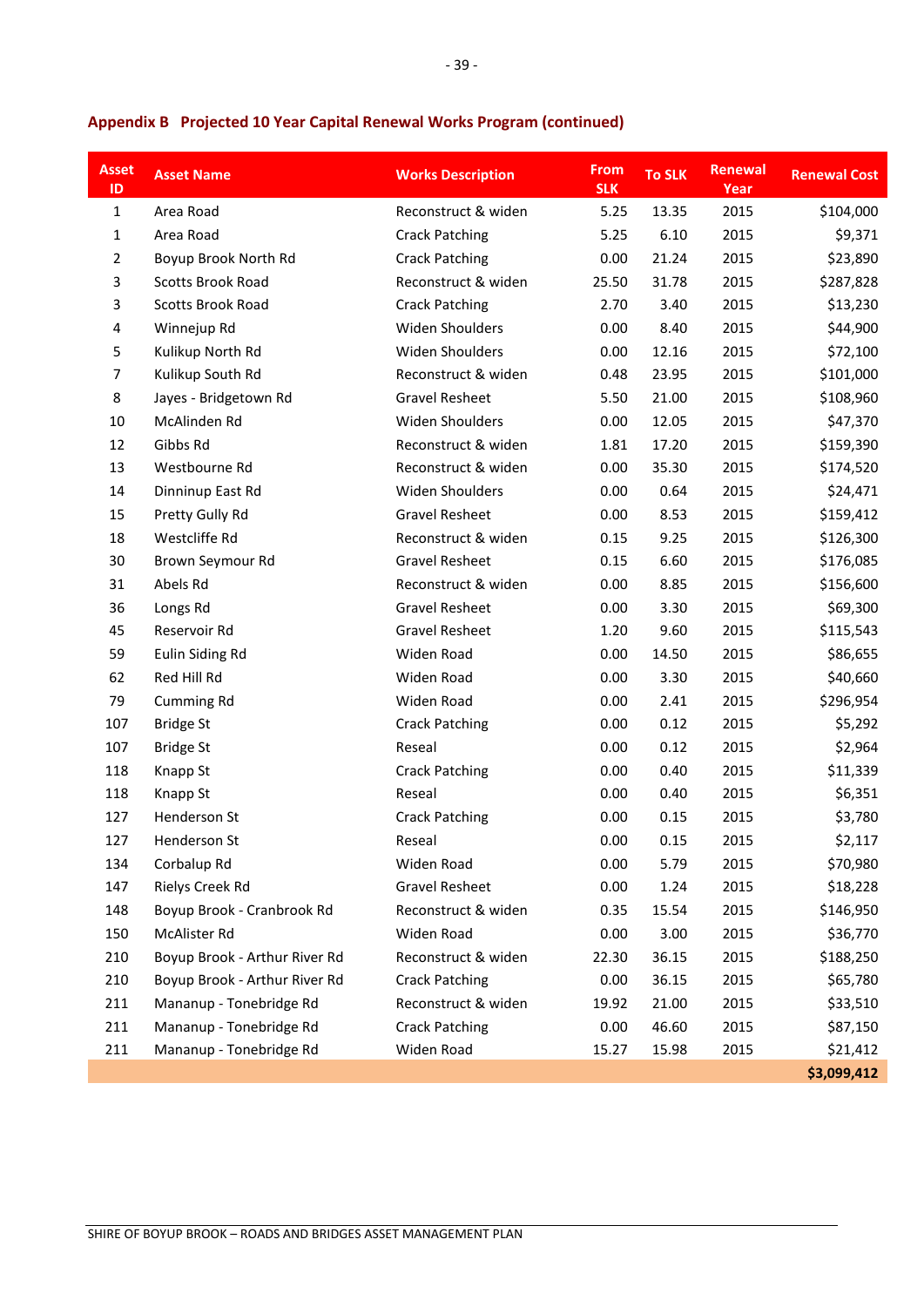| <b>Asset</b><br>ID | <b>Asset Name</b>             | <b>Works Description</b> | <b>From</b><br><b>SLK</b> | <b>To SLK</b> | Renewal<br>Year | <b>Renewal Cost</b> |
|--------------------|-------------------------------|--------------------------|---------------------------|---------------|-----------------|---------------------|
| $\mathbf{1}$       | Area Road                     | Reconstruct & widen      | 5.25                      | 13.35         | 2016            | \$104,000           |
| $\mathbf{1}$       | Area Road                     | <b>Crack Patching</b>    | 6.10                      | 13.35         | 2016            | \$137,025           |
| 2                  | Boyup Brook North Rd          | <b>Crack Patching</b>    | 0.00                      | 21.24         | 2016            | \$23,890            |
| 3                  | <b>Scotts Brook Road</b>      | Reconstruct & widen      | 25.50                     | 31.78         | 2016            | \$268,853           |
| 3                  | <b>Scotts Brook Road</b>      | <b>Crack Patching</b>    | 3.40                      | 6.15          | 2016            | \$43,313            |
| 4                  | Winnejup Rd                   | <b>Widen Shoulders</b>   | 0.00                      | 8.40          | 2016            | \$44,900            |
| 5                  | Kulikup North Rd              | <b>Widen Shoulders</b>   | 0.00                      | 12.16         | 2016            | \$72,100            |
| 5                  | Kulikup North Rd              | Widen Road               | 13.50                     | 14.60         | 2016            | \$134,153           |
| 7                  | Kulikup South Rd              | Reconstruct & widen      | 0.48                      | 23.95         | 2016            | \$101,000           |
| 8                  | Jayes - Bridgetown Rd         | <b>Gravel Resheet</b>    | 5.50                      | 21.00         | 2016            | \$108,960           |
| 10                 | McAlinden Rd                  | <b>Widen Shoulders</b>   | 0.00                      | 12.05         | 2016            | \$47,370            |
| 10                 | McAlinden Rd                  | <b>Crack Patching</b>    | 0.00                      | 12.05         | 2016            | \$38,745            |
| 12                 | Gibbs Rd                      | Reconstruct & widen      | 1.81                      | 17.20         | 2016            | \$159,390           |
| 13                 | Westbourne Rd                 | Reconstruct & widen      | 0.00                      | 35.30         | 2016            | \$174,520           |
| 14                 | Dinninup East Rd              | Widen Road               | 0.64                      | 14.16         | 2016            | \$63,370            |
| 17                 | <b>Tuckett Rd</b>             | Reconstruct & widen      | 0.00                      | 7.76          | 2016            | \$100,250           |
| 18                 | Westcliffe Rd                 | Reconstruct & widen      | 0.15                      | 9.25          | 2016            | \$126,300           |
| 18                 | Westcliffe Rd                 | <b>Gravel Resheet</b>    | 0.15                      | 9.25          | 2016            | \$191,100           |
| 19                 | Dwalganup Rd                  | <b>Gravel Resheet</b>    | 0.00                      | 2.80          | 2016            | \$58,800            |
| 19                 | Dwalganup Rd                  | <b>Gravel Resheet</b>    | 3.00                      | 9.05          | 2016            | \$127,050           |
| 26                 | Bowelling - McAlinden Rd      | <b>Gravel Resheet</b>    | 0.00                      | 5.83          | 2016            | \$113,248           |
| 31                 | Abels Rd                      | Reconstruct & widen      | 0.00                      | 8.85          | 2016            | \$156,600           |
| 31                 | Abels Rd                      | <b>Gravel Resheet</b>    | 0.00                      | 8.85          | 2016            | \$157,972           |
| 39                 | Asplins Rd                    | <b>Gravel Resheet</b>    | 5.10                      | 6.50          | 2016            | \$26,565            |
| 48                 | W Tree Gully                  | Widen Road               | 0.17                      | 10.05         | 2016            | \$94,460            |
| 50                 | Condinup Crossing Rd          | <b>Gravel Resheet</b>    | 0.00                      | 2.41          | 2016            | \$54,406            |
| 59                 | <b>Eulin Siding Rd</b>        | Widen Road               | 0.00                      | 14.50         | 2016            | \$86,655            |
| 62                 | Red Hill Rd                   | Widen Road               | 0.00                      | 3.30          | 2016            | \$40,660            |
| 68                 | Minninup Rd                   | <b>Gravel Resheet</b>    | 0.00                      | 5.15          | 2016            | \$70,838            |
| 70                 | Cootayerup Rd                 | <b>Gravel Resheet</b>    | 0.00                      | 10.70         | 2016            | \$182,786           |
| 81                 | Chapman Rd                    | <b>Gravel Resheet</b>    | 0.58                      | 5.05          | 2016            | \$65,568            |
| 108                | Railway Pde                   | <b>Crack Patching</b>    | 0.00                      | 0.95          | 2016            | \$46,935            |
| 108                | Railway Pde                   | Reseal                   | 0.00                      | 0.95          | 2016            | \$26,283            |
| 134                | Corbalup Rd                   | Widen Road               | 0.00                      | 5.79          | 2016            | \$70,980            |
| 148                | Boyup Brook - Cranbrook Rd    | Reconstruct & widen      | 0.35                      | 15.54         | 2016            | \$146,950           |
| 149                | Rosewood Rd                   | Widen Road               | 0.00                      | 7.25          | 2016            | \$89,410            |
| 150                | McAlister Rd                  | Widen Road               | 0.00                      | 3.00          | 2016            | \$36,770            |
| 210                | Boyup Brook - Arthur River Rd | <b>Crack Patching</b>    | 0.00                      | 36.15         | 2016            | \$65,780            |
| 211                | Mananup - Tonebridge Rd       | Reconstruct & widen      | 21.70                     | 22.16         | 2016            | \$14,272            |
| 211                | Mananup - Tonebridge Rd       | <b>Crack Patching</b>    | 0.00                      | 46.60         | 2016            | \$87,150            |
| 211                | Mananup - Tonebridge Rd       | Widen Shoulders          | 15.98                     | 18.95         | 2016            | \$74,377            |
|                    |                               |                          |                           |               |                 | \$3,833,754         |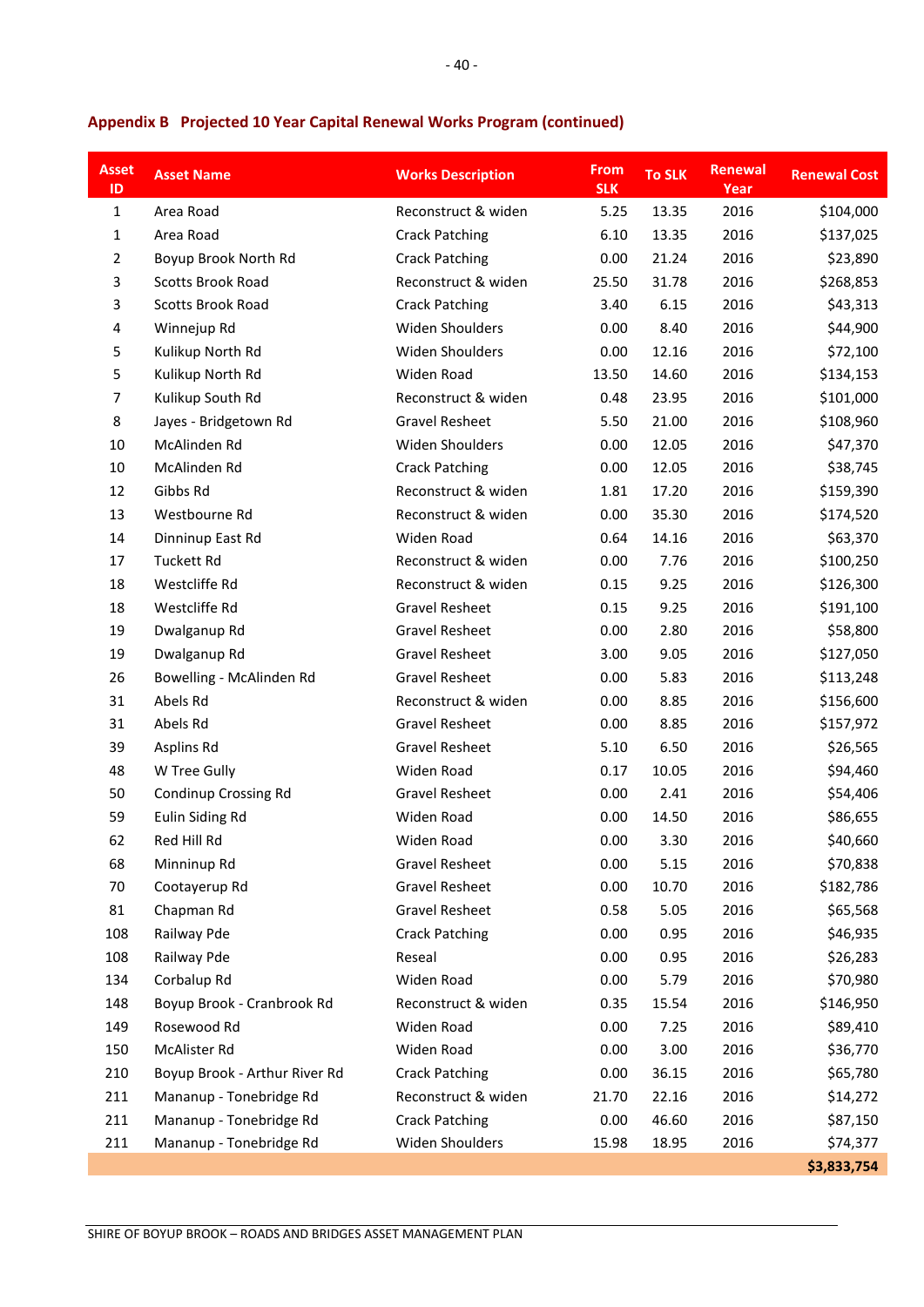| <b>Asset</b><br>ID | <b>Asset Name</b>          | <b>Works Description</b> | <b>From</b><br><b>SLK</b> | <b>To SLK</b> | <b>Renewal</b><br>Year | <b>Renewal Cost</b> |
|--------------------|----------------------------|--------------------------|---------------------------|---------------|------------------------|---------------------|
| $\mathbf{1}$       | Area Road                  | Reconstruct & widen      | 5.25                      | 13.35         | 2017                   | \$104,000           |
| 1                  | Area Road                  | Reseal                   | 0.00                      | 5.25          | 2017                   | \$55,567            |
| 1                  | Area Road                  | Reseal                   | 5.25                      | 6.10          | 2017                   | \$5,248             |
| 1                  | Area Road                  | Reseal                   | 6.10                      | 13.35         | 2017                   | \$76,734            |
| 2                  | Boyup Brook North Rd       | <b>Crack Patching</b>    | 0.00                      | 21.24         | 2017                   | \$23,890            |
| 3                  | Scotts Brook Rd            | <b>Crack Patching</b>    | 6.15                      | 11.30         | 2017                   | \$81,113            |
| 4                  | Winnejup Rd                | <b>Widen Shoulders</b>   | 0.00                      | 8.40          | 2017                   | \$44,900            |
| 5                  | Kulikup North Rd           | <b>Widen Shoulders</b>   | 0.00                      | 12.16         | 2017                   | \$72,100            |
| 7                  | Kulikup South Rd           | Reconstruct & widen      | 0.48                      | 23.95         | 2017                   | \$101,000           |
| 7                  | Kulikup South Rd           | <b>Crack Patching</b>    | 0.00                      | 0.48          | 2017                   | \$7,560             |
| 7                  | Kulikup South Rd           | Reseal                   | 0.00                      | 0.48          | 2017                   | \$4,234             |
| 8                  | Jayes - Bridgetown Rd      | Reconstruct & widen      | 0.00                      | 21.00         | 2017                   | \$99,400            |
| 8                  | Jayes - Bridgetown Rd      | <b>Gravel Resheet</b>    | 5.50                      | 21.00         | 2017                   | \$108,960           |
| 10                 | McAlinden Rd               | <b>Widen Shoulders</b>   | 0.00                      | 12.05         | 2017                   | \$47,370            |
| 10                 | McAlinden Rd               | Reseal                   | 0.00                      | 2.05          | 2017                   | \$21,697            |
| 12                 | Gibbs Rd                   | Reconstruct & widen      | 1.81                      | 17.20         | 2017                   | \$159,390           |
| 13                 | Westbourne Rd              | Reconstruct & widen      | 0.00                      | 35.30         | 2017                   | \$174,520           |
| 13                 | Westbourne Rd              | Widen Road               | 0.00                      | 35.30         | 2017                   | \$180,160           |
| 14                 | Dinninup East Rd           | Reconstruct & widen      | 0.64                      | 14.16         | 2017                   | \$63,350            |
| 14                 | Dinninup East Rd           | Widen Road               | 0.64                      | 14.16         | 2017                   | \$63,370            |
| 17                 | <b>Tuckett Rd</b>          | Reconstruct & widen      | 0.00                      | 7.76          | 2017                   | \$100,250           |
| 31                 | Abels Rd                   | Reconstruct & widen      | 0.00                      | 8.85          | 2017                   | \$156,600           |
| 34                 | Greenfields Rd             | <b>Gravel Resheet</b>    | 12.65                     | 16.90         | 2017                   | \$62,475            |
| 41                 | Whistlers Rd               | <b>Gravel Resheet</b>    | 0.00                      | 4.10          | 2017                   | \$86,100            |
| 48                 | W Tree Gully Rd            | Widen Road               | 0.17                      | 10.05         | 2017                   | \$94,460            |
| 59                 | Eulin Siding Rd            | Widen Road               | 0.00                      | 14.50         | 2017                   | \$86,655            |
| 62                 | Red Hill Rd                | Widen Road               | 0.00                      | 3.30          | 2017                   | \$40,660            |
| 66                 | <b>Stanton Rd</b>          | <b>Gravel Resheet</b>    | 0.00                      | 3.50          | 2017                   | \$73,500            |
| 82                 | Fisher Rd                  | <b>Gravel Resheet</b>    | 0.40                      | 1.77          | 2017                   | \$18,844            |
| 89                 | Offer Rd                   | Widen Road               | 0.00                      | 1.29          | 2017                   | \$154,887           |
| 96                 | Rogers Rd                  | <b>Gravel Resheet</b>    | 0.00                      | 0.50          | 2017                   | \$10,500            |
| 96                 | Rogers Rd                  | <b>Gravel Resheet</b>    | 1.30                      | 3.15          | 2017                   | \$37,637            |
| 109                | Forrest St                 | <b>Crack Patching</b>    | 0.00                      | 0.19          | 2017                   | \$7,182             |
| 109                | Forrest St                 | Reseal                   | 0.00                      | 0.19          | 2017                   | \$4,022             |
| 134                | Corbalup Rd                | Widen Road               | 0.00                      | 5.79          | 2017                   | \$70,980            |
| 148                | Boyup Brook - Cranbrook Rd | Reconstruct & widen      | 0.35                      | 15.54         | 2017                   | \$146,950           |
| 149                | Rosewood Rd                | Widen Road               | 0.00                      | 7.25          | 2017                   | \$89,410            |
| 150                | McAlister Rd               | Widen Road               | 0.00                      | 3.00          | 2017                   | \$36,770            |
| 168                | Gale Rd                    | Widen Road               | 0.00                      | 0.60          | 2017                   | \$73,181            |
| 175                | Wilga Rd                   | <b>Gravel Resheet</b>    | 0.00                      | 0.72          | 2017                   | \$10,584            |
| 176                | <b>Barron Court</b>        | <b>Crack Patching</b>    | 0.00                      | 0.30          | 2017                   | \$6,615             |
| 176                | <b>Barron Court</b>        | Reseal                   | 0.00                      | 0.30          | 2017                   | \$3,704             |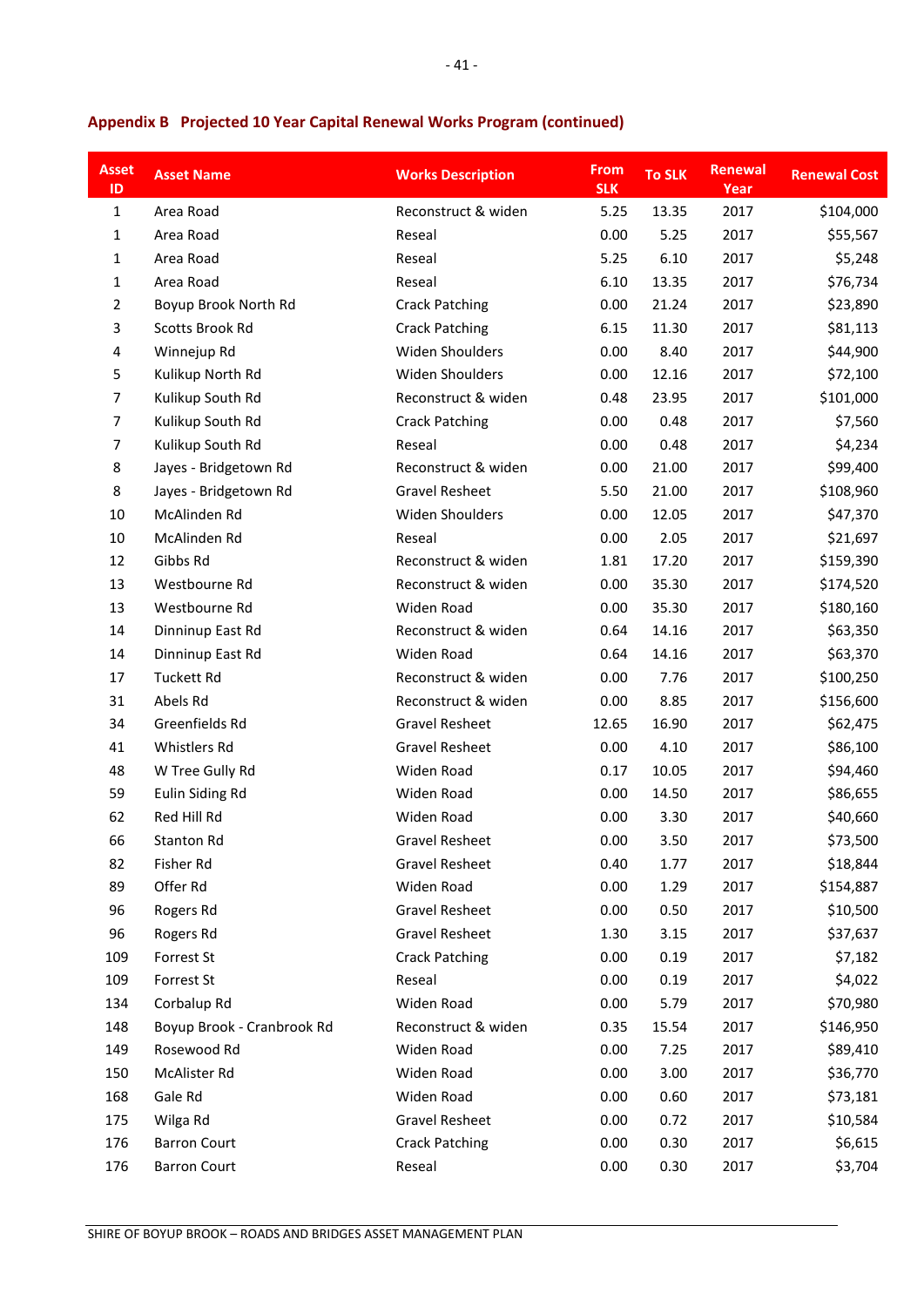| <b>Asset</b><br>ID | <b>Asset Name</b>             | <b>Works Description</b> | <b>From</b><br><b>SLK</b> | <b>To SLK</b> | <b>Renewal</b><br>Year | <b>Renewal Cost</b> |
|--------------------|-------------------------------|--------------------------|---------------------------|---------------|------------------------|---------------------|
| 177                | Wilga South Rd                | <b>Gravel Resheet</b>    | 0.00                      | 1.05          | 2017                   | \$18,742            |
| 210                | Boyup Brook - Arthur River Rd | <b>Crack Patching</b>    | 0.00                      | 36.15         | 2017                   | \$65,780            |
| 211                | Mayanup - Tonebridge Rd       | <b>Crack Patching</b>    | 0.00                      | 46.60         | 2017                   | \$87,150            |
| 211                | Mayanup - Tonebridge Rd       | Widen Road               | 18.95                     | 19.62         | 2017                   | \$20,206            |
| 211                | Mayanup - Tonebridge Rd       | Widen Shoulders          | 19.62                     | 19.92         | 2017                   | \$7,513             |
|                    |                               |                          |                           |               |                        | \$3,065,920         |

| <b>Asset</b><br>ID | <b>Asset Name</b>            | <b>Works Description</b> | <b>From</b><br><b>SLK</b> | <b>To SLK</b> | Renewal<br>Year | <b>Renewal Cost</b> |
|--------------------|------------------------------|--------------------------|---------------------------|---------------|-----------------|---------------------|
| $\overline{2}$     | Boyup Brook North Rd         | <b>Widen Shoulders</b>   | 0.00                      | 21.24         | 2018            | \$113,600           |
| 3                  | Scotts Brook Rd              | <b>Crack Patching</b>    | 11.30                     | 23.80         | 2018            | \$196,876           |
| 4                  | Winnejup Rd                  | Widen Shoulders          | 0.00                      | 8.40          | 2018            | \$44,900            |
| 5                  | Kulikup North Rd             | Widen Shoulders          | 0.00                      | 12.16         | 2018            | \$72,100            |
| 6                  | Wilga East Rd                | <b>Crack Patching</b>    | 0.00                      | 3.78          | 2018            | \$72,009            |
| 6                  | Wilga East Rd                | <b>Crack Patching</b>    | 3.78                      | 3.90          | 2018            | \$2,268             |
| 7                  | Kulikup South Rd             | Reconstruct & widen      | 0.48                      | 23.95         | 2018            | \$101,000           |
| 7                  | Kulikup South Rd             | <b>Gravel Resheet</b>    | 0.48                      | 23.95         | 2018            | \$92,870            |
| 8                  | Jayes - Bridgetown Rd        | Reconstruct & widen      | 0.00                      | 21.00         | 2018            | \$99,400            |
| 9                  | Six Mile Rd                  | Reconstruct & widen      | 1.67                      | 13.23         | 2018            | \$50,740            |
| 10                 | McAlinden Rd                 | Widen Shoulders          | 0.00                      | 12.05         | 2018            | \$47,370            |
| 10                 | McAlinden Rd                 | <b>Crack Patching</b>    | 2.05                      | 6.10          | 2018            | \$59,378            |
| 12                 | Gibbs Rd                     | Reconstruct & widen      | 1.81                      | 17.20         | 2018            | \$159,390           |
| 12                 | Gibbs Rd                     | Widen Road               | 1.81                      | 17.20         | 2018            | \$159,200           |
| 13                 | Westbourne Rd                | Reconstruct & widen      | 0.00                      | 35.30         | 2018            | \$174,520           |
| 13                 | Westbourne Rd                | <b>Widen Road</b>        | 0.00                      | 35.30         | 2018            | \$180,160           |
| 14                 | Dinninup East Rd             | Reconstruct & widen      | 0.64                      | 14.16         | 2018            | \$63,350            |
| 14                 | Dinninup East Rd             | Widen Road               | 0.64                      | 14.16         | 2018            | \$63,370            |
| 17                 | <b>Tuckett Rd</b>            | Reconstruct & widen      | 0.00                      | 7.76          | 2018            | \$100,250           |
| 17                 | Tuckett Rd                   | <b>Gravel Resheet</b>    | 0.00                      | 7.76          | 2018            | \$211,848           |
| 17                 | <b>Tuckett Rd</b>            | <b>Gravel Resheet</b>    | 8.15                      | 17.06         | 2018            | \$243,243           |
| 19                 | Dwalganup Rd                 | Reconstruct & widen      | 0.00                      | 2.80          | 2018            | \$156,040           |
| 20                 | Walshaws Rd                  | <b>Gravel Resheet</b>    | 0.00                      | 8.69          | 2018            | \$169,858           |
| 21                 | <b>Terrace Rd</b>            | Reconstruct & widen      | 0.00                      | 15.25         | 2018            | \$181,500           |
| 22                 | Camballan Rd                 | Reconstruct & widen      | 0.00                      | 10.94         | 2018            | \$83,020            |
| 22                 | Camballan Rd                 | <b>Gravel Resheet</b>    | 0.00                      | 6.10          | 2018            | \$128,100           |
| 23                 | Balgarup Rd                  | <b>Gravel Resheet</b>    | 6.20                      | 10.30         | 2018            | \$86,100            |
| 32                 | Flax Rd                      | Widen Road               | 0.00                      | 4.80          | 2018            | \$588,420           |
| 33                 | Greenbushes - Boyup Brook Rd | Reconstruct & widen      | 0.00                      | 2.60          | 2018            | \$156,019           |
| 34                 | Greenfields Rd               | <b>Gravel Resheet</b>    | 1.90                      | 12.65         | 2018            | \$158,025           |
| 38                 | Lodge Rd                     | Widen Road               | 0.00                      | 5.24          | 2018            | \$145,600           |
| 41                 | Whistlers Rd                 | <b>Gravel Resheet</b>    | 8.00                      | 9.00          | 2018            | \$21,000            |
| 48                 | W Tree Gully Rd              | Widen Road               | 0.17                      | 10.05         | 2018            | \$94,460            |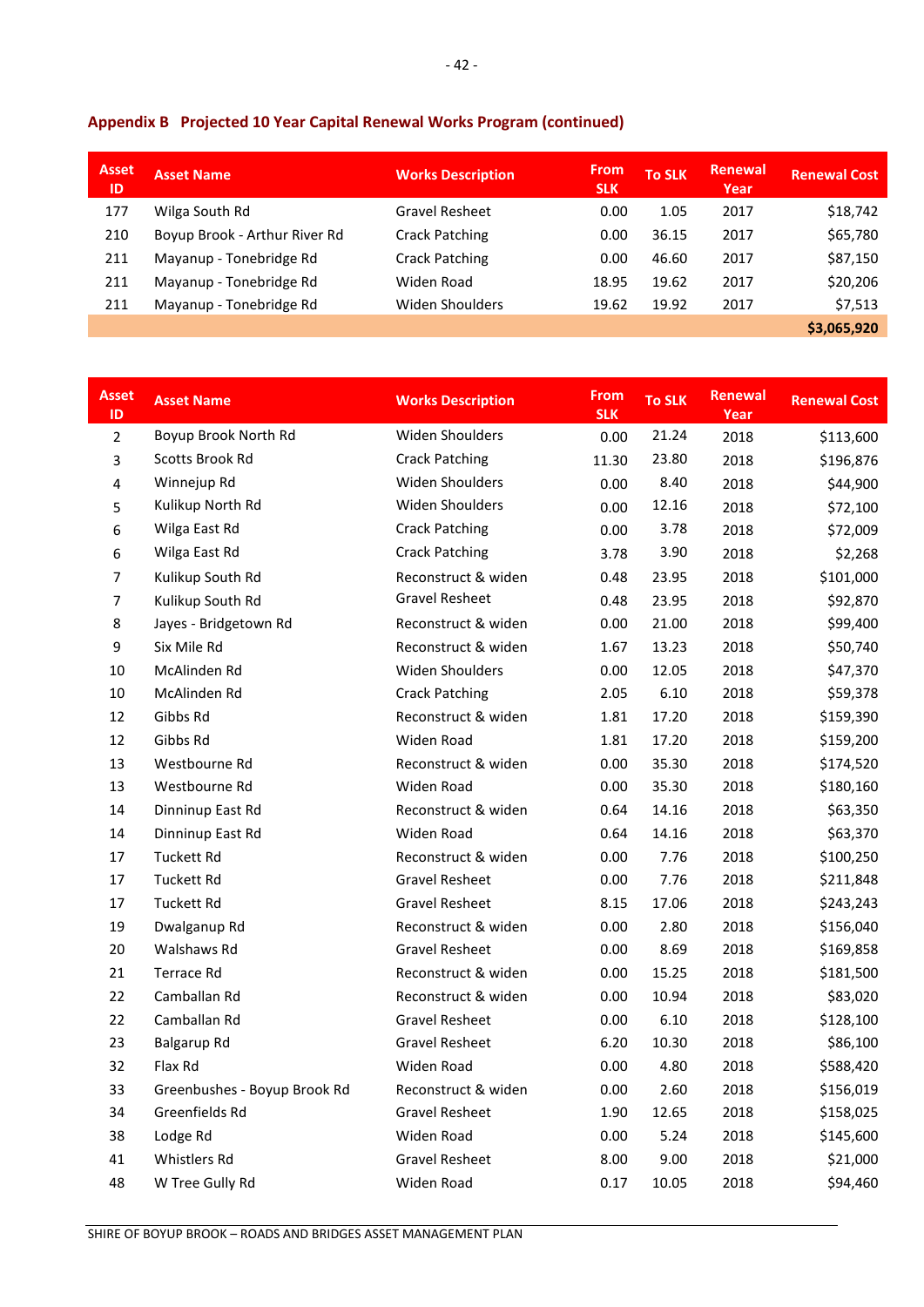| <b>Asset</b><br>ID | <b>Asset Name</b>             | <b>Works Description</b> | <b>From</b><br><b>SLK</b> | <b>To SLK</b> | <b>Renewal</b><br>Year | <b>Renewal Cost</b> |
|--------------------|-------------------------------|--------------------------|---------------------------|---------------|------------------------|---------------------|
| 51                 | <b>Hicks Lane</b>             | Widen Road               | 0.00                      | 2.83          | 2018                   | \$147,800           |
| 53                 | Harrison Rd                   | <b>Gravel Resheet</b>    | 0.00                      | 4.11          | 2018                   | \$90,720            |
| 56                 | <b>Banks Rd</b>               | Widen Road               | 0.00                      | 2.90          | 2018                   | \$155,500           |
| 59                 | Eulin Siding Rd               | Widen Road               | 0.00                      | 14.50         | 2018                   | \$86,655            |
| 62                 | Red Hill Rd                   | Widen Road               | 0.00                      | 3.30          | 2018                   | \$40,660            |
| 63                 | Redgum Pool Rd                | Widen Road               | 0.00                      | 7.38          | 2018                   | \$90,700            |
| 76                 | Imrie Rd                      | <b>Gravel Resheet</b>    | 1.40                      | 3.88          | 2018                   | \$34,111            |
| 84                 | Coonac Rd                     | <b>Gravel Resheet</b>    | 0.00                      | 2.00          | 2018                   | \$42,000            |
| 100                | Gifford Rd                    | Widen Road               | 0.00                      | 1.50          | 2018                   | \$182,936           |
| 110                | Cowley St                     | <b>Crack Patching</b>    | 0.00                      | 0.54          | 2018                   | \$17,782            |
| 110                | Cowley St                     | Reseal                   | 0.00                      | 0.54          | 2018                   | \$9,957             |
| 124                | Gibbs St                      | Widen Road               | 0.03                      | 0.64          | 2018                   | \$61,063            |
| 129                | Doust St                      | <b>Crack Patching</b>    | 0.00                      | 0.62          | 2018                   | \$11,718            |
| 129                | Doust St                      | Reseal                   | 0.00                      | 0.62          | 2018                   | \$6,562             |
| 129                | Doust St                      | Widen Shoulders          | 0.00                      | 0.62          | 2018                   | \$15,359            |
| 129                | Doust St                      | Widen Road               | 0.62                      | $1.10\,$      | 2018                   | \$59,150            |
| 134                | Corbalup Rd                   | Reconstruct & widen      | 0.00                      | 5.79          | 2018                   | \$134,070           |
| 134                | Corbalup Rd                   | Widen Road               | 0.00                      | 5.79          | 2018                   | \$70,980            |
| 148                | Boyup Brook - Cranbrook Rd    | <b>Gravel Resheet</b>    | 0.35                      | 15.54         | 2018                   | \$41,400            |
| 149                | Rosewood Rd                   | Widen Road               | 0.00                      | 7.25          | 2018                   | \$89,410            |
| 150                | McAlister Rd                  | Widen Road               | 0.00                      | 3.00          | 2018                   | \$36,770            |
| 159                | Harley Rd                     | Widen Road               | 0.00                      | 1.20          | 2018                   | \$143,339           |
| 188                | Lee Steere Drive              | <b>Crack Patching</b>    | 0.00                      | 2.10          | 2018                   | \$39,690            |
| 188                | Lee Steere Drive              | Reseal                   | 0.00                      | 2.10          | 2018                   | \$22,226            |
| 196                | Grimwade - Wilga Rd           | <b>Gravel Resheet</b>    | 0.00                      | 2.15          | 2018                   | \$38,378            |
| 210                | Boyup Brook - Arthur River Rd | <b>Crack Patching</b>    | 0.00                      | 36.15         | 2018                   | \$65,780            |
| 211                | Mayanup - Tonebridge Rd       | <b>Crack Patching</b>    | 0.00                      | 46.60         | 2018                   | \$87,150            |
| 211                | Mayanup - Tonebridge Rd       | Widen Road               | 19.92                     | 21.00         | 2018                   | \$32,570            |
| 211                | Mayanup - Tonebridge Rd       | <b>Widen Shoulders</b>   | 21.00                     | 21.70         | 2018                   | \$17,530            |
|                    |                               |                          |                           |               |                        | \$6,147,950         |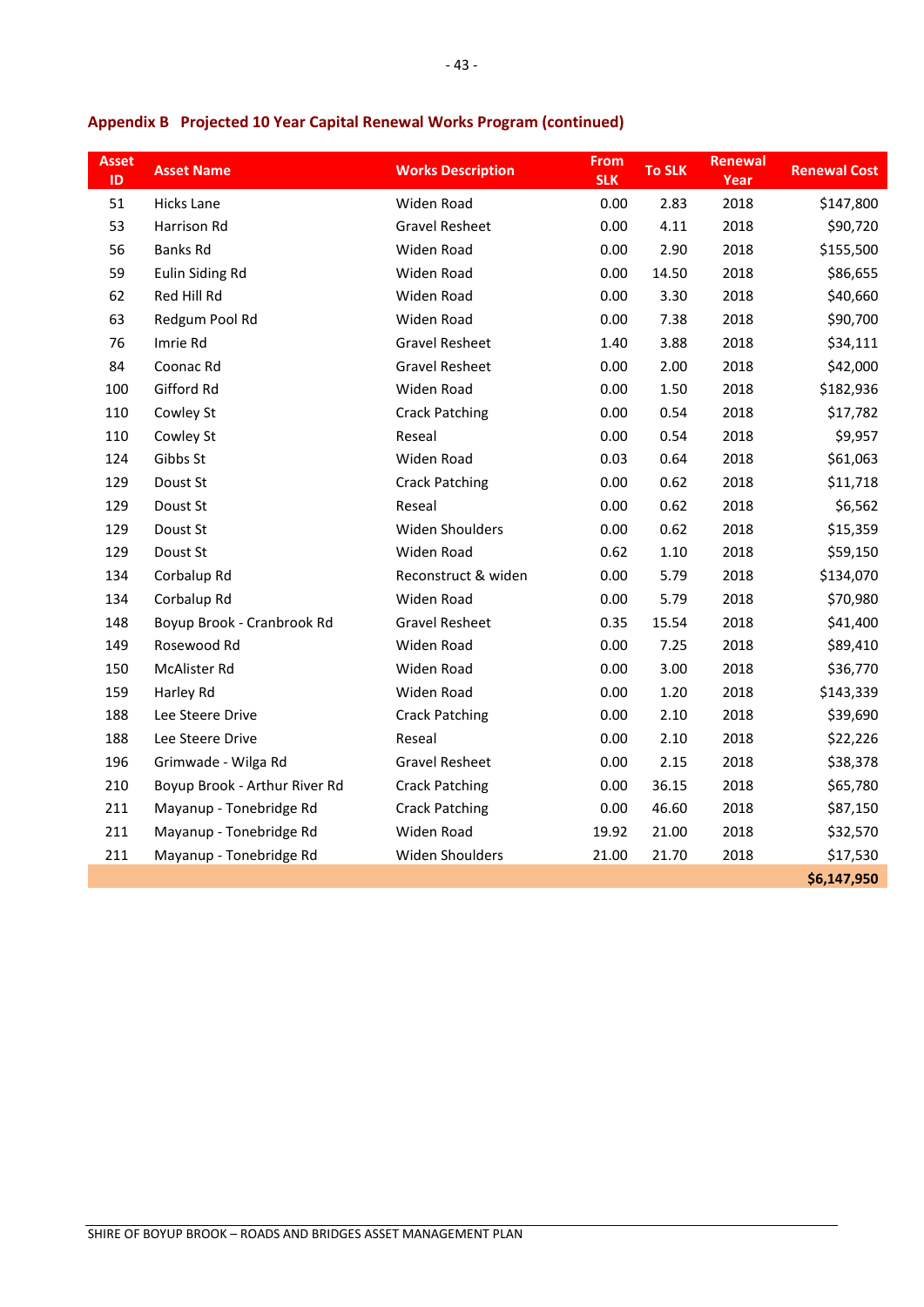| Asset<br>ID    | <b>Asset Name</b>          | <b>Works Description</b> | <b>From</b><br><b>SLK</b> | <b>To SLK</b> | <b>Renewal</b><br>Year | <b>Renewal Cost</b> |
|----------------|----------------------------|--------------------------|---------------------------|---------------|------------------------|---------------------|
| $\overline{2}$ | Boyup Brook North Rd       | Widen Shoulders          | 0                         | 21.24         | 2019                   | \$113,600           |
| 3              | Scotts Brook Rd            | Reseal                   | $\mathbf 0$               | 11.3          | 2019                   | \$100,901           |
| 4              | Winnejup Rd                | <b>Crack Patching</b>    | $\mathbf 0$               | 8.4           | 2019                   | \$114,219           |
| 5              | Kulikup North Rd           | <b>Crack Patching</b>    | $\mathbf 0$               | 12.16         | 2019                   | \$153,373           |
| 6              | Wilga East Rd              | <b>Widen Shoulders</b>   | 0.09                      | 4             | 2019                   | \$95,863            |
| 7              | Kulikup South Rd           | Reconstruct & widen      | 0.48                      | 23.95         | 2019                   | \$101,000           |
| 7              | Kulikup South Rd           | <b>Gravel Resheet</b>    | 0.48                      | 23.95         | 2019                   | \$92,870            |
| 8              | Jayes - Bridgetown Rd      | Reconstruct & widen      | 0                         | 21            | 2019                   | \$99,400            |
| 9              | Six Mile Rd                | Reconstruct & widen      | 1.67                      | 13.23         | 2019                   | \$50,740            |
| 10             | McAlinden Rd               | <b>Widen Shoulders</b>   | $\pmb{0}$                 | 12.05         | 2019                   | \$47,370            |
| 10             | McAlinden Rd               | Reseal                   | 2.05                      | 6.1           | 2019                   | \$33,252            |
| 12             | Gibbs Rd                   | Reconstruct & widen      | 1.81                      | 17.2          | 2019                   | \$159,390           |
| 12             | Gibbs Rd                   | Widen Road               | 1.81                      | 17.2          | 2019                   | \$159,200           |
| 13             | Westbourne Rd              | Reconstruct & widen      | 0                         | 35.3          | 2019                   | \$174,520           |
| 13             | Westbourne Rd              | Widen Road               | 0                         | 35.3          | 2019                   | \$180,160           |
| 14             | Dinninup East Rd           | Reconstruct & widen      | 0.64                      | 14.16         | 2019                   | \$63,350            |
| 14             | Dinninup East Rd           | Widen Road               | 0.64                      | 14.16         | 2019                   | \$63,370            |
| 19             | Dwalganup Rd               | Reconstruct & widen      | 3                         | 9.05          | 2019                   | \$284,374           |
| 21             | <b>Terrace Rd</b>          | Reconstruct & widen      | 0                         | 15.25         | 2019                   | \$181,500           |
| 22             | Camballan Rd               | Reconstruct & widen      | 0                         | 10.94         | 2019                   | \$83,020            |
| 26             | Bowelling - McAlinden Rd   | Reconstruct & widen      | 0                         | 5.83          | 2019                   | \$289,884           |
| 27             | <b>Eulin Crossing Rd</b>   | <b>Gravel Resheet</b>    | 0                         | 8.68          | 2019                   | \$182,280           |
| 36             | Longs Rd                   | Reconstruct & widen      | 0                         | 3.3           | 2019                   | \$154,712           |
| 38             | Lodge Rd                   | Widen Road               | 0                         | 5.24          | 2019                   | \$145,600           |
| 41             | Whistlers Rd               | <b>Gravel Resheet</b>    | 10.5                      | 11.5          | 2019                   | \$21,000            |
| 48             | W Tree Gully Rd            | Widen Road               | 0.17                      | 10.05         | 2019                   | \$94,460            |
| 51             | Hicks Lane                 | Widen Road               | 0                         | 2.83          | 2019                   | \$147,800           |
| 56             | <b>Banks Rd</b>            | Widen Road               | 0                         | 2.9           | 2019                   | \$155,500           |
| 59             | Eulin Siding Rd            | Widen Road               | 0                         | 14.5          | 2019                   | \$86,655            |
| 62             | Red Hill Rd                | Widen Road               | 0                         | 3.3           | 2019                   | \$40,660            |
| 63             | Redgum Pool Rd             | Widen Road               | 0                         | 7.38          | 2019                   | \$90,700            |
| 67             | Muir Rd                    | <b>Gravel Resheet</b>    | 0                         | 0.3           | 2019                   | \$5,355             |
| 67             | Muir Rd                    | <b>Gravel Resheet</b>    | 4.55                      | 6.2           | 2019                   | \$29,452            |
| 89             | Offer Rd                   | Reconstruct & widen      | 0                         | 1.29          | 2019                   | \$154,887           |
| 111            | Inglis St                  | <b>Crack Patching</b>    | 0                         | 0.17          | 2019                   | \$8,813             |
| 111            | Inglis St                  | Reseal                   | 0                         | 0.17          | 2019                   | \$4,935             |
| 119            | <b>Treloar St</b>          | <b>Crack Patching</b>    | 0                         | 0.24          | 2019                   | \$4,913             |
| 119            | <b>Treloar St</b>          | Reseal                   | 0                         | 0.24          | 2019                   | \$2,752             |
| 134            | Corbalup Rd                | Reconstruct & widen      | 0                         | 5.79          | 2019                   | \$134,070           |
| 134            | Corbalup Rd                | Widen Road               | 0                         | 5.79          | 2019                   | \$70,980            |
| 148            | Boyup Brook - Cranbrook Rd | <b>Gravel Resheet</b>    | 0.35                      | 15.54         | 2019                   | \$41,400            |
| 149            | Rosewood Rd                | Widen Road               | 0.00                      | 7.25          | 2019                   | \$89,410            |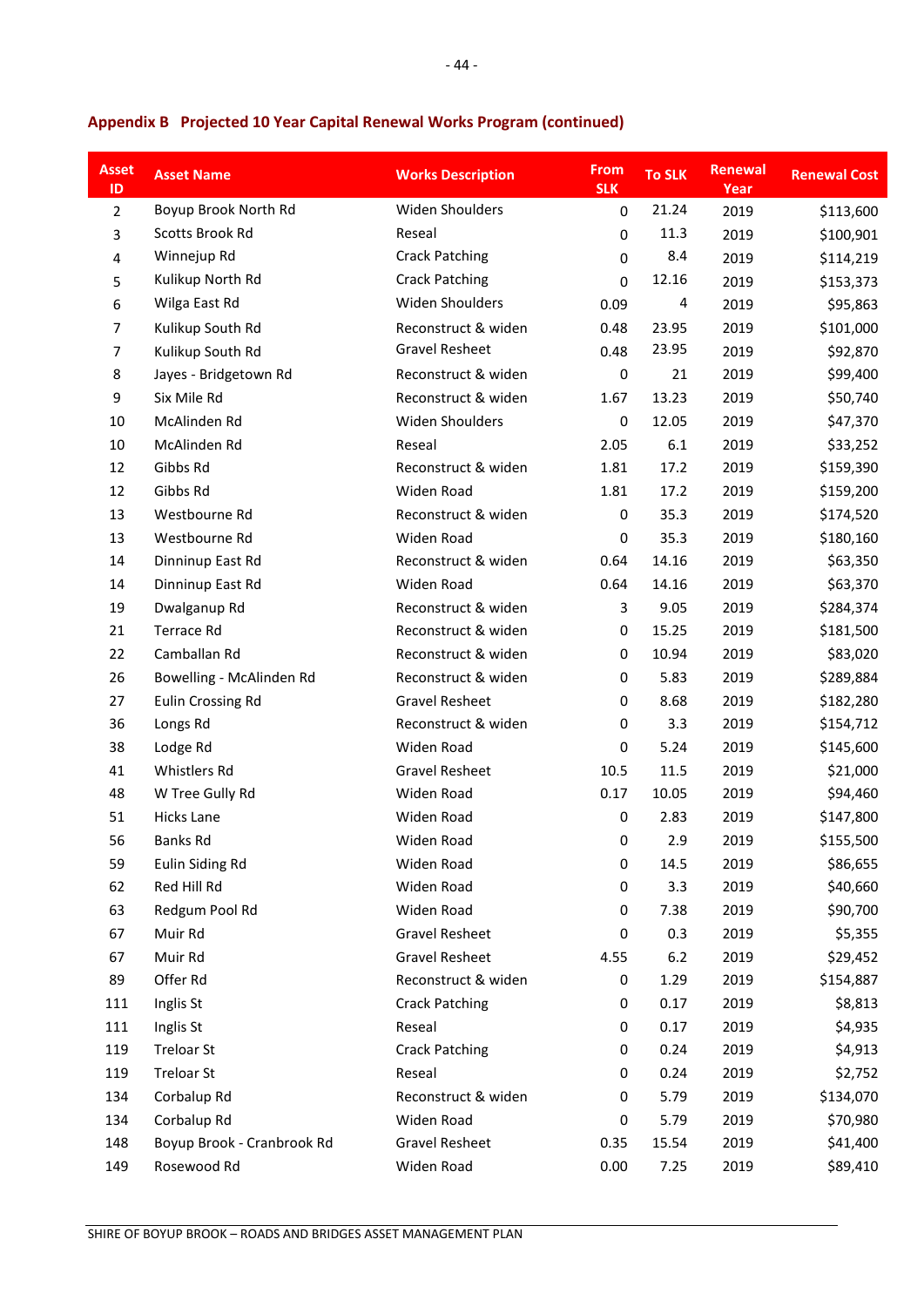| <b>Asset</b><br>ID | <b>Asset Name</b>             | <b>Works Description</b> | <b>From</b><br><b>SLK</b> | <b>To SLK</b> | Renewal<br>Year | <b>Renewal Cost</b> |
|--------------------|-------------------------------|--------------------------|---------------------------|---------------|-----------------|---------------------|
| 150                | McAlister Rd                  | Widen Road               | 0.00                      | 3.00          | 2019            | \$36,770            |
| 166                | Hamersley Rd                  | Reconstruct & widen      | 0                         | 1.85          | 2019            | \$227,511           |
| 210                | Boyup Brook - Arthur River Rd | <b>Crack Patching</b>    | 0.00                      | 36.15         | 2019            | \$65,780            |
| 211                | Mayanup - Tonebridge Rd       | <b>Crack Patching</b>    | 0.00                      | 46.60         | 2019            | \$87,150            |
| 211                | Mayanup - Tonebridge Rd       | Widen Road               | 19.92                     | 21.00         | 2019            | \$13,873            |
| 211                | Mayanup - Tonebridge Rd       | <b>Widen Shoulders</b>   | 21.00                     | 21.70         | 2019            | \$14,732            |
|                    |                               |                          |                           |               |                 | \$4,753,506         |

| Asset<br>ID    | <b>Asset Name</b>                | <b>Works Description</b> | <b>From</b><br><b>SLK</b> | <b>To SLK</b> | <b>Renewal</b><br>Year | <b>Renewal Cost</b> |
|----------------|----------------------------------|--------------------------|---------------------------|---------------|------------------------|---------------------|
| $\overline{2}$ | Boyup Brook North Rd             | <b>Widen Shoulders</b>   | 0                         | 21.24         | 2020                   | \$113,600           |
| $\overline{2}$ | Boyup Brook North Rd             | <b>Gravel Resheet</b>    | $\mathbf 0$               | 21.24         | 2020                   | \$128,520           |
| 3              | <b>Scotts Brook Rd</b>           | Reseal                   | 11.3                      | 23.8          | 2020                   | \$110,250           |
| 4              | Winnejup Rd                      | Reseal                   | $\boldsymbol{0}$          | 8.4           | 2020                   | \$63,962            |
| 7              | Kulikup South Rd                 | Reconstruct & widen      | 0.48                      | 23.95         | 2020                   | \$101,000           |
| 7              | Kulikup South Rd                 | <b>Gravel Resheet</b>    | 0.48                      | 23.95         | 2020                   | \$92,870            |
| 8              | Jayes - Bridgetown Rd            | Reconstruct & widen      | $\mathbf 0$               | 21            | 2020                   | \$99,400            |
| 9              | Six Mile Rd                      | Reconstruct & widen      | 1.67                      | 13.23         | 2020                   | \$50,740            |
| 10             | McAlinden Rd                     | <b>Widen Shoulders</b>   | 0                         | 12.05         | 2020                   | \$47,370            |
| 10             | McAlinden Rd                     | <b>Crack Patching</b>    | 6.1                       | 12.05         | 2020                   | \$103,083           |
| 11             | <b>McAlinden Continuation Rd</b> | <b>Widen Shoulders</b>   | $\boldsymbol{0}$          | 2.86          | 2020                   | \$176,228           |
| 12             | Gibbs Rd                         | Reconstruct & widen      | 1.81                      | 17.2          | 2020                   | \$159,390           |
| 12             | Gibbs Rd                         | <b>Widen Road</b>        | 1.81                      | 17.2          | 2020                   | \$159,200           |
| 13             | Westbourne Rd                    | Reconstruct & widen      | $\pmb{0}$                 | 35.3          | 2020                   | \$174,520           |
| 13             | Westbourne Rd                    | <b>Widen Road</b>        | 0                         | 35.3          | 2020                   | \$180,160           |
| 14             | Dinninup East Rd                 | Reconstruct & widen      | 0.64                      | 14.16         | 2020                   | \$63,350            |
| 14             | Dinninup East Rd                 | Widen Road               | 0.64                      | 14.16         | 2020                   | \$63,370            |
| 15             | Pretty Gull Rd                   | Reconstruct & widen      | $\mathbf 0$               | 8.53          | 2020                   | \$47,560            |
| 21             | <b>Terrace Rd</b>                | Reconstruct & widen      | 0                         | 15.25         | 2020                   | \$181,500           |
| 22             | Camballan Rd                     | Reconstruct & widen      | 0                         | 10.94         | 2020                   | \$83,020            |
| 38             | Lodge Rd                         | <b>Widen Road</b>        | $\mathbf 0$               | 5.24          | 2020                   | \$145,600           |
| 47             | Benjinup Siding Rd               | Reconstruct & widen      | 0                         | 1.17          | 2020                   | \$140,110           |
| 48             | W Tree Gully Rd                  | <b>Widen Road</b>        | 0.17                      | 10.05         | 2020                   | \$94,460            |
| 51             | Hicks Lane                       | Widen Road               | 0                         | 2.83          | 2020                   | \$147,800           |
| 52             | Sandalwood Rd                    | Reconstruct & widen      | 0                         | 4.4           | 2020                   | \$205,160           |
| 56             | <b>Banks Rd</b>                  | Widen Road               | 0                         | 2.9           | 2020                   | \$155,500           |
| 59             | Eulin Siding Rd                  | Widen Road               | 0                         | 14.5          | 2020                   | \$86,655            |
| 63             | Redgum Pool Rd                   | <b>Widen Road</b>        | $\mathbf 0$               | 7.38          | 2020                   | \$90,700            |
| 93             | <b>Basford Rd</b>                | Reconstruct & widen      | 0                         | 3.1           | 2020                   | \$265,456           |
| 112            | <b>Barron St</b>                 | <b>Crack Patching</b>    | 0                         | 0.89          | 2020                   | \$16,821            |
| 112            | <b>Barron St</b>                 | Reseal                   | $\mathbf 0$               | 0.89          | 2020                   | \$9,419             |
| 120            | Connolly St                      | <b>Crack Patching</b>    | 0                         | 0.3           | 2020                   | \$9,450             |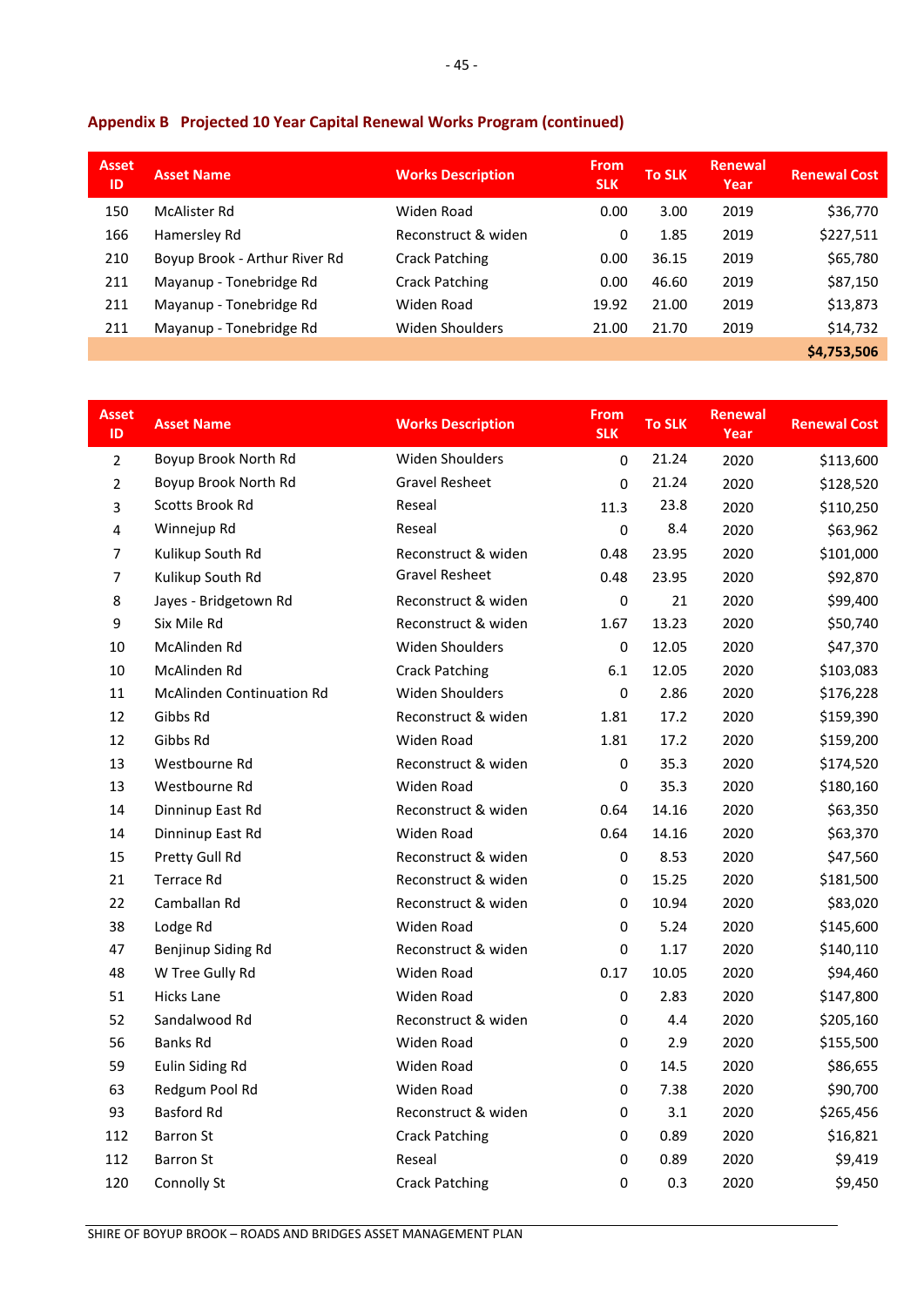| <b>Asset</b><br>ID | <b>Asset Name</b>           | <b>Works Description</b> | <b>From</b><br><b>SLK</b> | <b>To SLK</b> | <b>Renewal</b><br>Year | <b>Renewal Cost</b> |
|--------------------|-----------------------------|--------------------------|---------------------------|---------------|------------------------|---------------------|
| 120                | Connolly St                 | Reseal                   | 0                         | 0.3           | 2020                   | \$5,292             |
| 134                | Corbalup Rd                 | Reconstruct & widen      | 0                         | 5.79          | 2020                   | \$134,070           |
| 134                | Corbalup Rd                 | Widen Road               | 0                         | 5.79          | 2020                   | \$70,980            |
| 148                | Boyup Brook - Cranbrook Rd  | <b>Gravel Resheet</b>    | 0.35                      | 15.54         | 2020                   | \$41,400            |
| 149                | Rosewood Rd                 | Widen Road               | 0                         | 7.25          | 2020                   | \$89,410            |
| 210                | Boyup Brook Arthur River Rd | <b>Crack Patching</b>    | 0                         | 36.15         | 2020                   | \$65,780            |
| 211                | Mayanup - Tonebridge Rd     | <b>Crack Patching</b>    | 0                         | 46.6          | 2020                   | \$87,150            |
| 300                | Hospital Rd                 | <b>Crack Patching</b>    | 0                         | 0.25          | 2020                   | \$4,725             |
| 300                | Hospital Rd                 | Reseal                   | $\mathbf 0$               | 0.25          | 2020                   | \$2,646             |
| 300                | Hospital Rd                 | Widen Shoulders          | 0                         | 0.25          | 2020                   | \$7,137             |
|                    |                             |                          |                           |               |                        | \$4,074,814         |

| Asset<br>ID    | <b>Asset Name</b>                | <b>Works Description</b> | <b>From</b><br><b>SLK</b> | <b>To SLK</b> | <b>Renewal</b><br>Year | <b>Renewal Cost</b> |
|----------------|----------------------------------|--------------------------|---------------------------|---------------|------------------------|---------------------|
| $\overline{2}$ | Boyup Brook North Rd             | <b>Widen Shoulders</b>   | 0                         | 21.24         | 2021                   | \$113,600           |
| 3              | Scotts Brook Rd                  | Widen Road               | 23.8                      | 24.8          | 2021                   | \$45,833            |
| 5              | Kulikup North Rd                 | Reseal                   | 0                         | 1.62          | 2021                   | \$9,103             |
| 5              | Kulikup North Rd                 | Reseal                   | 1.62                      | 10.3          | 2021                   | \$63,664            |
| 5              | Kulikup North Rd                 | Reseal                   | 10.3                      | 12.16         | 2021                   | \$13,124            |
| 6              | Wilga East Rd                    | Reseal                   | $\pmb{0}$                 | 3.9           | 2021                   | \$41,595            |
| 7              | Kulikup South Rd                 | Reconstruct & widen      | 0.48                      | 23.95         | 2021                   | \$101,000           |
| 7              | Kulikup South Rd                 | <b>Gravel Resheet</b>    | 0.48                      | 23.95         | 2021                   | \$92,870            |
| 8              | Jayes - Bridgetown Rd            | Reconstruct & widen      | $\pmb{0}$                 | 21            | 2021                   | \$99,400            |
| 9              | Six Mile Rd                      | Reconstruct & widen      | 1.67                      | 13.23         | 2021                   | \$50,740            |
| 10             | McAlinden Rd                     | <b>Widen Shoulders</b>   | $\pmb{0}$                 | 12.05         | 2021                   | \$47,370            |
| 10             | McAlinden Rd                     | Reseal                   | 6.1                       | 12.05         | 2021                   | \$57,727            |
| 11             | <b>McAlinden Continuation Rd</b> | <b>Crack Patching</b>    | 0                         | 2.86          | 2021                   | \$30,530            |
| 11             | <b>McAlinden Continuation Rd</b> | Reseal                   | 0                         | 2.86          | 2021                   | \$17,097            |
| 12             | Gibbs Rd                         | Reconstruct & widen      | 1.81                      | 17.2          | 2021                   | \$159,390           |
| 12             | Gibbs Rd                         | Widen Road               | 1.81                      | 17.2          | 2021                   | \$159,200           |
| 13             | Westbourne Rd                    | Reconstruct & widen      | 0                         | 35.3          | 2021                   | \$174,520           |
| 13             | Westbourne Rd                    | Widen Road               | 0                         | 35.3          | 2021                   | \$180,160           |
| 14             | Dinninup East Rd                 | Reconstruct & widen      | 0.64                      | 14.16         | 2021                   | \$63,350            |
| 14             | Dinninup East Rd                 | Widen Road               | 0.64                      | 14.16         | 2021                   | \$63,370            |
| 15             | Pretty Gull Rd                   | Reconstruct & widen      | 0                         | 8.53          | 2021                   | \$47,560            |
| 21             | <b>Terrace Rd</b>                | Reconstruct & widen      | 0                         | 15.25         | 2021                   | \$181,500           |
| 22             | Camballan Rd                     | Reconstruct & widen      | 0                         | 10.94         | 2021                   | \$83,020            |
| 28             | Aegers Rd                        | <b>Gravel Resheet</b>    | 0                         | 5.35          | 2021                   | \$103,923           |
| 34             | Greenfields Rd                   | Reconstruct & widen      | 16.9                      | 19.6          | 2021                   | \$329,284           |
| 38             | Lodge Rd                         | Widen Road               | 0                         | 5.24          | 2021                   | \$145,600           |
| 40             | Parsons Swamp Rd                 | <b>Gravel Resheet</b>    | 0                         | 10.4          | 2021                   | \$202,649           |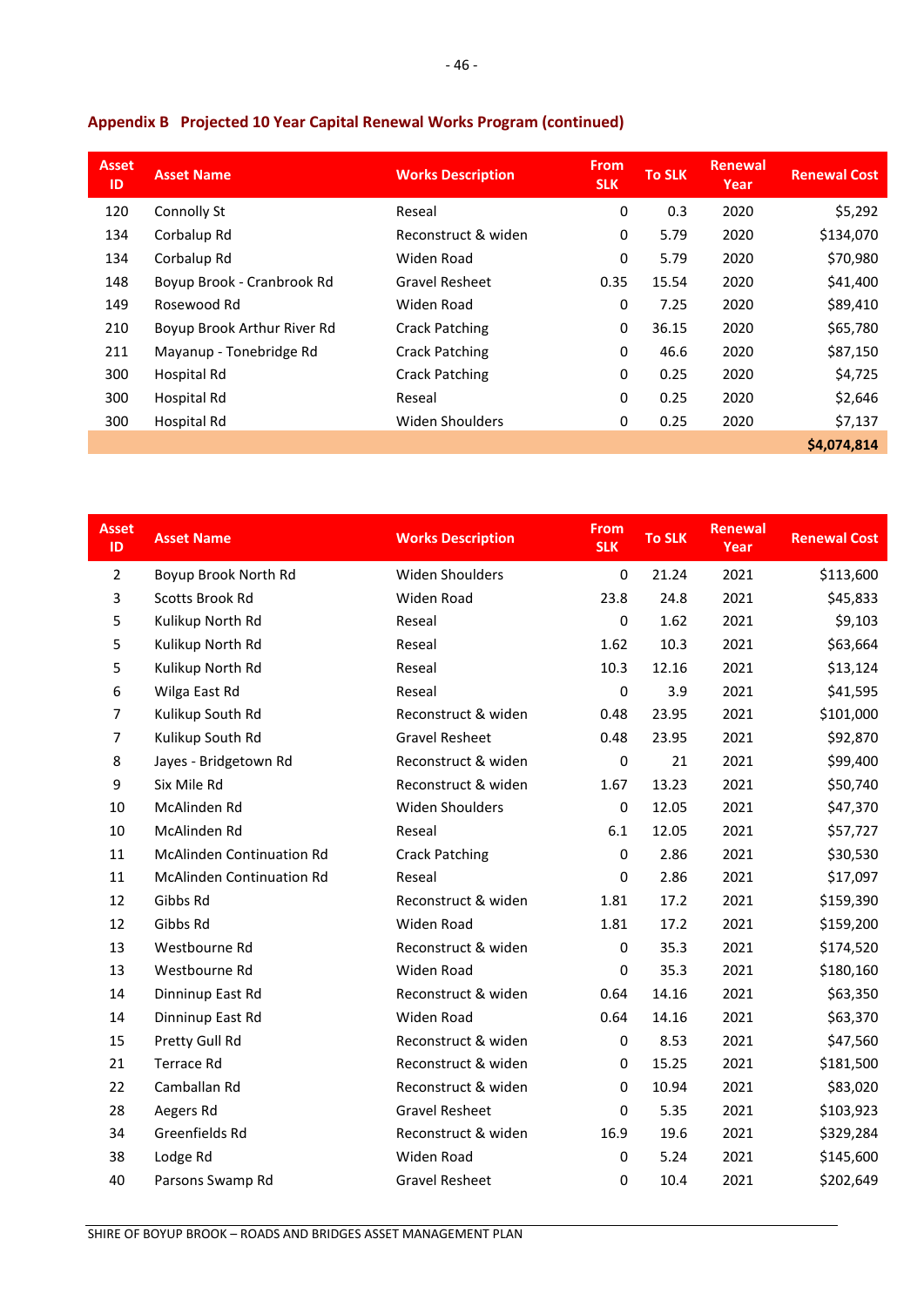| <b>Asset</b><br>ID | <b>Asset Name</b>             | <b>Works Description</b> | <b>From</b><br><b>SLK</b> | To<br><b>SLK</b> | <b>Renewal</b><br>Year | <b>Renewal</b><br><b>Cost</b> |
|--------------------|-------------------------------|--------------------------|---------------------------|------------------|------------------------|-------------------------------|
| 48                 | W Tree Gully Rd               | Widen Road               | $\mathbf 0$               | 1.17             | 2021                   | \$94,460                      |
| 52                 | Sandalwood Rd                 | <b>Gravel Resheet</b>    | $\pmb{0}$                 | 4.4              | 2021                   | \$68,274                      |
| 59                 | Eulin Siding Rd               | Widen Road               | $\mathbf 0$               | 14.5             | 2021                   | \$86,655                      |
| 63                 | Redgum Pool Rd                | <b>Widen Road</b>        | $\mathbf 0$               | 7.38             | 2021                   | \$90,700                      |
| 64                 | Hacks Rd                      | Reconstruct & widen      | $\,0\,$                   | 1.61             | 2021                   | \$196,352                     |
| 79                 | Cumming Rd                    | Reconstruct & widen      | $\mathbf 0$               | 2.41             | 2021                   | \$296,954                     |
| 100                | Gifford Rd                    | Reconstruct & widen      | $\,0\,$                   | 1.5              | 2021                   | \$182,936                     |
| 104                | Foster Glen Rd                | Widen Road               | $\mathbf 0$               | 3.2              | 2021                   | \$391,271                     |
| 113                | Proctor St                    | <b>Crack Patching</b>    | 0                         | 0.3              | 2021                   | \$10,867                      |
| 113                | Proctor St                    | Reseal                   | 0                         | 0.3              | 2021                   | \$6,087                       |
| 121                | Robinson Ave                  | <b>Crack Patching</b>    | $\mathbf 0$               | 0.16             | 2021                   | \$5,191                       |
| 121                | Robinson Ave                  | Reseal                   | $\mathbf 0$               | 0.16             | 2021                   | \$2,907                       |
| 134                | Corbalup Rd                   | Reconstruct & widen      | 0                         | 5.79             | 2021                   | \$134,070                     |
| 134                | Corbalup Rd                   | <b>Widen Road</b>        | 0                         | 5.79             | 2021                   | \$70,980                      |
| 136                | Nix St                        | <b>Crack Patching</b>    | $\mathbf 0$               | 0.21             | 2021                   | \$5,953                       |
| 136                | Nix St                        | Reseal                   | $\mathbf 0$               | 0.21             | 2021                   | \$3,334                       |
| 148                | Boyup Brook - Cranbrook Rd    | <b>Gravel Resheet</b>    | 0.35                      | 15.54            | 2021                   | \$41,400                      |
| 149                | Rosewood Rd                   | <b>Widen Road</b>        | 0                         | 7.25             | 2021                   | \$89,410                      |
| 164                | Introvigne Rd                 | Widen Road               | 0                         | 1.5              | 2021                   | \$180,561                     |
| 210                | Boyup Brook - Arthur River Rd | <b>Crack Patching</b>    | 0                         | 36.15            | 2021                   | \$65,780                      |
| 210                | Boyup Brook - Arthur River Rd | Reseal                   | $\mathbf 0$               | 36.15            | 2021                   | \$368,389                     |
| 211                | Mayanup - Tonebridge Rd       | Crack Patching           | 0                         | 46.6             | 2021                   | \$87,150                      |
| 212                | Wingebellup Rd                | <b>Gravel Resheet</b>    | 0.17                      | 2.94             | 2021                   | \$75,621                      |
| 212                | Wingebellup Rd                | Widen Road               | 0.17                      | 2.94             | 2021                   | \$63,293                      |
|                    |                               |                          |                           |                  |                        | \$5,295,774                   |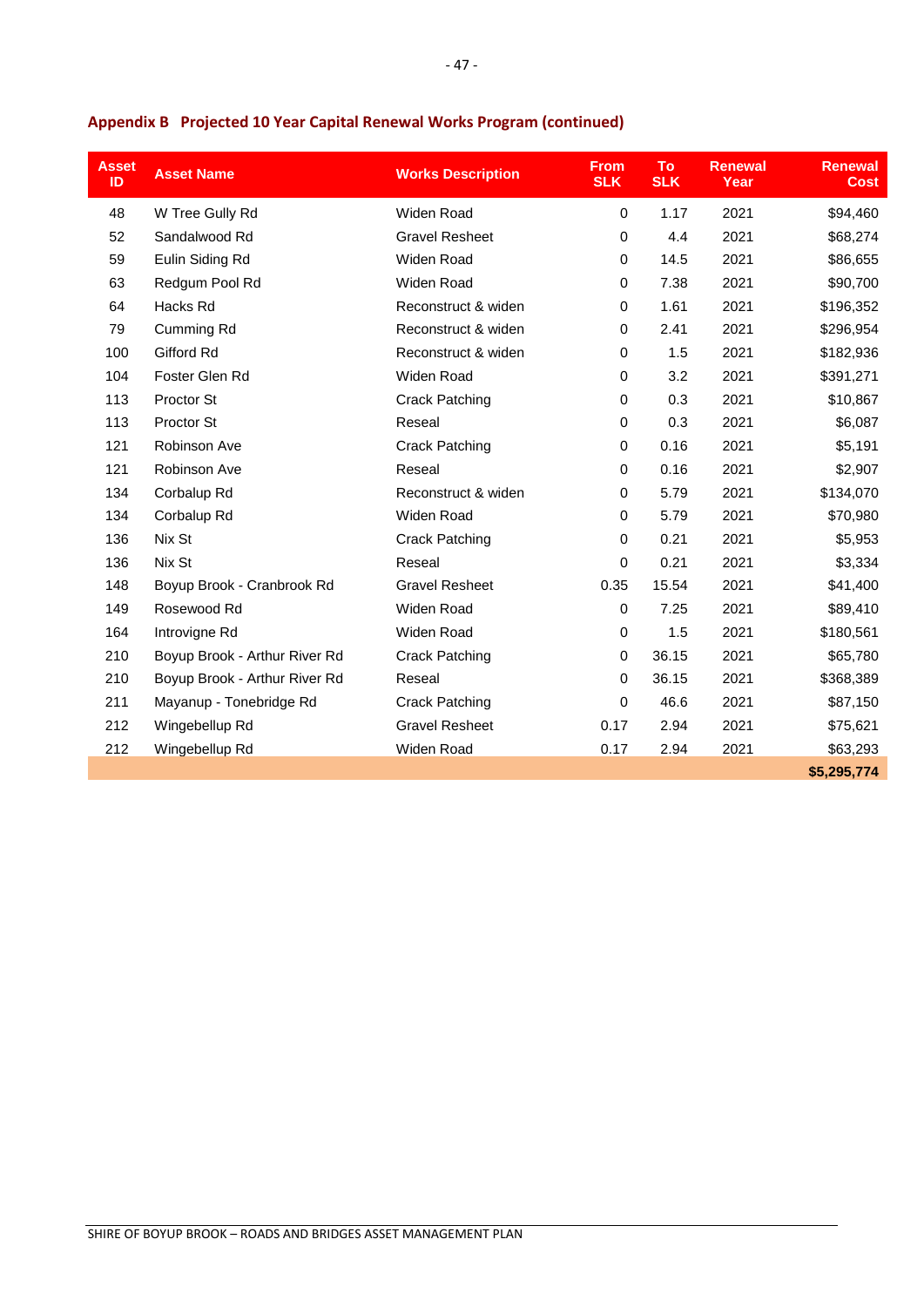| Asset<br>ID    | <b>Asset Name</b>     | <b>Works Description</b> | <b>From</b><br><b>SLK</b> | To<br><b>SLK</b> | <b>Renewal</b><br>Year | <b>Renewal</b><br><b>Cost</b> |
|----------------|-----------------------|--------------------------|---------------------------|------------------|------------------------|-------------------------------|
| 2              | Boyup Brook North Rd  | Reseal                   | $\mathbf 0$               | 21.24            | 2022                   | \$133,807                     |
| $\overline{2}$ | Boyup Brook North Rd  | <b>Widen Shoulders</b>   | $\pmb{0}$                 | 21.24            | 2022                   | \$113,600                     |
| 3              | Scotts Brook Rd       | Widen Shoulders          | 3.4                       | 23.8             | 2022                   | \$1,064,761                   |
| 3              | Scotts Brook Rd       | Reshape & Seal           | 24.8                      | 38               | 2022                   | \$971,133                     |
| 3              | Scotts Brook Rd       | Widen Road               | 38                        | 45               | 2022                   | \$268,853                     |
| 3              | Scotts Brook Rd       | Reshape & Seal           | 45                        | 47               | 2022                   | \$299,356                     |
| 7              | Kulikup South Rd      | Reconstruct & widen      | 0.48                      | 23.95            | 2022                   | \$101,000                     |
| 7              | Kulikup South Rd      | <b>Gravel Resheet</b>    | 0.48                      | 23.95            | 2022                   | \$92,870                      |
| 8              | Jayes - Bridgetown Rd | Reconstruct & widen      | $\pmb{0}$                 | 21               | 2022                   | \$99,400                      |
| 9              | Six Mile Rd           | Reconstruct & widen      | 1.67                      | 13.23            | 2022                   | \$50,740                      |
| 10             | McAlinden Rd          | <b>Widen Shoulders</b>   | $\pmb{0}$                 | 12.05            | 2022                   | \$47,370                      |
| 12             | Gibbs Rd              | Reconstruct & widen      | 1.81                      | 17.2             | 2022                   | \$159,390                     |
| 12             | Gibbs Rd              | <b>Widen Road</b>        | 1.81                      | 17.2             | 2022                   | \$159,200                     |
| 13             | Westbourne Rd         | Reconstruct & widen      | 0                         | 35.3             | 2022                   | \$174,520                     |
| 13             | Westbourne Rd         | Widen Road               | 0                         | 35.3             | 2022                   | \$180,160                     |
| 14             | Dinninup East Rd      | Reconstruct & widen      | 0.64                      | 14.16            | 2022                   | \$63,350                      |
| 14             | Dinninup East Rd      | Widen Road               | 0.64                      | 14.16            | 2022                   | \$63,370                      |
| 15             | Pretty Gull Rd        | Reconstruct & widen      | 0                         | 8.53             | 2022                   | \$47,560                      |
| 17             | <b>Tuckett Rd</b>     | Reconstruct & widen      | 0                         | 7.76             | 2022                   | \$215,144                     |
| 20             | Walshaws Rd           | Reconstruct & widen      | 0                         | 8.69             | 2022                   | \$423,831                     |
| 21             | <b>Terrace Rd</b>     | Reconstruct & widen      | 0                         | 15.25            | 2022                   | \$181,500                     |
| 21             | <b>Terrace Rd</b>     | Widen Road               | 0                         | 15.25            | 2022                   | \$1,859,852                   |
| 22             | Camballan Rd          | Reconstruct & widen      | 0                         | 10.94            | 2022                   | \$83,020                      |
| 28             | Aegers Rd             | Reconstruct & widen      | 0                         | 5.35             | 2022                   | \$266,017                     |
| 30             | Brown Seymour Rd      | Reconstruct & widen      | 0                         | 6.6              | 2022                   | \$214,072                     |
| 34             | Greenfields Rd        | Reconstruct & widen      | 0                         | 12.65            | 2022                   | \$995,386                     |
| 34             | Greenfields Rd        | Widen Road               | 16.9                      | 19.6             | 2022                   | \$329,284                     |
| 35             | Howards Rd            | Reconstruct & widen      | $\pmb{0}$                 | 5.45             | 2022                   | \$415,130                     |
| 38             | Lodge Rd              | Reconstruct & widen      | 0                         | 5.24             | 2022                   | \$483,561                     |
| 38             | Lodge Rd              | Widen Road               | 0                         | 5.24             | 2022                   | \$145,600                     |
| 39             | Asplins Rd            | Reconstruct & widen      | 0                         | 6.5              | 2022                   | \$582,235                     |
| 40             | Parsons Swamp Rd      | Reconstruct & widen      | 0                         | 10.4             | 2022                   | \$563,545                     |
| 41             | <b>Whistlers RD</b>   | Reconstruct & widen      | 0                         | 11.5             | 2022                   | \$831,940                     |
| 43             | Condinup Rd           | Reconstruct & widen      | 0                         | 13.42            | 2022                   | \$1,025,512                   |
| 45             | Reservoir Rd          | Reconstruct & widen      | 0                         | 9.6              | 2022                   | \$720,427                     |
| 46             | Rainoli Rd            | Reconstruct & widen      | 0                         | 6.45             | 2022                   | \$775,568                     |
| 47             | Benjinup Siding Rd    | Widen Road               | 0                         | 1.17             | 2022                   | \$140,110                     |
| 48             | W Tree Gull Rd        | Reconstruct & widen      | 0.17                      | 10.05            | 2022                   | \$951,374                     |
| 48             | W Tree Gull Rd        | Widen Road               | 0.17                      | 10.05            | 2022                   | \$94,600                      |
| 51             | Hicks lane            | Reconstruct & widen      | 0                         | 2.83             | 2022                   | \$347,814                     |
| 53             | Harrison Rd           | Reconstruct & widen      | 0                         | 4.11             | 2022                   | \$228,336                     |
| 59             | Eulin Siding Rd       | Reconstruct & widen      | 0                         | 14.5             | 2022                   | \$1,786,655                   |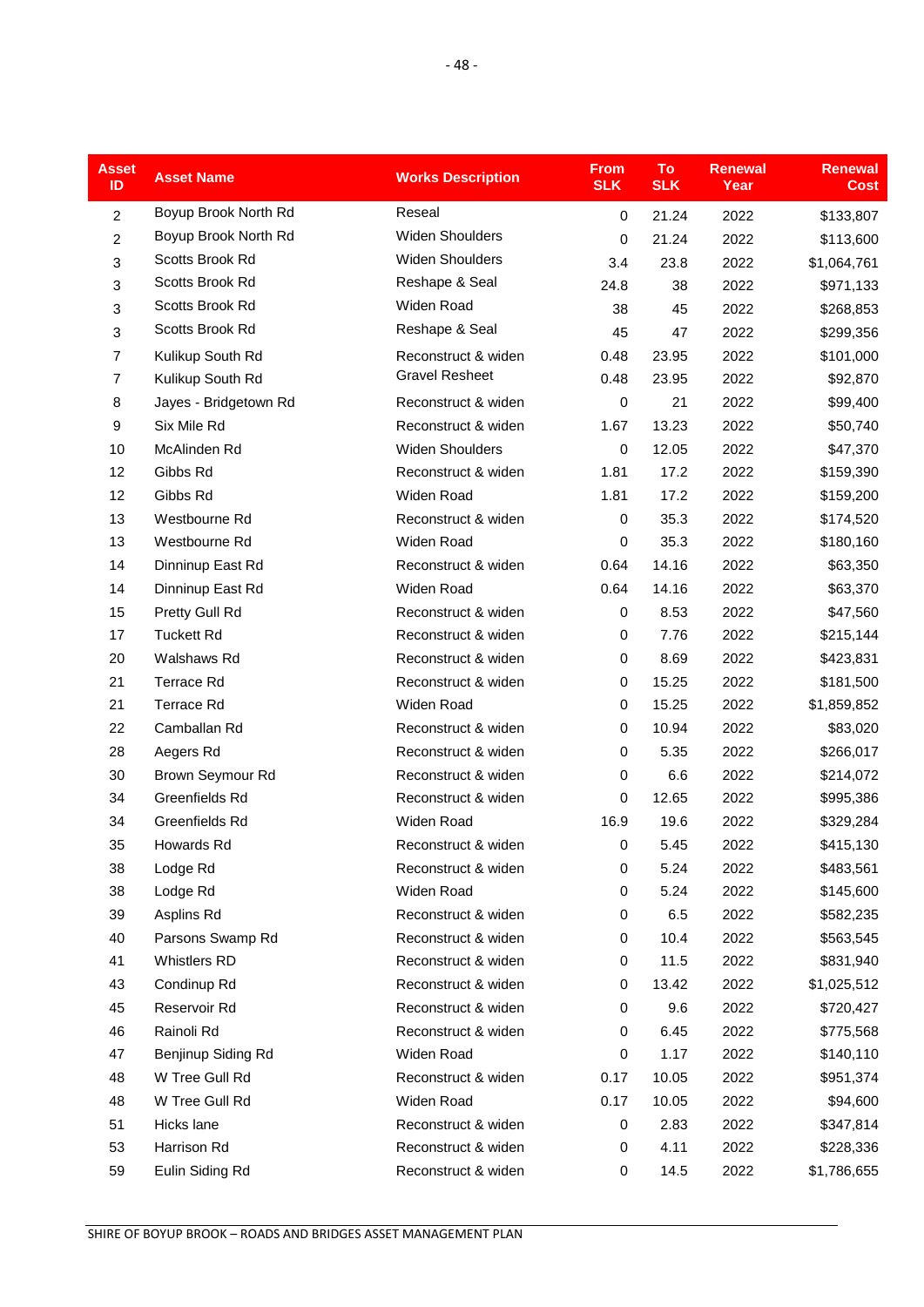| Asset<br>ID | <b>Asset Name</b>           | <b>Works Description</b> | <b>From</b><br><b>SLK</b> | To<br><b>SLK</b> | <b>Renewal</b><br>Year | <b>Renewal</b><br><b>Cost</b> |
|-------------|-----------------------------|--------------------------|---------------------------|------------------|------------------------|-------------------------------|
| 59          | Eulin Siding Rd             | <b>Widen Road</b>        | 0                         | 14.5             | 2022                   | \$86,655                      |
| 62          | Red Hill Rd                 | Reconstruct & widen      | 0                         | 3.3              | 2022                   | \$406,617                     |
| 63          | Redgum Pool Rd              | Reconstruct & widen      | 0                         | 7.38             | 2022                   | \$907,020                     |
| 63          | Redgum Pool Rd              | Widen Road               | 0                         | 7.38             | 2022                   | \$90,700                      |
| 67          | Muir Rd                     | Reconstruct & widen      | 0                         | 6.2              | 2022                   | \$639,579                     |
| 69          | Woodonbillup Rd             | Reshape & Seal           | 0                         | 4.18             | 2022                   | \$373,021                     |
| 75          | De Landgraft Rd             | Reconstruct & widen      | 0                         | 5.15             | 2022                   | \$631,325                     |
| 75          | De Landgraft Rd             | Widen Road               | 0                         | 5.15             | 2022                   | \$631,325                     |
| 77          | Meredith Rd                 | Reconstruct & widen      | 0                         | 7.72             | 2022                   | \$857,597                     |
| 99          | Newlgalup Rd                | Reconstruct & widen      | 0                         | 6.39             | 2022                   | \$774,192                     |
| 99          | Newlgalup Rd                | Widen Road               | 0                         | 6.39             | 2022                   | \$774,192                     |
| 104         | Foster Glen Rd              | Reconstruct & widen      | 0                         | 3.2              | 2022                   | \$391,271                     |
| 105         | Norlup Rd                   | Reconstruct & widen      | 0                         | 4.9              | 2022                   | \$601,466                     |
| 105         | Norlup Rd                   | Widen Road               | 0                         | 4.9              | 2022                   | \$601,466                     |
| 116         | William St                  | <b>Crack Patching</b>    | 0                         | 0.64             | 2022                   | \$11,083                      |
| 116         | William St                  | Reseal                   | 0                         | 0.64             | 2022                   | \$6,206                       |
| 116         | William St                  | Widen Road               | 0                         | 0.64             | 2022                   | \$32,642                      |
| 130         | Witham St                   | <b>Crack Patching</b>    | 0                         | 0.19             | 2022                   | \$2,394                       |
| 130         | Witham St                   | Reseal                   | 0                         | 0.19             | 2022                   | \$1,341                       |
| 134         | Corbalup Rd                 | Reconstruct & widen      | 0                         | 5.79             | 2022                   | \$134,070                     |
| 134         | Corbalup Rd                 | Widen Road               | 0                         | 5.79             | 2022                   | \$70,980                      |
| 137         | <b>Purse Terrace</b>        | <b>Crack Patching</b>    | 0                         | 0.19             | 2022                   | \$3,591                       |
| 137         | <b>Purse Terrace</b>        | Reseal                   | 0                         | 0.19             | 2022                   | \$2,011                       |
| 148         | Boyup Brook - Cranbrook Rd  | <b>Gravel Resheet</b>    | 0.35                      | 15.54            | 2022                   | \$41,400                      |
| 149         | Rosewood Rd                 | Reconstruct & widen      | $\mathbf 0$               | 7.25             | 2022                   | \$894,012                     |
| 149         | Rosewood Rd                 | Widen Road               | 0                         | 7.25             | 2022                   | \$89,410                      |
| 150         | <b>McAlister Rd</b>         | Reconstruct & widen      | 0                         | 3                | 2022                   | \$367,762                     |
| 151         | Broockmann Rd               | Reconstruct & widen      | 0                         | 3.4              | 2022                   | \$416,797                     |
| 151         | Broockmann Rd               | Widen Road               | 0                         | 3.4              | 2022                   | \$416,839                     |
| 154         | Walton Rd                   | Reconstruct & widen      | 0                         | 1.3              | 2022                   | \$157,030                     |
| 154         | Walton Rd                   | Widen Road               | 0                         | 1.3              | 2022                   | \$157,045                     |
| 159         | Harley Rd                   | Reconstruct & widen      | 0                         | 1.2              | 2022                   | \$143,325                     |
| 164         | Introvigne Rd               | Reconstruct & widen      | 0                         | 1.5              | 2022                   | \$180,543                     |
| 166         | Hamersley Rd                | Widen Road               | 0                         | 1.85             | 2022                   | \$227,534                     |
| 210         | Boyup Brook Arthur River Rd | Widen Shoulders          | 21.9                      | 22.3             | 2022                   | \$10,017                      |
| 210         | Boyup Brook Arthur River Rd | Widen Road               | 22.3                      | 36.15            | 2022                   | \$382,344                     |
| 211         | Mayanup - Tonebridge Rd     | <b>Crack Patching</b>    | 0                         | 46.6             | 2022                   | \$87,150                      |
| 211         | Mayanup - Tonebridge Rd     | Reseal                   | 0                         | 46.6             | 2022                   | \$488,065                     |
| 211         | Mayanup - Tonebridge Rd     | Widen Shoulders          | 0                         | 15.27            | 2022                   | \$382,398                     |
|             |                             |                          |                           |                  |                        | \$30,223,368                  |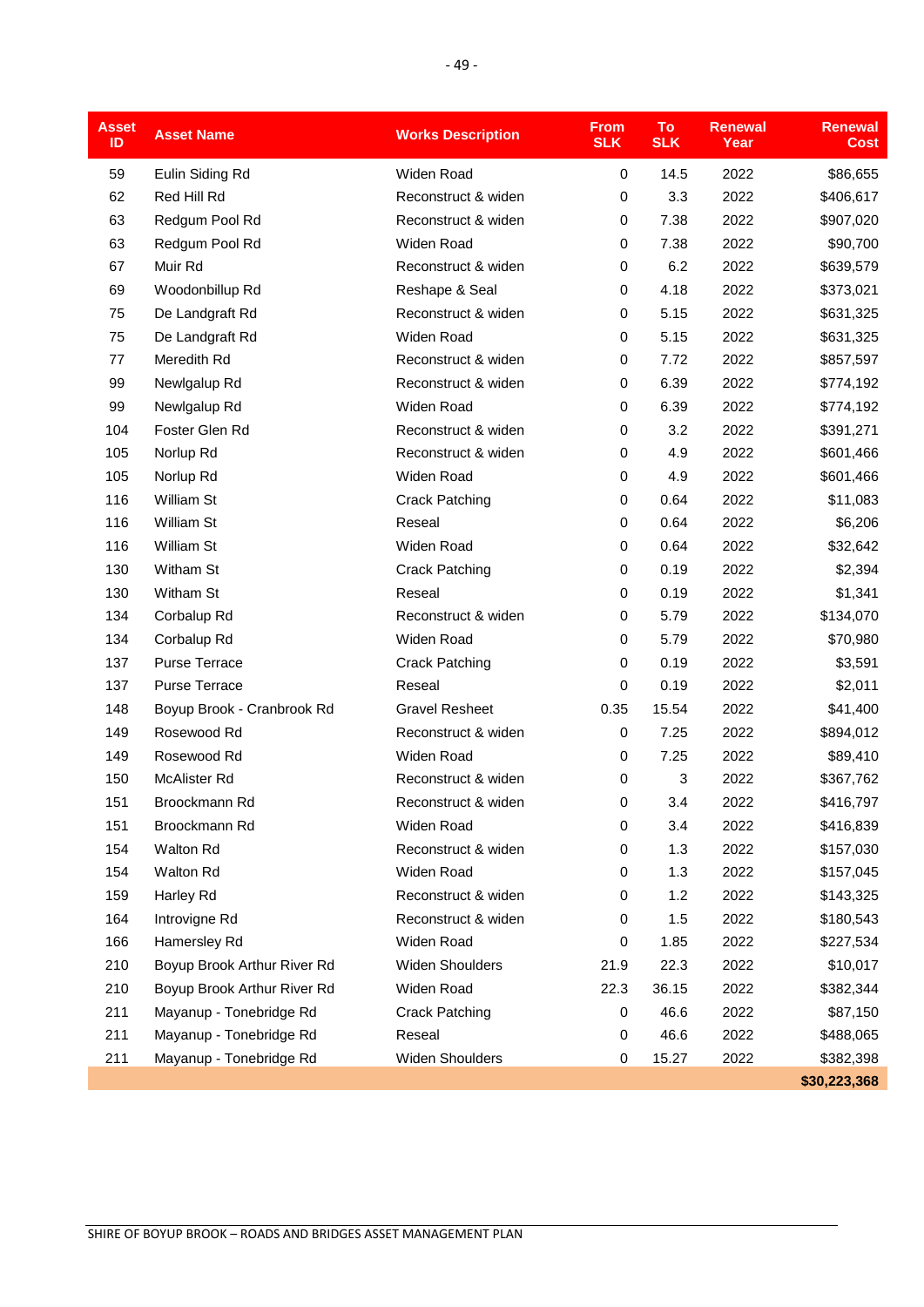# <span id="page-56-0"></span>**Appendix C Planned Upgrade/Exp/New 10 year Capital Works Program**

| <b>Asset</b><br>ID | <b>Asset Name</b>           | <b>Works Description</b> | <b>From</b><br><b>SLK</b> | To<br><b>SLK</b> | <b>Upgrade</b><br>Year | <b>Renewal</b><br><b>Cost</b> |
|--------------------|-----------------------------|--------------------------|---------------------------|------------------|------------------------|-------------------------------|
| 210                | Boyup Brook Arthur River Rd | Widen & Reconstruct      |                           |                  | 2012                   | \$244,000                     |
| 10                 | McAlinden Rd                | Widen & Reconstruct      |                           |                  | 2012                   | \$176,000                     |
| 5                  | Kulikup North Rd            | Widen & Reconstruct      |                           |                  | 2012                   | \$139,000                     |
|                    |                             |                          |                           |                  |                        | \$559,000                     |

| <b>Asset</b><br>ID | <b>Asset Name</b>           | <b>Works Description</b> | <b>From</b><br><b>SLK</b> | To<br><b>SLK</b> | <b>Upgrade</b><br>Year | <b>Renewal</b><br><b>Cost</b> |
|--------------------|-----------------------------|--------------------------|---------------------------|------------------|------------------------|-------------------------------|
|                    | Forecast Expenditure Amount | No projects detailed     |                           |                  | 2013                   | \$300,000                     |
| <b>Asset</b><br>ID | <b>Asset Name</b>           | <b>Works Description</b> | <b>From</b><br><b>SLK</b> | To<br><b>SLK</b> | <b>Upgrade</b><br>Year | <b>Renewal</b><br><b>Cost</b> |
|                    | Forecast Expenditure Amount | No projects detailed     |                           |                  | 2014                   | \$300,000                     |
| <b>Asset</b><br>ID | <b>Asset Name</b>           | <b>Works Description</b> | <b>From</b><br><b>SLK</b> | To<br><b>SLK</b> | <b>Upgrade</b><br>Year | <b>Renewal</b><br><b>Cost</b> |
|                    | Forecast Expenditure Amount | No projects detailed     |                           |                  | 2015                   | \$300,000                     |

| <b>Asset</b><br>ID | <b>Asset Name</b>                  | <b>Works Description</b> | <b>From</b><br><b>SLK</b> | <b>To</b><br><b>SLK</b> | <b>Upgrade</b><br>Year | <b>Renewal</b><br><b>Cost</b> |
|--------------------|------------------------------------|--------------------------|---------------------------|-------------------------|------------------------|-------------------------------|
|                    | <b>Forecast Expenditure Amount</b> | No projects detailed     |                           |                         | 2016                   | \$300,000                     |
| <b>Asset</b><br>ID | <b>Asset Name</b>                  | <b>Works Description</b> | <b>From</b><br><b>SLK</b> | To<br><b>SLK</b>        | <b>Upgrade</b><br>Year | <b>Renewal</b><br><b>Cost</b> |
|                    | <b>Forecast Expenditure Amount</b> | No projects detailed     |                           |                         | 2017                   | \$300,000                     |
| <b>Asset</b><br>ID | <b>Asset Name</b>                  | <b>Works Description</b> | <b>From</b><br><b>SLK</b> | To<br><b>SLK</b>        | <b>Upgrade</b><br>Year | <b>Renewal</b><br><b>Cost</b> |
|                    | Forecast Expenditure Amount        | No projects detailed     |                           |                         | 2018                   | \$300,000                     |
| <b>Asset</b><br>ID | <b>Asset Name</b>                  | <b>Works Description</b> | <b>From</b><br><b>SLK</b> | To<br><b>SLK</b>        | <b>Upgrade</b><br>Year | <b>Renewal</b><br><b>Cost</b> |
|                    | Forecast Expenditure Amount        | No projects detailed     |                           |                         | 2019                   | \$300,000                     |
| <b>Asset</b><br>ID | <b>Asset Name</b>                  | <b>Works Description</b> | <b>From</b><br><b>SLK</b> | To<br><b>SLK</b>        | <b>Upgrade</b><br>Year | <b>Renewal</b><br><b>Cost</b> |
|                    | <b>Forecast Expenditure Amount</b> | No projects detailed     |                           |                         | 2020                   | \$300,000                     |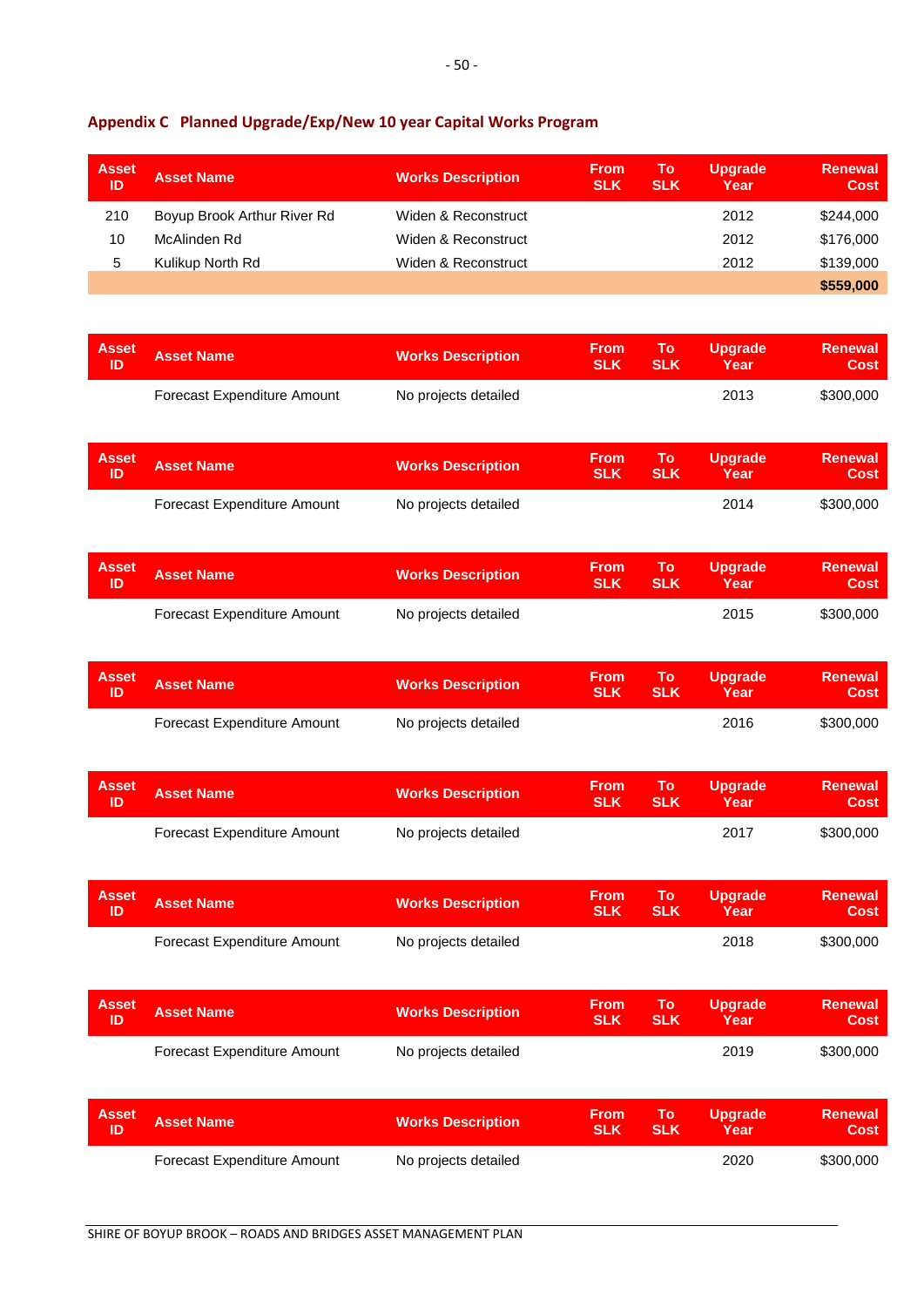| <b>Asset</b><br>ID | <b>Asset Name</b>           | <b>Works Description</b> | <b>From</b><br><b>SLK</b> | To<br><b>SLK</b> | <b>Upgrade</b><br>Year | <b>Renewal</b><br><b>Cost</b> |
|--------------------|-----------------------------|--------------------------|---------------------------|------------------|------------------------|-------------------------------|
|                    | Forecast Expenditure Amount | No projects detailed     |                           |                  | 2021                   | \$300,000                     |
|                    |                             |                          |                           |                  |                        |                               |
| <b>Asset</b><br>ID | <b>Asset Name</b>           | <b>Works Description</b> | <b>From</b><br><b>SLK</b> | To<br><b>SLK</b> | <b>Upgrade</b><br>Year | <b>Renewal</b><br><b>Cost</b> |
|                    | Forecast Expenditure Amount | No projects detailed     |                           |                  | 2022                   | \$300,000                     |

# **Appendix C Planned Upgrade/Exp/New 10 year Capital Works Program (Continued)**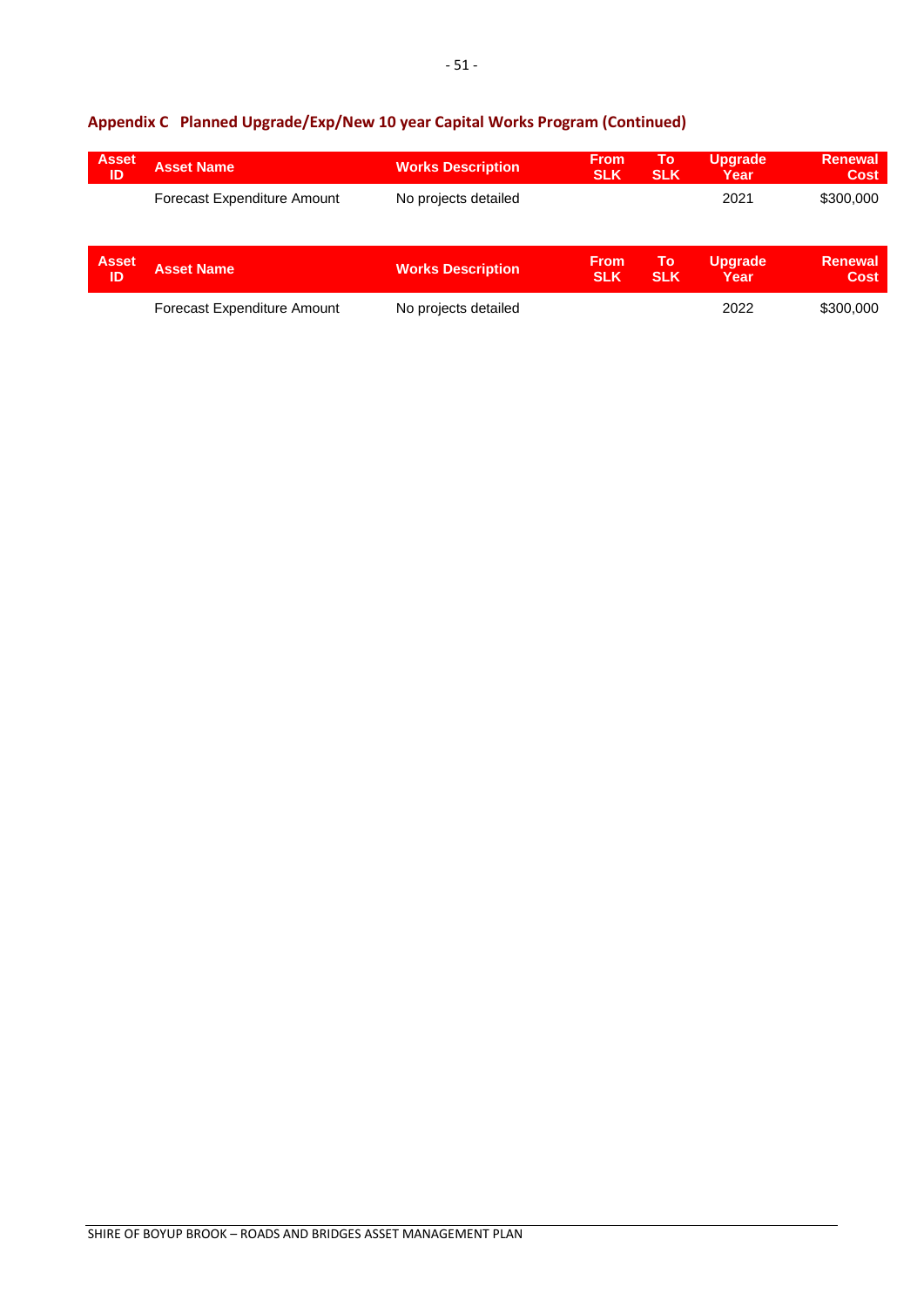## <span id="page-58-0"></span>**Appendix D Abbreviations**

- **AAAC** Average annual asset consumption **AMP** Asset management plan **ARI** Average recurrence interval **BOD** Biochemical (biological) oxygen demand **CRC** Current replacement cost **CWMS** Community wastewater management systems **DA** Depreciable amount **EF** Earthworks/formation **IRMP** Infrastructure risk management plan **LCC** Life Cycle cost **LCE** Life cycle expenditure **MMS** Maintenance management system **PCI** Pavement condition index **RV** Residual value **SS** Suspended solids
- **vph** Vehicles per hour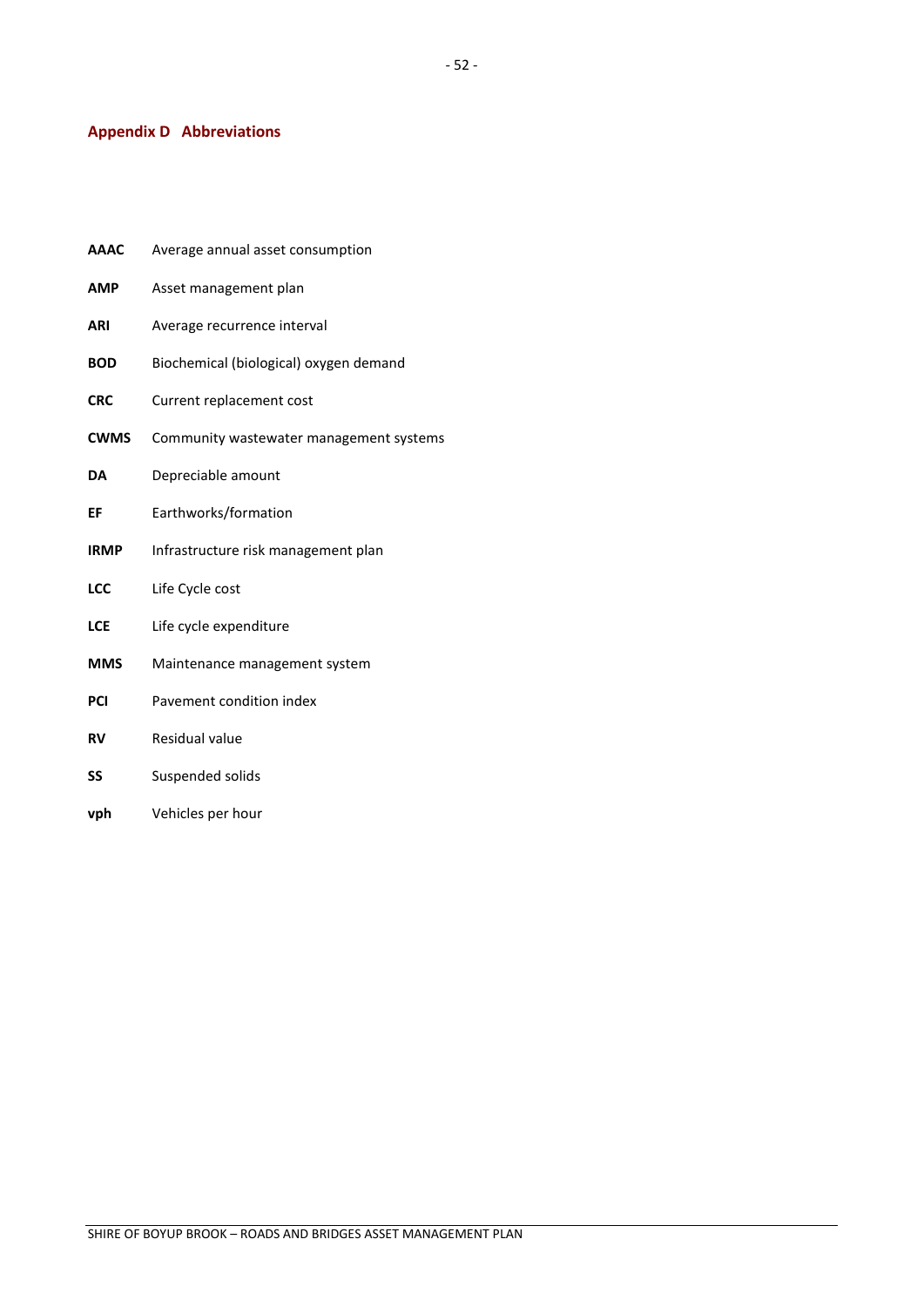# <span id="page-59-0"></span>**Appendix E Glossary**

#### **Annual service cost (ASC)**

- 1) Reporting actual cost The annual (accrual) cost of providing a service including operations, maintenance, depreciation, finance/opportunity and disposal costs less revenue.
- 2) For investment analysis and budgeting An estimate of the cost that would be tendered, per annum, if tenders were called for the supply of a service to a performance specification for a fixed term. The Annual Service Cost includes operations, maintenance, depreciation, finance/ opportunity and disposal costs, less revenue.

#### **Asset**

A resource controlled by an entity as a result of past events and from which future economic benefits are expected to flow to the entity. Infrastructure assets are a sub-class of property, plant and equipment, which are non-current assets with a life greater than 12 months and enable services to be provided.

#### **Asset class**

A group of assets having a similar nature or function in the operations of an entity, and which, for purposes of disclosure, is shown as a single item without supplementary disclosure.

#### **Asset condition assessment**

The process of continuous or periodic inspection, assessment, measurement and interpretation of the resultant data to indicate the condition of a specific asset so as to determine the need for some preventative or remedial action.

#### **Asset management (AM)**

The combination of management, financial, economic, engineering and other practices applied to physical assets with the objective of providing the required level of service in the most cost effective manner.

#### **Average annual asset consumption (AAAC)\***

The amount of an organisation's asset base consumed during a reporting period (generally a year). This may be calculated by dividing the depreciable amount by the useful life (or total future economic benefits/service potential) and totalled for each and every asset OR by dividing the carrying amount (depreciated replacement cost) by the remaining useful life (or remaining future economic benefits/service potential) and totalled for each and every asset in an asset category or class.

#### **Borrowings**

A borrowing or loan is a contractual obligation of the borrowing entity to deliver cash or another financial asset to the lending entity over a specified period of time or at a specified point in time, to cover both the initial capital provided and the cost of the interest incurred for providing this capital. A borrowing or loan provides the means for the borrowing entity to finance outlays (typically physical assets) when it has insufficient funds of its own to do so, and for the lending entity to make a financial return, normally in the form of interest revenue, on the funding provided**.**

#### **Capital expenditure**

Relatively large (material) expenditure, which has benefits, expected to last for more than 12 months. Capital expenditure includes renewal, expansion and upgrade. Where capital projects involve a combination of renewal, expansion and/or upgrade expenditures, the total project cost needs to be allocated accordingly.

#### **Capital expenditure - expansion**

Expenditure that extends the capacity of an existing asset to provide benefits, at the same standard as is currently enjoyed by existing beneficiaries, to a new group of users. It is discretionary expenditure, which increases future operations and maintenance costs, because it increases the organisation's asset base, but may be associated with additional revenue from the new user group, e.g. extending a drainage or road network, the provision of an oval or park in a new suburb for new residents.

#### **Capital expenditure - new**

Expenditure which creates a new asset providing a new service/output that did not exist beforehand. As it increases service potential it may impact revenue and will increase future operations and maintenance expenditure.

#### **Capital expenditure - renewal**

Expenditure on an existing asset or on replacing an existing asset, which returns the service capability of the asset up to that which it had originally. It is periodically required expenditure, relatively large (material) in value compared with the value of the components or sub-components of the asset being renewed. As it reinstates existing service potential, it generally has no impact on revenue, but may reduce future operations and maintenance expenditure if completed at the optimum time, e.g. resurfacing or resheeting a material part of a road network, replacing a material section of a drainage network with pipes of the same capacity, resurfacing an oval.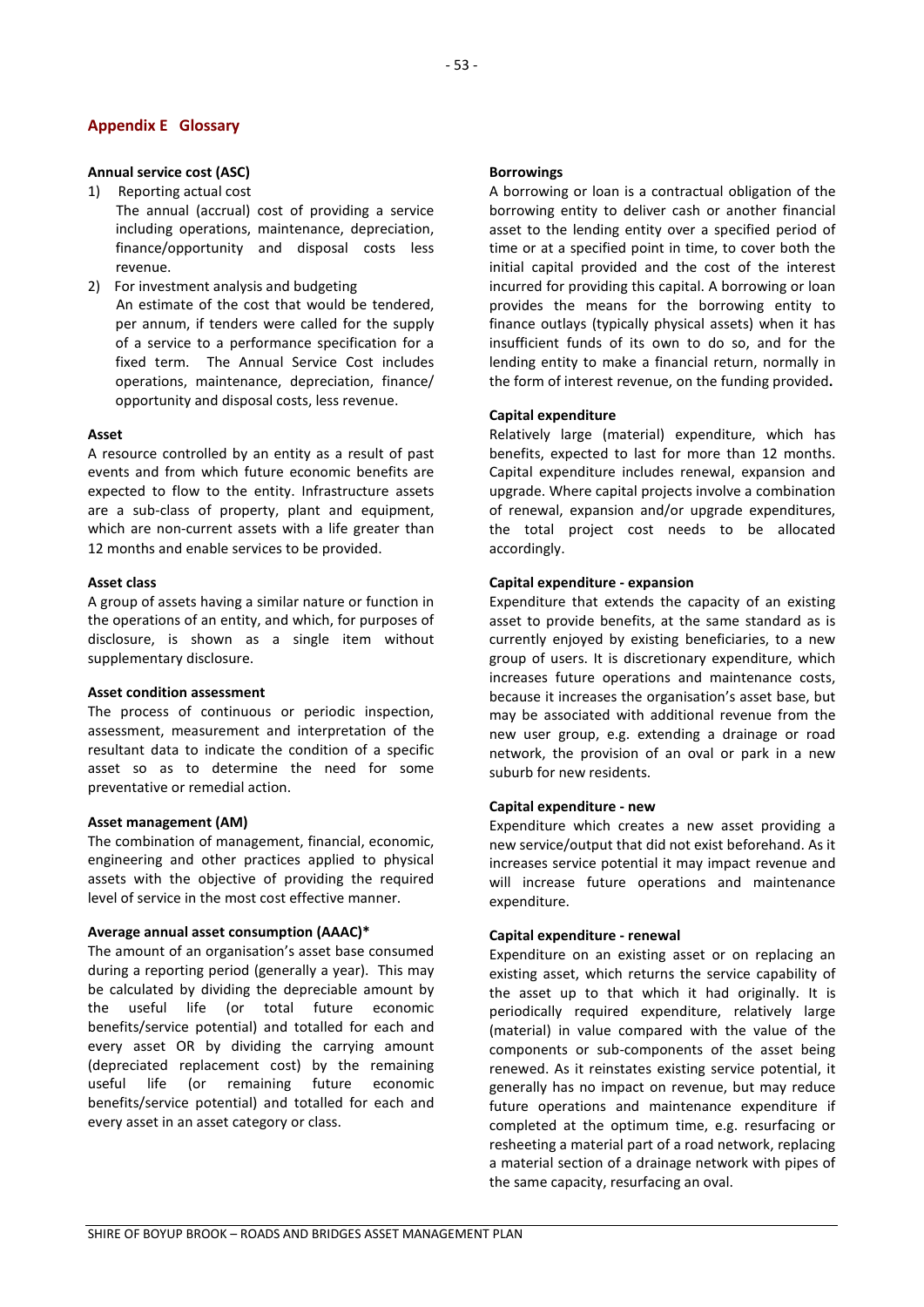#### **Capital expenditure - upgrade**

Expenditure, which enhances an existing asset to provide a higher level of service or expenditure that will increase the life of the asset beyond that which it had originally. Upgrade expenditure is discretionary and often does not result in additional revenue unless direct user charges apply. It will increase operations and maintenance expenditure in the future because of the increase in the organisation's asset base, e.g. widening the sealed area of an existing road, replacing drainage pipes with pipes of a greater capacity, enlarging a grandstand at a sporting facility.

#### **Capital funding**

Funding to pay for capital expenditure.

#### **Capital grants**

Monies received generally tied to the specific projects for which they are granted, which are often upgrade and/or expansion or new investment proposals.

#### **Capital investment expenditure**

See capital expenditure definition

#### **Capitalisation threshold**

The value of expenditure on non-current assets above which the expenditure is recognised as capital expenditure and below which the expenditure is charged as an expense in the year of acquisition.

#### **Carrying amount**

The amount at which an asset is recognised after deducting any accumulated depreciation / amortisation and accumulated impairment losses thereon.

#### **Class of assets**

See asset class definition

#### **Component**

Specific parts of an asset having independent physical or functional identity and having specific attributes such as different life expectancy, maintenance regimes, risk or criticality.

#### **Cost of an asset**

The amount of cash or cash equivalents paid or the fair value of the consideration given to acquire an asset at the time of its acquisition or construction, including any costs necessary to place the asset into service. This includes one-off design and project management costs.

#### **Current replacement cost (CRC)**

The cost the entity would incur to acquire the asset on the reporting date. The cost is measured by reference to the lowest cost at which the gross future economic benefits could be obtained in the normal course of business or the minimum it would cost, to replace the existing asset with a technologically modern equivalent new asset (not a second hand one) with the same economic benefits (gross service potential) allowing for any differences in the quantity and quality of output and in operating costs.

#### **Depreciable amount**

The cost of an asset, or other amount substituted for its cost, less its residual value.

#### **Depreciated replacement cost (DRC)**

The current replacement cost (CRC) of an asset less, where applicable, accumulated depreciation calculated on the basis of such cost to reflect the already consumed or expired future economic benefits of the asset.

#### **Depreciation / amortisation**

The systematic allocation of the depreciable amount (service potential) of an asset over its useful life.

#### **Economic life**

See useful life definition.

#### **Expenditure**

The spending of money on goods and services. Expenditure includes recurrent and capital.

#### **Fair value**

The amount for which an asset could be exchanged, or a liability settled, between knowledgeable, willing parties, in an arms length transaction.

#### **Funding gap**

A funding gap exists whenever an entity has insufficient capacity to fund asset renewal and other expenditure necessary to be able to appropriately maintain the range and level of services its existing asset stock was originally designed and intended to deliver. The service capability of the existing asset stock should be determined assuming no additional operating revenue, productivity improvements, or net financial liabilities above levels currently planned or projected. A current funding gap means service levels have already or are currently falling. A projected funding gap if not addressed will result in a future diminution of existing service levels**.**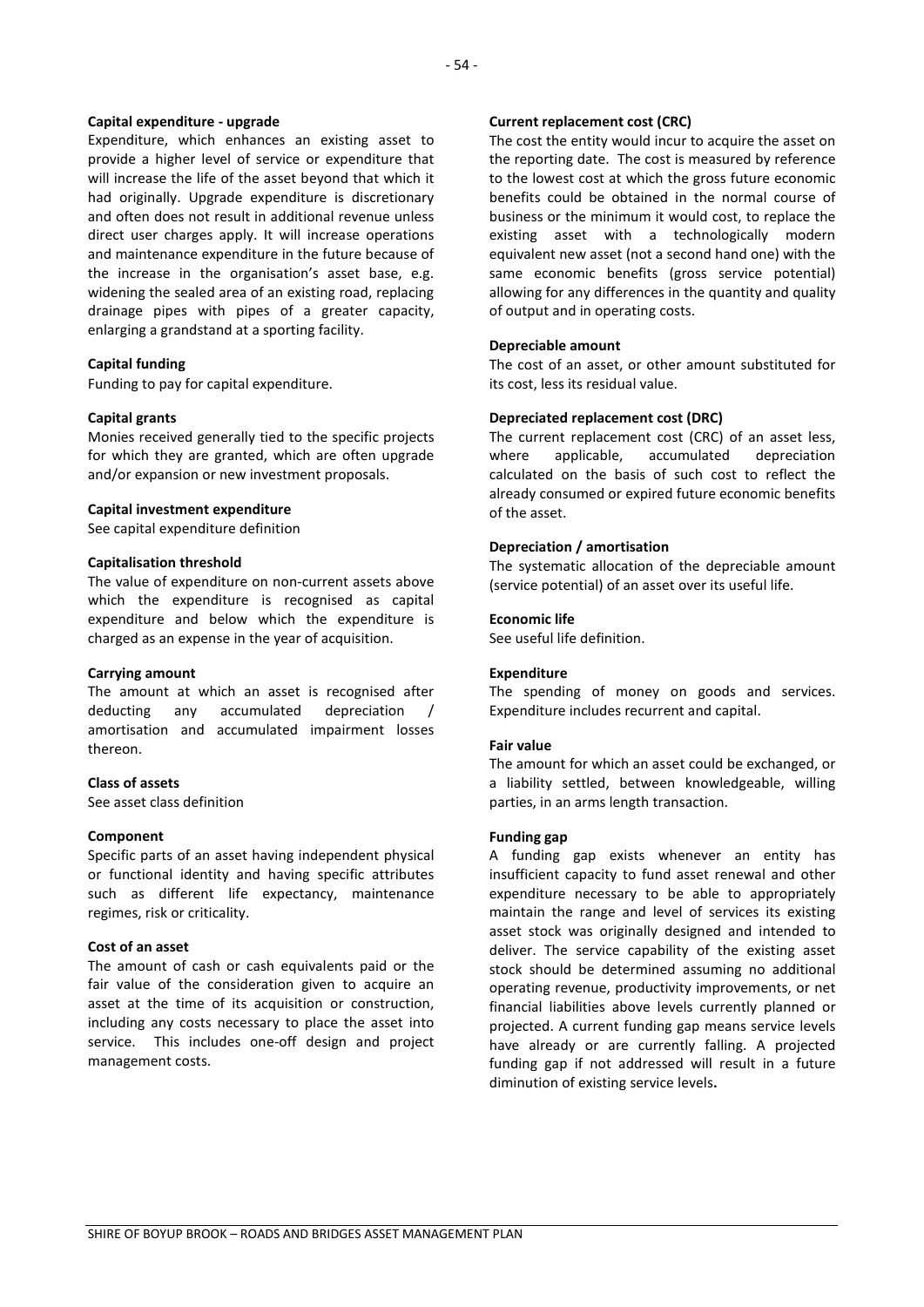#### **Heritage asset**

An asset with historic, artistic, scientific, technological, geographical or environmental qualities that is held and maintained principally for its contribution to knowledge and culture and this purpose is central to the objectives of the entity holding it.

#### **Impairment Loss**

The amount by which the carrying amount of an asset exceeds its recoverable amount.

#### **Infrastructure assets**

Physical assets that contribute to meeting the needs of organisations or the need for access to major economic and social facilities and services, e.g. roads, drainage, footpaths and cycleways. These are typically large, interconnected networks or portfolios of composite assets. The components of these assets may be separately maintained, renewed or replaced individually so that the required level and standard of service from the network of assets is continuously sustained. Generally the components and hence the assets have long lives. They are fixed in place and are often have no separate market value.

#### **Investment property**

Property held to earn rentals or for capital appreciation or both, rather than for:

- (a) use in the production or supply of goods or services or for administrative purposes; or
- (b) sale in the ordinary course of business.

#### **Key performance indicator**

A qualitative or quantitative measure of a service or activity used to compare actual performance against a standard or other target. Performance indicators commonly relate to statutory limits, safety, responsiveness, cost, comfort, asset performance, reliability, efficiency, environmental protection and customer satisfaction.

#### **Level of service**

The defined service quality for a particular service/activity against which service performance may be measured. Service levels usually relate to quality, quantity, reliability, responsiveness, environmental impact, acceptability and cost.

#### **Life Cycle Cost**

- 1. **Total LCC** The total cost of an asset throughout its life including planning, design, construction, acquisition, operation, maintenance, rehabilitation and disposal costs.
- 2. **Average LCC** The life cycle cost (LCC) is average cost to provide the service over the longest asset life cycle. It comprises annual operations, maintenance and asset consumption expense, represented by depreciation expense. The Life Cycle Cost does not indicate the funds required to provide the service in a particular year.

# **Life Cycle Expenditure**

The Life Cycle Expenditure (LCE) is the actual or planned annual operations, maintenance and capital renewal expenditure incurred in providing the service in a particular year. Life Cycle Expenditure may be compared to average Life Cycle Cost to give an initial indicator of life cycle sustainability.

#### **Loans / borrowings**

See borrowings.

#### **Maintenance**

All actions necessary for retaining an asset as near as practicable to its original condition, including regular ongoing day-to-day work necessary to keep assets operating, e.g. road patching but excluding rehabilitation or renewal. It is operating expenditure required to ensure that the asset reaches its expected useful life.

• **Planned maintenance**

Repair work that is identified and managed through a maintenance management system (MMS). MMS activities include inspection, assessing the condition against failure/breakdown criteria/experience, prioritising scheduling, actioning the work and reporting what was done to develop a maintenance history and improve maintenance and service delivery performance.

**• Reactive maintenance**

Unplanned repair work that is carried out in response to service requests and management/supervisory directions.

# **• Significant maintenance**

Maintenance work to repair components or replace sub-components that needs to be identified as a specific maintenance item in the maintenance budget.

#### **• Unplanned maintenance**

Corrective work required in the short-term to restore an asset to working condition so it can continue to deliver the required service or to maintain its level of security and integrity.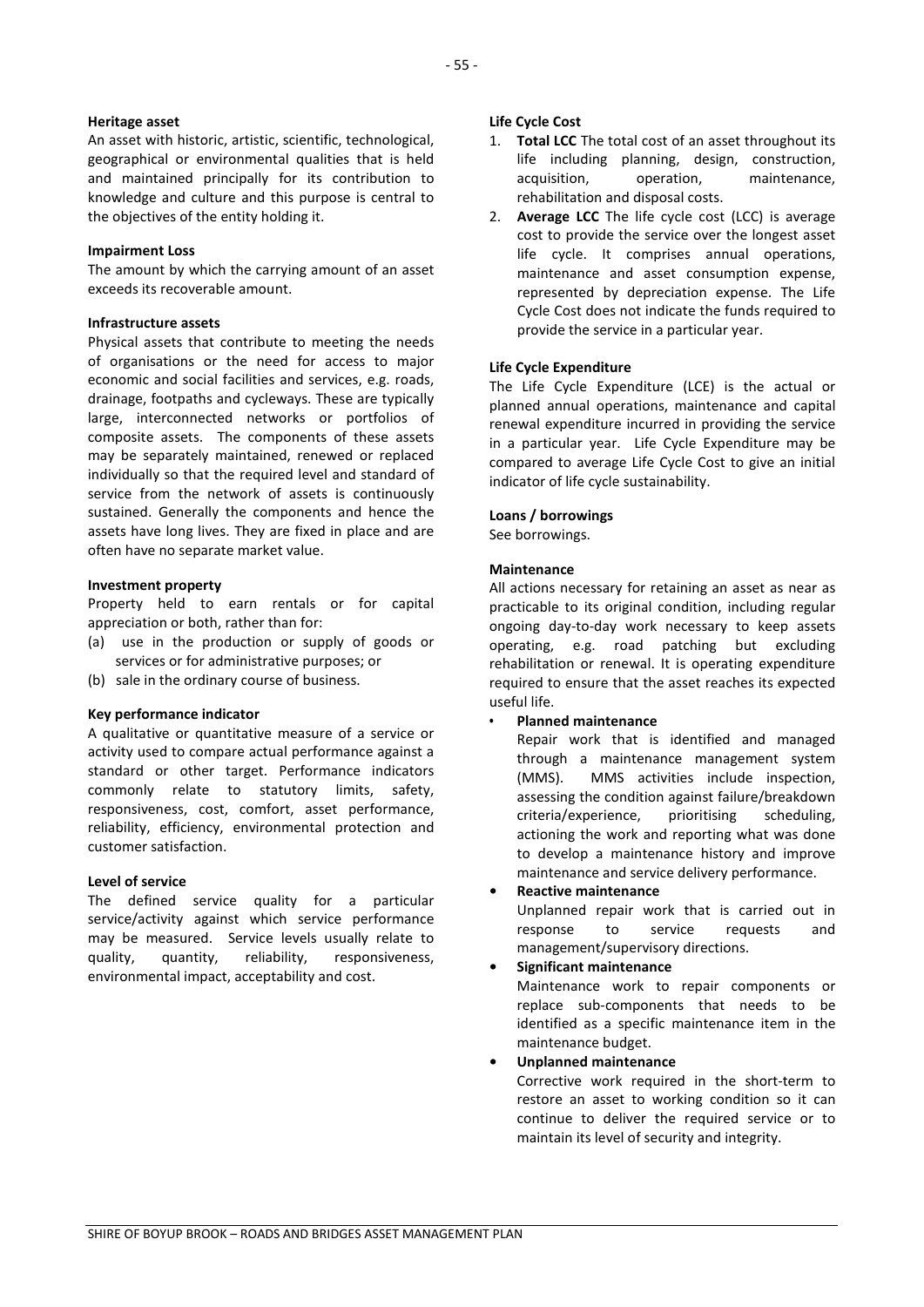#### **Maintenance and renewal gap**

Difference between estimated budgets and projected required expenditures for maintenance and renewal of assets to achieve/maintain specified service levels, totalled over a defined time (e.g. 5, 10 and 15 years).

#### **Maintenance and renewal sustainability index**

Ratio of estimated budget to projected expenditure for maintenance and renewal of assets over a defined time (e.g. 5, 10 and 15 years).

#### **Maintenance expenditure**

Recurrent expenditure, which is periodically or regularly required as part of the anticipated schedule of works required to ensure that the asset achieves its useful life and provides the required level of service. It is expenditure, which was anticipated in determining the asset's useful life.

### **Materiality**

The notion of materiality guides the margin of error acceptable, the degree of precision required and the extent of the disclosure required when preparing general purpose financial reports. Information is material if its omission, misstatement or nondisclosure has the potential, individually or collectively, to influence the economic decisions of users taken on the basis of the financial report or affect the discharge of accountability by the management or governing body of the entity.

# **Modern equivalent asset**

Assets that replicate what is in existence with the most cost-effective asset performing the same level of service. It is the most cost efficient, currently available asset, which will provide the same stream of services as the existing asset is capable of producing. It allows for technology changes and, improvements and efficiencies in production and installation techniques

# **Net present value (NPV)**

The value to the organisation of the cash flows associated with an asset, liability, activity or event calculated using a discount rate to reflect the time value of money. It is the net amount of discounted total cash inflows after deducting the value of the discounted total cash outflows arising from e.g. the continued use and subsequent disposal of the asset after deducting the value of the discounted total cash outflows.

#### **Non-revenue generating investments**

Investments for the provision of goods and services to sustain or improve services to the community that are not expected to generate any savings or revenue to the Council, e.g. parks and playgrounds, footpaths, roads and bridges, libraries, etc.

## **Operations expenditure**

Recurrent expenditure, which is continuously required to provide a service. In common use the term typically includes, e.g. power, fuel, staff, plant equipment, oncosts and overheads but excludes maintenance and depreciation. Maintenance and depreciation is on the other hand included in operating expenses.

#### **Operating expense**

The gross outflow of economic benefits, being cash and non cash items, during the period arising in the course of ordinary activities of an entity when those outflows result in decreases in equity, other than decreases relating to distributions to equity participants.

# **Pavement management system**

A systematic process for measuring and predicting the condition of road pavements and wearing surfaces over time and recommending corrective actions.

#### **PMS Score**

A measure of condition of a road segment determined from a Pavement Management System.

# **Rate of annual asset consumption**

A measure of average annual consumption of assets (AAAC) expressed as a percentage of the depreciable amount (AAAC/DA). Depreciation may be used for AAAC.

#### **Rate of annual asset renewal**

A measure of the rate at which assets are being renewed per annum expressed as a percentage of depreciable amount (capital renewal expenditure/DA).

# **Rate of annual asset upgrade**

A measure of the rate at which assets are being upgraded and expanded per annum expressed as a percentage of depreciable amount (capital upgrade/expansion expenditure/DA).

#### **Recoverable amount**

The higher of an asset's fair value, less costs to sell and its value in use.

#### **Recurrent expenditure**

Relatively small (immaterial) expenditure or that which has benefits expected to last less than 12 months. Recurrent expenditure includes operations and maintenance expenditure.